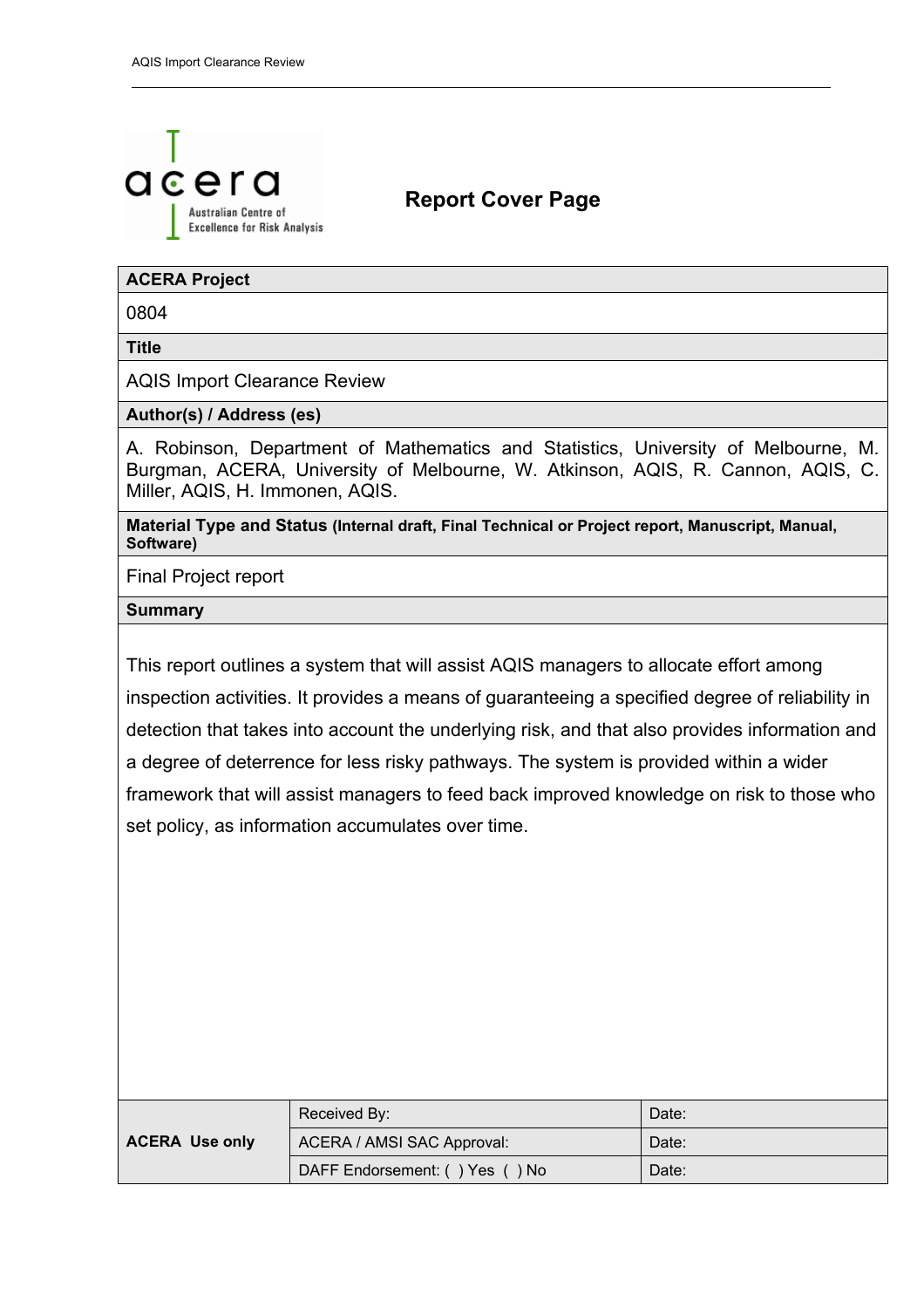# AQIS Import Clearance Data Framework 0804 Final Report

Andrew Robinson, University of Melbourne Mark Burgman, ACERA Wayne Atkinson, AQIS Rob Cannon, AQIS Chris Miller, AQIS Hendrik Immonen, AQIS



21 February 2009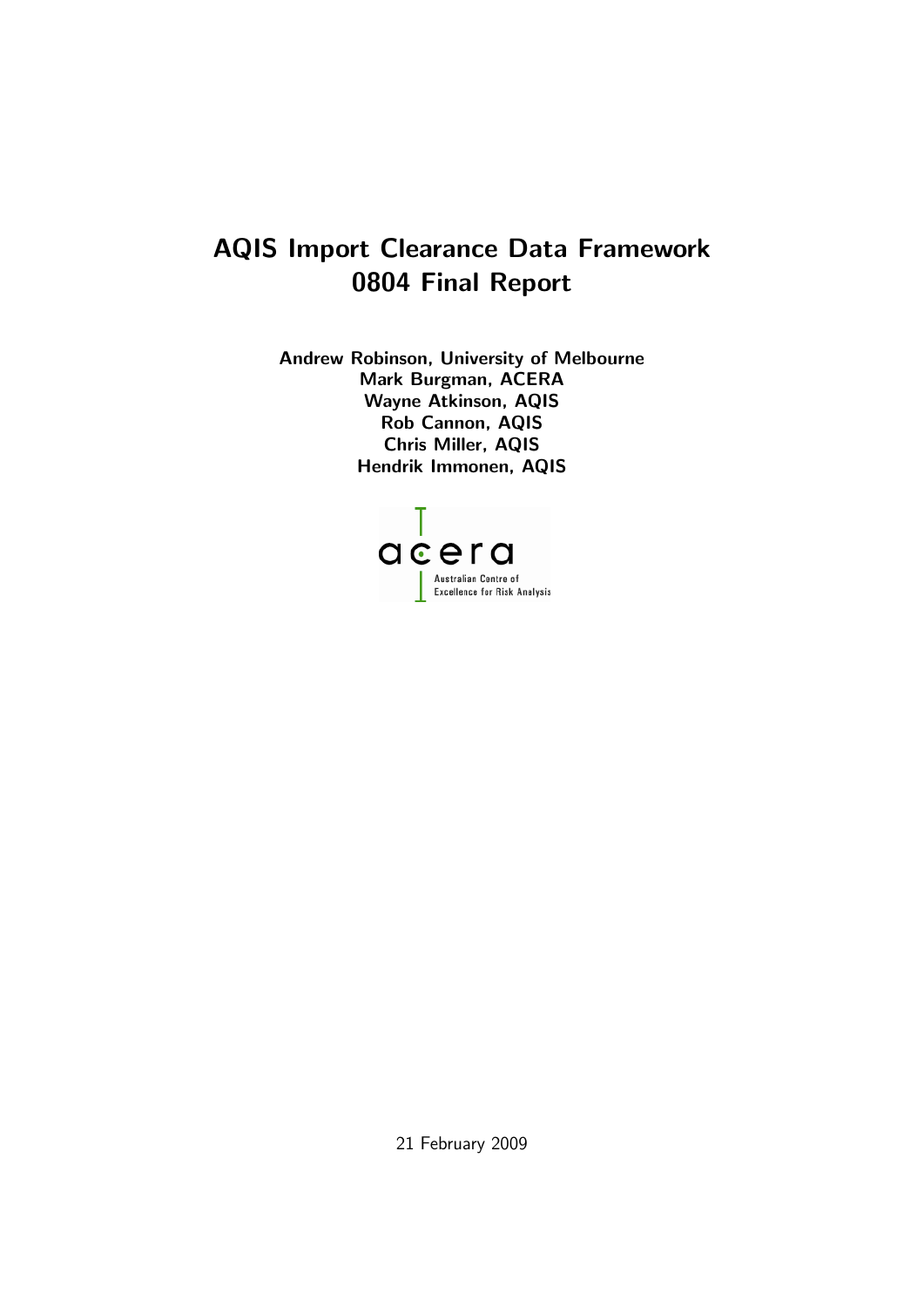# Acknowledgements

This report is a product of the Australian Centre of Excellence for Risk Analysis (ACERA). In preparing this report, the authors acknowledge the financial and other support provided by the Department of Agriculture, Fisheries and Forestry (DAFF), the University of Melbourne, Australian Mathematical Sciences Institute (AMSI) and Australian Research Centre for Urban Ecology (ARCUE).

The authors thank the following people who have provided valuable advice and input: Adam Bennet, Elizabeth Bragg, Simon Callow, Damien Carthew, Neil Charles, Andrew Christie, Ferne Clark, Lyell Copeland, David Cox, Tom Delmont, Mandy Dines, Dennis Foden, Frank Fox, Michael Franklin, Dr. Nora Galway, Danny Genn, Ian Hanson, Catherine Hill, Greg Hood, Nicole Horner, Ian Jeffries, Robert Langlands, Melessa Lawton, Professor Chris Lloyd, Marissa McBride, Greg Messiter, Dennis Monahan, Teresa Morahan, David Pisk, Boris Popovic, Adam Pyman, Chez Richards, John Sagona, Norm Scott, Harold Smithard, Moshe Sniedovich, Jackie South, Glen Stewart, John Stickens, Professor Colin Thompson, for almost all of Appendix B, Trish Thornhill, Ian Towers, Roger Turner, Meredith Walton, Margaret Ward, Al Whitby, and Michelle Wickham.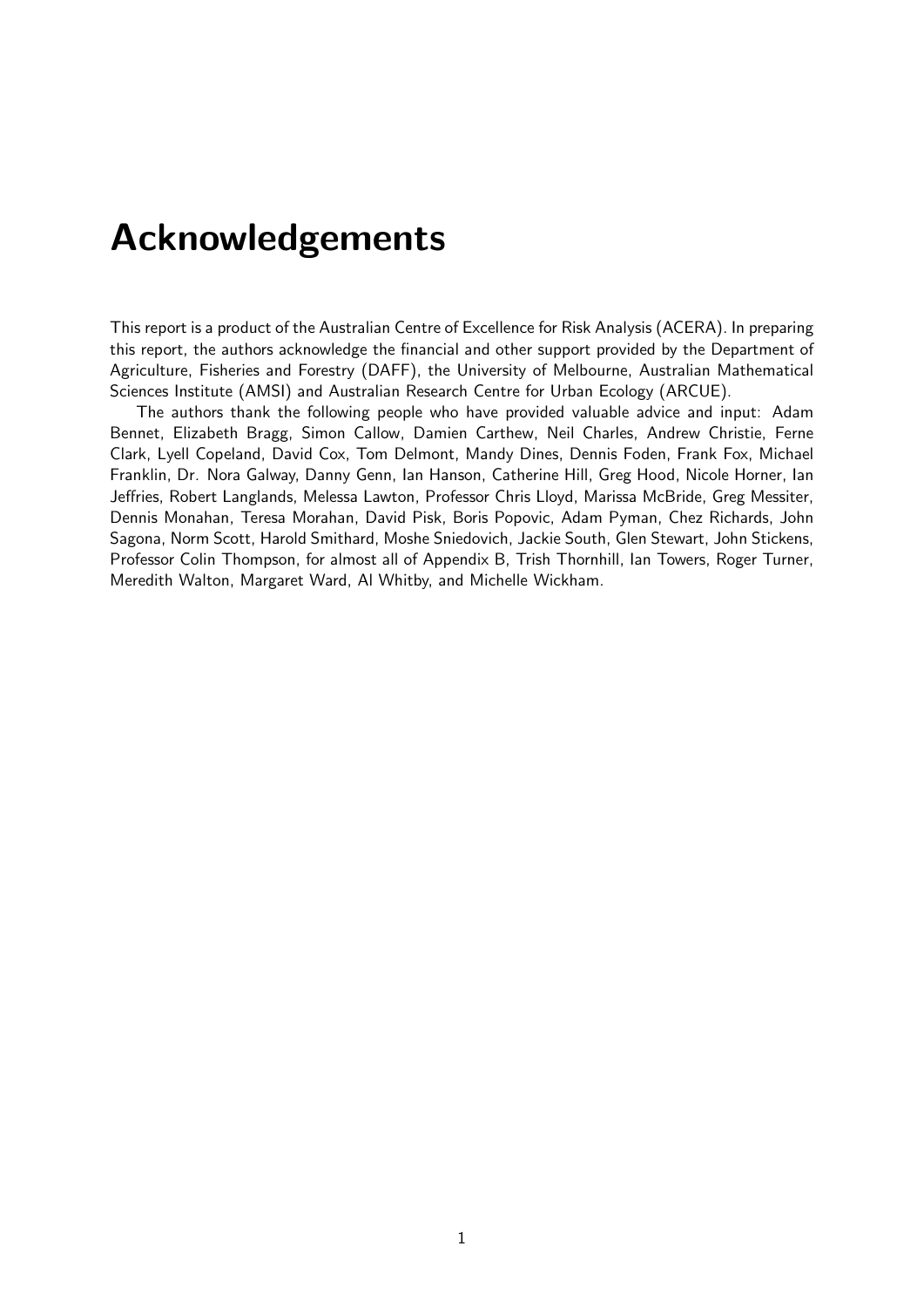# Disclaimer

This report has been prepared by consultants for the Australian Centre of Excellence for Risk Analysis (ACERA) and the views expressed do not necessarily reflect those of ACERA. ACERA cannot guarantee the accuracy of the report, and does not accept liability for any loss or damage incurred as a result of relying on its accuracy.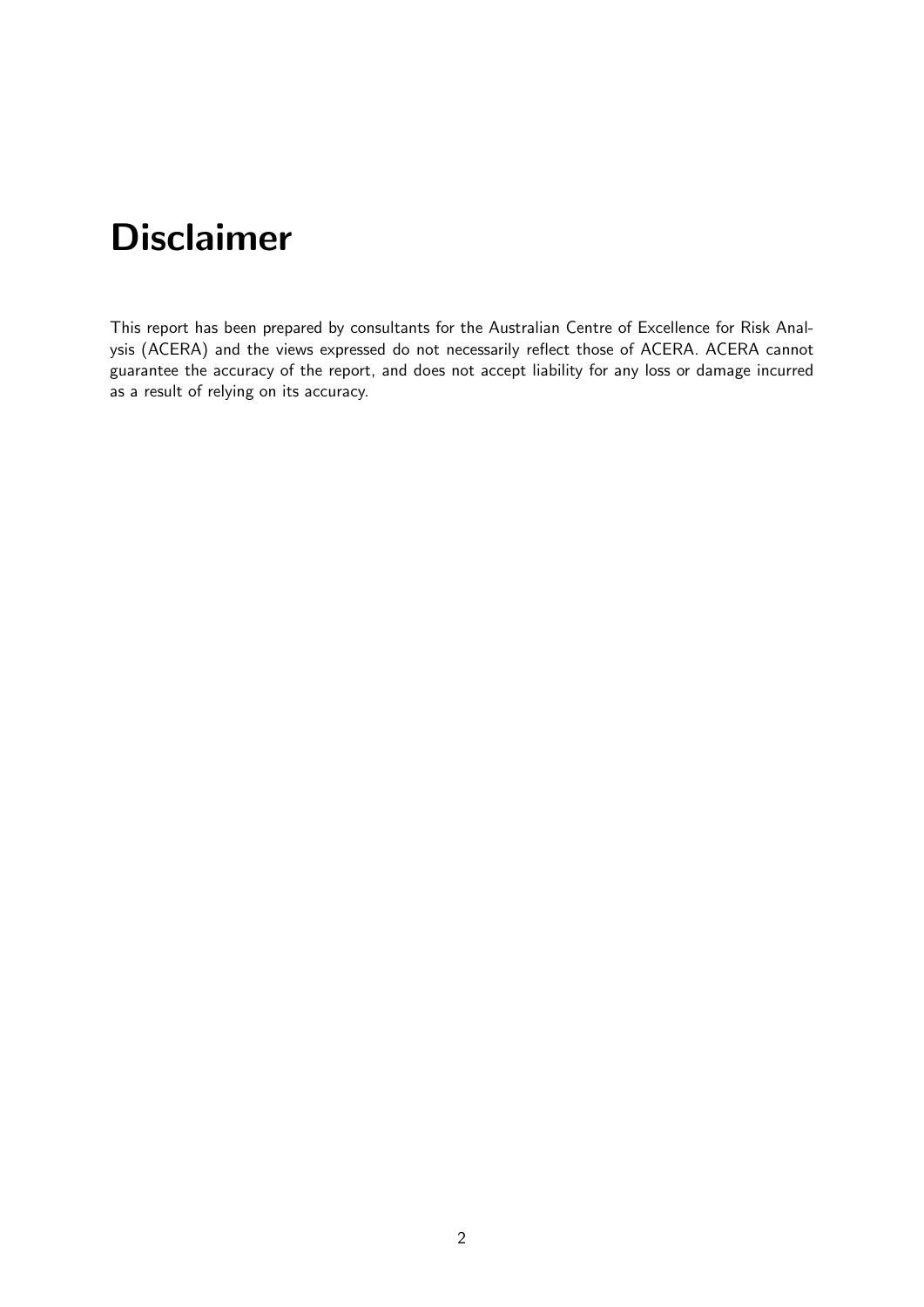# **Contents**

|   | <b>Acknowledgements</b>                                                                                                                          | 1                                                                                |
|---|--------------------------------------------------------------------------------------------------------------------------------------------------|----------------------------------------------------------------------------------|
|   | <b>Disclaimer</b>                                                                                                                                | $\overline{2}$                                                                   |
|   | <b>Table of Contents</b>                                                                                                                         | 3                                                                                |
|   | <b>List of Tables</b>                                                                                                                            | 5                                                                                |
|   | <b>List of Figures</b>                                                                                                                           | 6                                                                                |
| 1 | <b>Executive Summary</b>                                                                                                                         | 8                                                                                |
| 2 | Introduction<br>2.1<br>2.2<br>2.3<br>2.4<br>2.5                                                                                                  | 10<br>10<br>10<br>11<br>12<br>13                                                 |
| 3 | <b>Review of Current Practice</b><br>3.1<br>3.2<br>3.3<br>3.3.1<br>3.4<br>3.4.1<br>3.4.2<br>3.4.3<br>3.5<br>3.6<br>3.7<br>3.8<br>3.9             | 14<br>14<br>14<br>15<br>16<br>16<br>16<br>16<br>16<br>16<br>16<br>17<br>17<br>17 |
| 4 | <b>Risk Framework</b><br>4.1<br>4.2<br>A tiered risk management system for the AQIS Operational Framework<br>4.3<br>4.4<br>4.5<br>4.5.1<br>4.5.2 | 18<br>18<br>19<br>20<br>22<br>22<br>24<br>28                                     |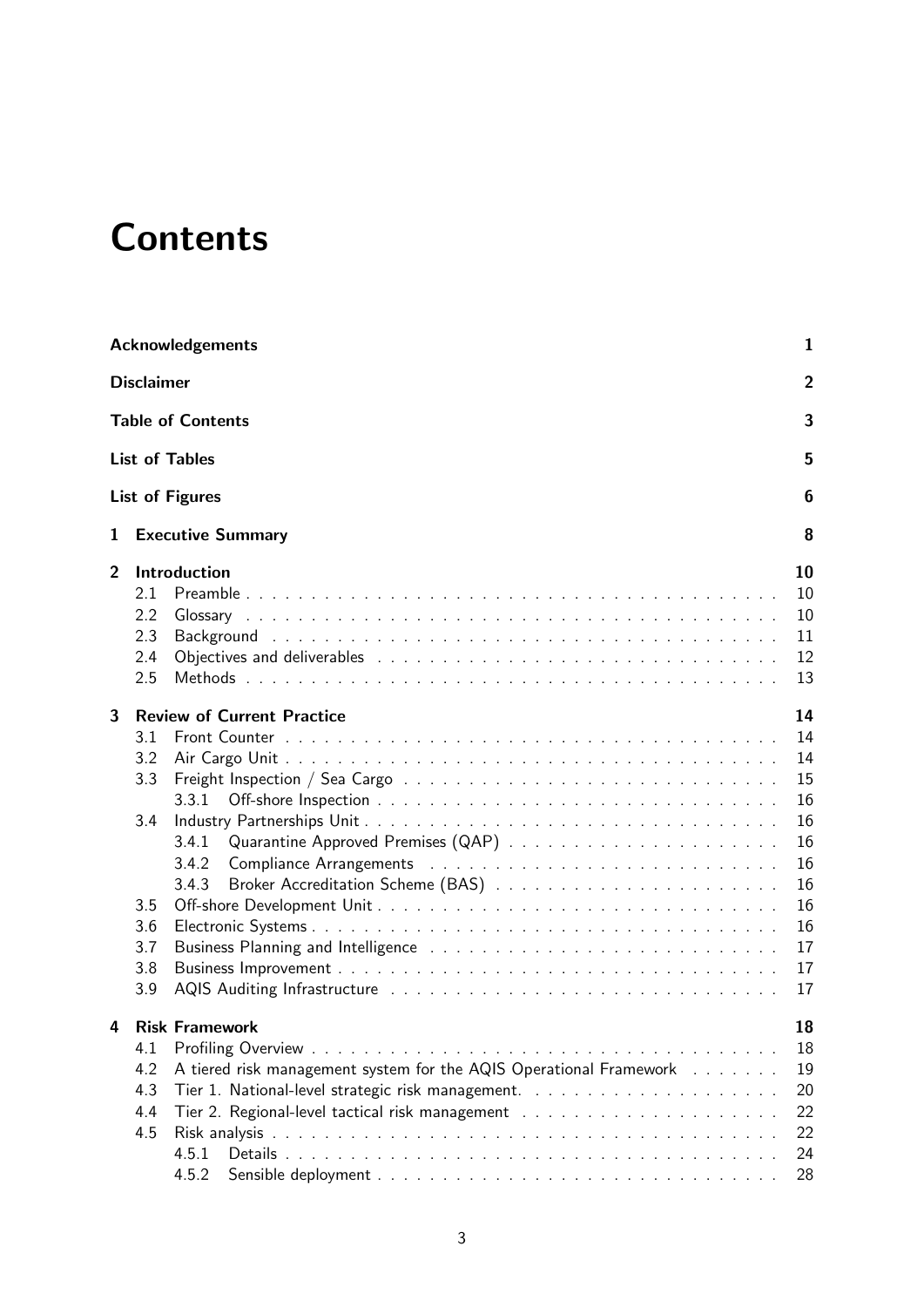|   |                     | 4.5.3<br>4.5.4      |                                 |  |  |  |  |  |  |  |  |  | 29<br>29 |
|---|---------------------|---------------------|---------------------------------|--|--|--|--|--|--|--|--|--|----------|
| 5 |                     | <b>Case Studies</b> |                                 |  |  |  |  |  |  |  |  |  | 30       |
|   | 5.1                 |                     |                                 |  |  |  |  |  |  |  |  |  | 31       |
|   |                     | 5.1.1               |                                 |  |  |  |  |  |  |  |  |  | 31       |
|   |                     |                     |                                 |  |  |  |  |  |  |  |  |  | 32       |
|   |                     | 5.1.2               |                                 |  |  |  |  |  |  |  |  |  |          |
|   |                     | 5.1.3               |                                 |  |  |  |  |  |  |  |  |  | 33       |
|   |                     | 5.1.4               |                                 |  |  |  |  |  |  |  |  |  | 33       |
|   | 5.2                 |                     |                                 |  |  |  |  |  |  |  |  |  | 34       |
|   |                     | 5.2.1               |                                 |  |  |  |  |  |  |  |  |  | 34       |
|   |                     | 5.2.2               | Analysis                        |  |  |  |  |  |  |  |  |  | 35       |
|   |                     | 5.2.3               |                                 |  |  |  |  |  |  |  |  |  | 37       |
|   |                     | 5.2.4               |                                 |  |  |  |  |  |  |  |  |  | 37       |
|   | 5.3                 |                     |                                 |  |  |  |  |  |  |  |  |  | 38       |
|   |                     | 5.3.1               |                                 |  |  |  |  |  |  |  |  |  | 38       |
|   |                     | 5.3.2               |                                 |  |  |  |  |  |  |  |  |  | 39       |
|   |                     | 5.3.3               |                                 |  |  |  |  |  |  |  |  |  | 40       |
|   |                     | 5.3.4               |                                 |  |  |  |  |  |  |  |  |  | 41       |
|   | 5.4                 |                     |                                 |  |  |  |  |  |  |  |  |  | 41       |
|   |                     | 5.4.1               |                                 |  |  |  |  |  |  |  |  |  | 41       |
|   |                     | 5.4.2               | Analysis                        |  |  |  |  |  |  |  |  |  | 42       |
|   |                     | 5.4.3               |                                 |  |  |  |  |  |  |  |  |  | 43       |
|   |                     | 5.4.4               |                                 |  |  |  |  |  |  |  |  |  | 44       |
|   | 5.5                 | $ICE$ .             |                                 |  |  |  |  |  |  |  |  |  | 44       |
|   |                     |                     |                                 |  |  |  |  |  |  |  |  |  | 44       |
|   |                     | 5.5.1               |                                 |  |  |  |  |  |  |  |  |  |          |
|   |                     | 5.5.2               | Analysis                        |  |  |  |  |  |  |  |  |  | 44       |
|   |                     | 5.5.3               |                                 |  |  |  |  |  |  |  |  |  | 45       |
|   | 5.6                 |                     |                                 |  |  |  |  |  |  |  |  |  | 45       |
|   |                     | 5.6.1               |                                 |  |  |  |  |  |  |  |  |  | 45       |
|   |                     | 5.6.2               | Analysis                        |  |  |  |  |  |  |  |  |  | 46       |
|   |                     | 5.6.3               |                                 |  |  |  |  |  |  |  |  |  | 48       |
|   |                     | 5.6.4               |                                 |  |  |  |  |  |  |  |  |  | 48       |
| 6 |                     |                     | <b>Recommendations</b>          |  |  |  |  |  |  |  |  |  | 50       |
|   | 6.1                 |                     |                                 |  |  |  |  |  |  |  |  |  | 50       |
|   |                     |                     |                                 |  |  |  |  |  |  |  |  |  |          |
|   | 6.2                 |                     |                                 |  |  |  |  |  |  |  |  |  | 51       |
|   | 6.3                 |                     |                                 |  |  |  |  |  |  |  |  |  | 52       |
|   |                     | 6.3.1               |                                 |  |  |  |  |  |  |  |  |  | 52       |
|   |                     | 6.3.2               |                                 |  |  |  |  |  |  |  |  |  | 54       |
|   | 6.4                 |                     |                                 |  |  |  |  |  |  |  |  |  | 54       |
|   |                     | 6.4.1               |                                 |  |  |  |  |  |  |  |  |  | 54       |
|   | <b>Bibliography</b> |                     |                                 |  |  |  |  |  |  |  |  |  | 56       |
|   |                     |                     | A Glossary of Acronyms          |  |  |  |  |  |  |  |  |  | 57       |
|   |                     |                     |                                 |  |  |  |  |  |  |  |  |  |          |
| B |                     |                     | <b>Alternative Risk Methods</b> |  |  |  |  |  |  |  |  |  | 58       |
|   | B.1                 |                     |                                 |  |  |  |  |  |  |  |  |  | 58       |
|   | B.2                 |                     |                                 |  |  |  |  |  |  |  |  |  | 59       |
|   | <b>B.3</b>          |                     |                                 |  |  |  |  |  |  |  |  |  | 59       |
|   | B.4                 |                     |                                 |  |  |  |  |  |  |  |  |  | 60       |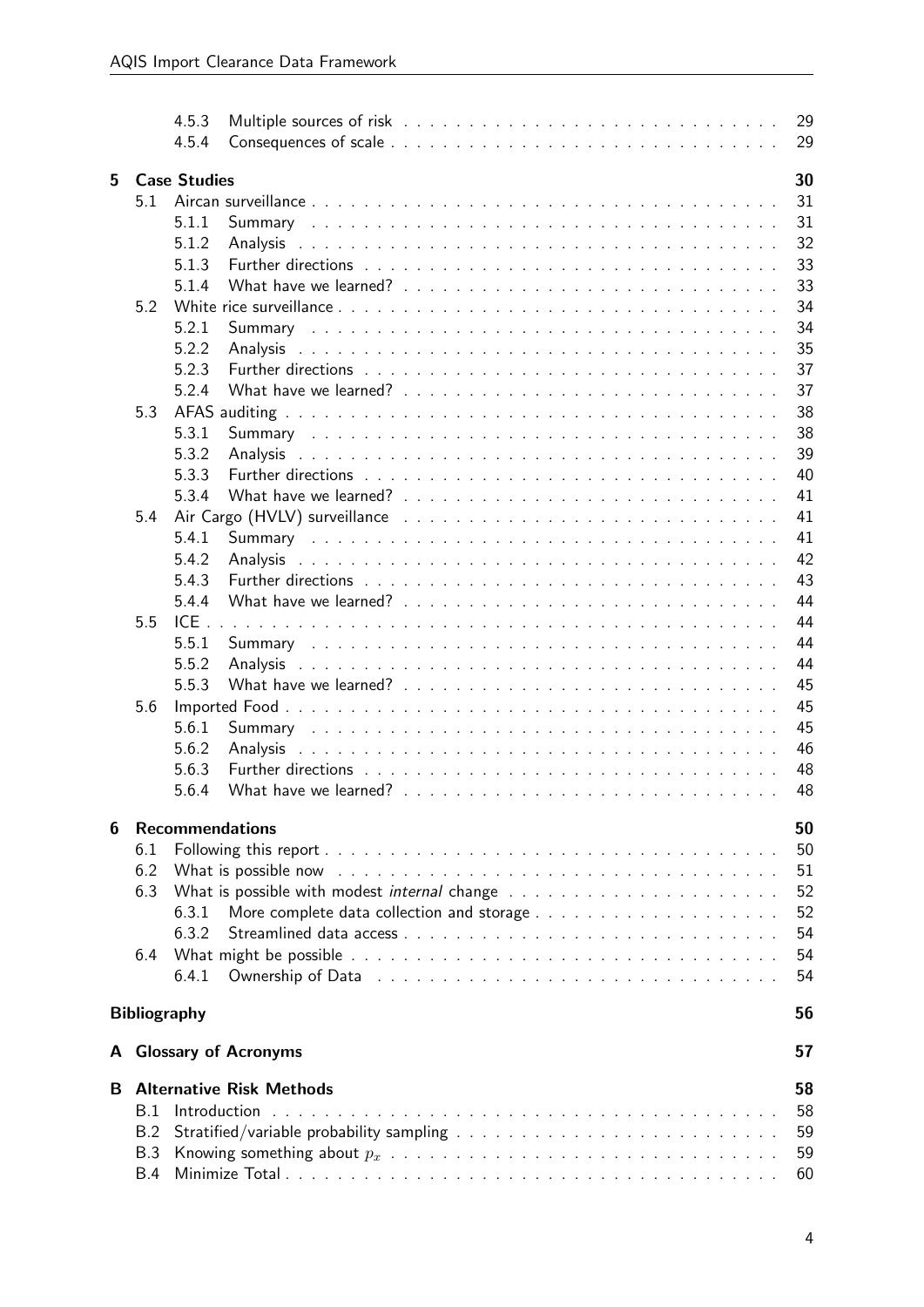| <b>C</b> Other Analysis Details                 | 62 |
|-------------------------------------------------|----|
| D Remaining Questions, Issues and Opportunities | 70 |
| <b>E</b> Change Log                             |    |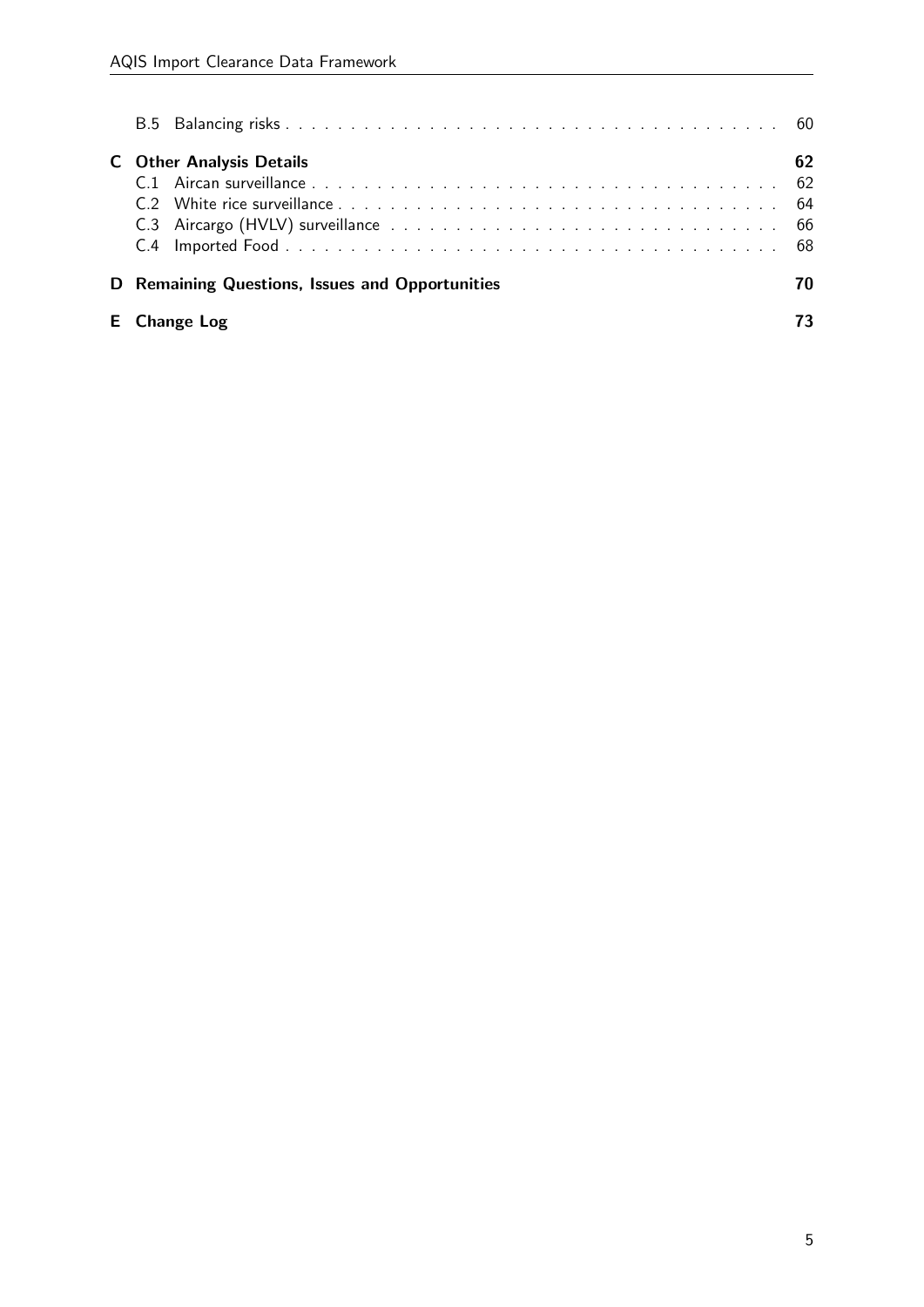# List of Tables

| 4.1        |                                                                                                                                                                                         | 27 |
|------------|-----------------------------------------------------------------------------------------------------------------------------------------------------------------------------------------|----|
| 4.2        |                                                                                                                                                                                         | 29 |
| 5.1        | Predicted 95% failure risk and tentative future sampling rate for external inspection                                                                                                   | 31 |
| 5.2        | Estimated 95% failure risk and tentative future sampling rate (TFSR) for inspection                                                                                                     | 34 |
| 5.3        |                                                                                                                                                                                         | 38 |
| 5.4<br>5.5 | Predicted 95% failure risk and tentative future sampling rate for external inspection                                                                                                   | 38 |
|            |                                                                                                                                                                                         | 42 |
| C.1        | Number of failures of aircans, presented by region and nationally.                                                                                                                      | 62 |
| C.2<br>C.3 | Number of external inspections of aircans, presented by region and nationally.<br>Predicted 95% failure risk for external inspection of aircans, presented by region and                | 62 |
| C.4        | Predicted cumulative 95% failure risk for external inspection of aircans, presented by                                                                                                  | 63 |
|            |                                                                                                                                                                                         | 63 |
| C.5        | Number of failures of white rice, presented by region and nationally.                                                                                                                   | 64 |
| C.6        | Number of external inspections of white rice, presented by region and nationally.                                                                                                       | 64 |
| C.7<br>C.8 | Estimated 95% failure risk for inspection of white rice, presented by region and nationally.<br>Estimated cumulative 95% failure risk for inspection of white rice, presented by region | 64 |
|            |                                                                                                                                                                                         | 65 |
| C.9        | Number of failures of HVLV, presented by region and nationally.                                                                                                                         | 66 |
|            | C.10 Number of external inspections of HVLV, presented by region and nationally.                                                                                                        | 66 |
|            | C.11 Predicted 95% failure risk for external inspection of HVLV, presented by region and                                                                                                |    |
|            | C.12 Predicted cumulative 95% failure risk for external inspection of HVLV, presented by                                                                                                | 66 |
|            |                                                                                                                                                                                         | 67 |
|            |                                                                                                                                                                                         | 69 |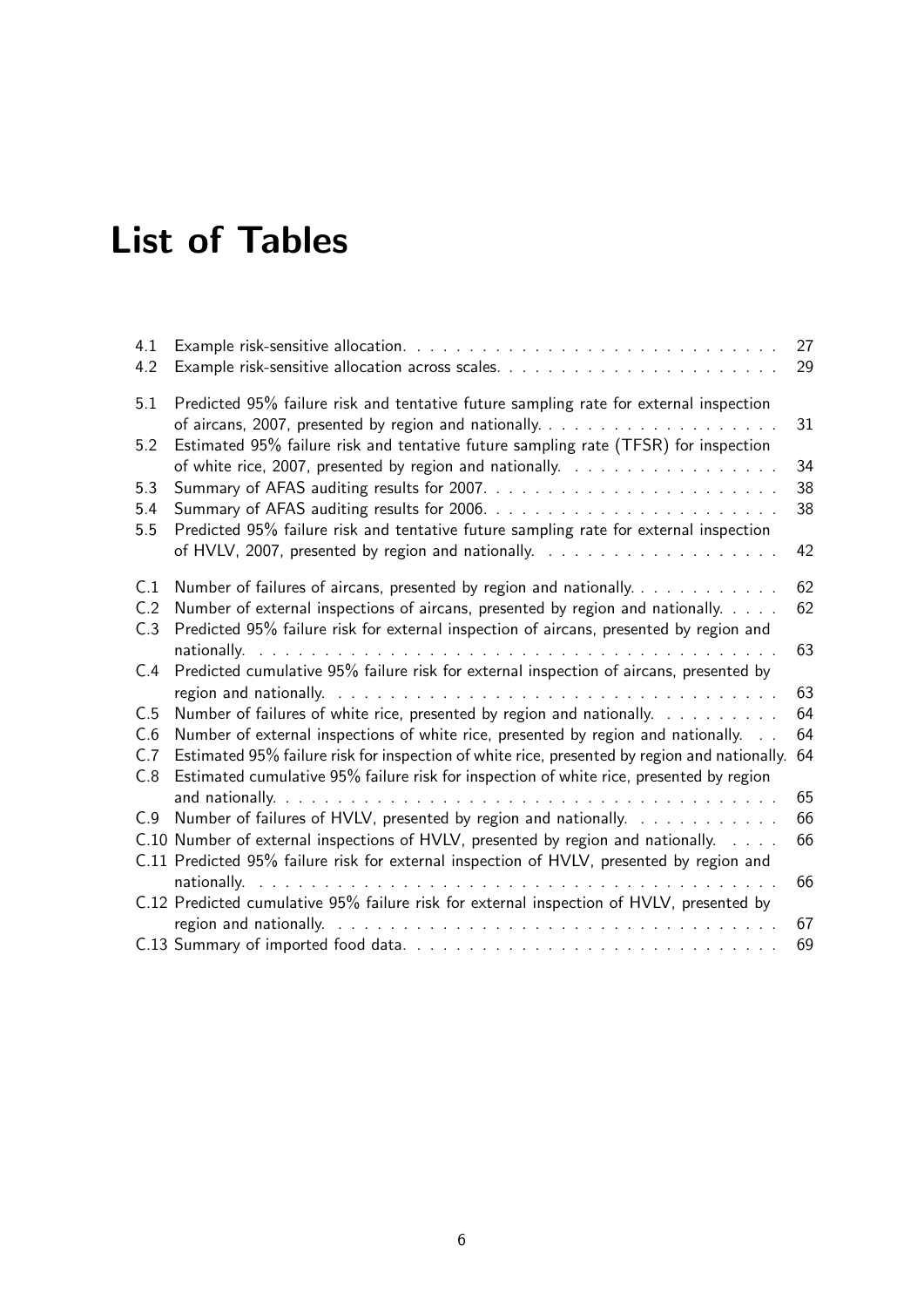# List of Figures

| 4.1 | Risk management matrix: border programs and the quarantine continuum. $\ldots$               | 19 |
|-----|----------------------------------------------------------------------------------------------|----|
| 4.2 | The ideal relationship between profiling, intervention and evaluation. This study            |    |
|     | creates tools to support the 'Feedback to policy advisers'                                   | 20 |
| 4.3 |                                                                                              | 21 |
| 4.4 | Regional-level risk management framework, showing the input data and conditions              |    |
|     | (thresholds and confidence levels) required to make decisions about allocating inspec-       |    |
|     |                                                                                              |    |
| 4.5 | An assumed underlying probability density function of the failure rate for commodity $X$ 25  |    |
| 5.1 |                                                                                              | 32 |
| 5.2 | Estimated annual failure risk for external inspection of aircans.                            | 33 |
| 5.3 | Annual failure rate for inspection of white rice, by region and nationally.                  | 35 |
| 5.4 | Estimated annual 95% failure risk for inspection of white rice, by region and nationally. 36 |    |
| 5.5 |                                                                                              | 43 |
| 5.6 |                                                                                              | 44 |
| B.1 | Example solution that allocates inspection resources based on the expected number            |    |
|     |                                                                                              | 60 |
|     | B.2 Allocation of inspection resources among two sources                                     | 61 |
|     |                                                                                              |    |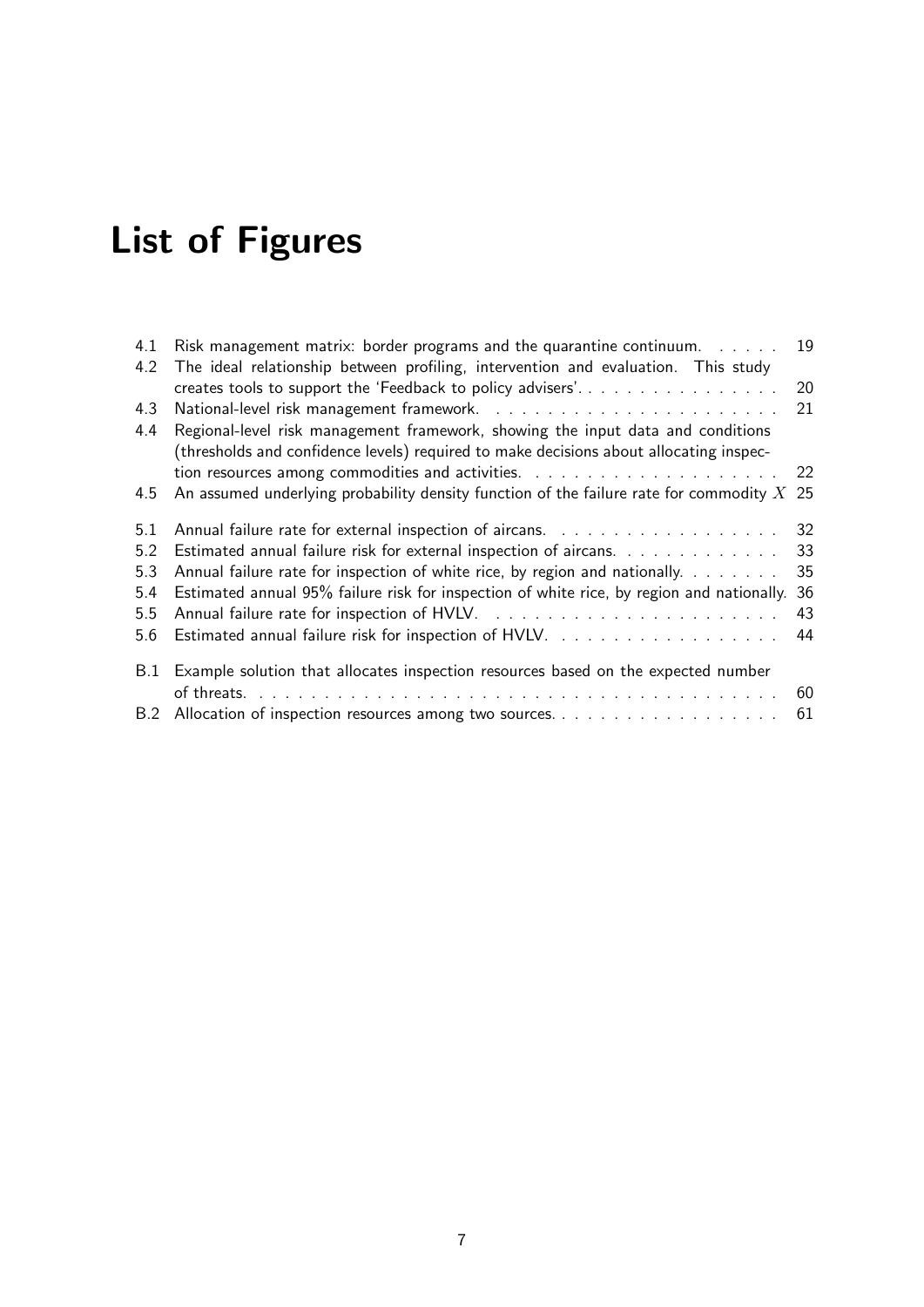1

# Executive Summary

This report delivers

- a review of current risk management strategies, data collection and processes (Chapter 3),
- a risk management framework that provides a platform for the Import Clearance Program to identify priorities for dealing with alternative sources of risk (Chapter 4),
- examples and tests of tools developed as part of this work for viewing trends, and making decisions about resource allocation (Chapter 5),
- recommendations on how this proposed system could be put into operation, including recommendations for information collection and processes for analysis (Chapter 6), and
- simple spreadsheet programs that implement the risk management framework and resource allocation solutions.

The report set out to describe simple answers to fundamental questions about how to allocate resources among different commodities and activities, while maintaining the need for AQIS to acquire data about failures in all potential pathways, and to provide a degree of scrutiny to act as a deterrent and to encourage good operational practice among trading partners. The answers contained in this report are simple, but like all such tools, they need to be employed by people who are aware of their limitations, and the conditions and assumptions under which they operate.

This report explores the concepts and analyses several case studies to illustrate the tools. Work remains to be done to ensure that these tools are implemented under operational conditions to greatest effect. The next stage will be to define a wider class of conditions and contexts for which they will be appropriate, and to set up the feedback mechanisms to ensure outputs contribute to the next phases of decision making and resource allocation. It was considered to be beyond the scope of this report to recommend detailed procedures for AQIS officers.

The specific recommendations are

- 1. The establishment of an internal risk team.
- 2. The development of a collection of easily-grasped decision scenarios, which may be based on or related to the case studies described in this report, to allow AQIS officers to formally calibrate the risk-based approaches.
- 3. A simulation study to compare the properties and performance of the different risk-estimation approaches that have been canvassed in this report, including data mining.
- 4. That a Multi-Criteria Decision Analysis implementation program include tests of alternative value trees, weights and aggregation methods, with the ultimate aim of finalizing a tool that could be used in risk minimization and feedback systems.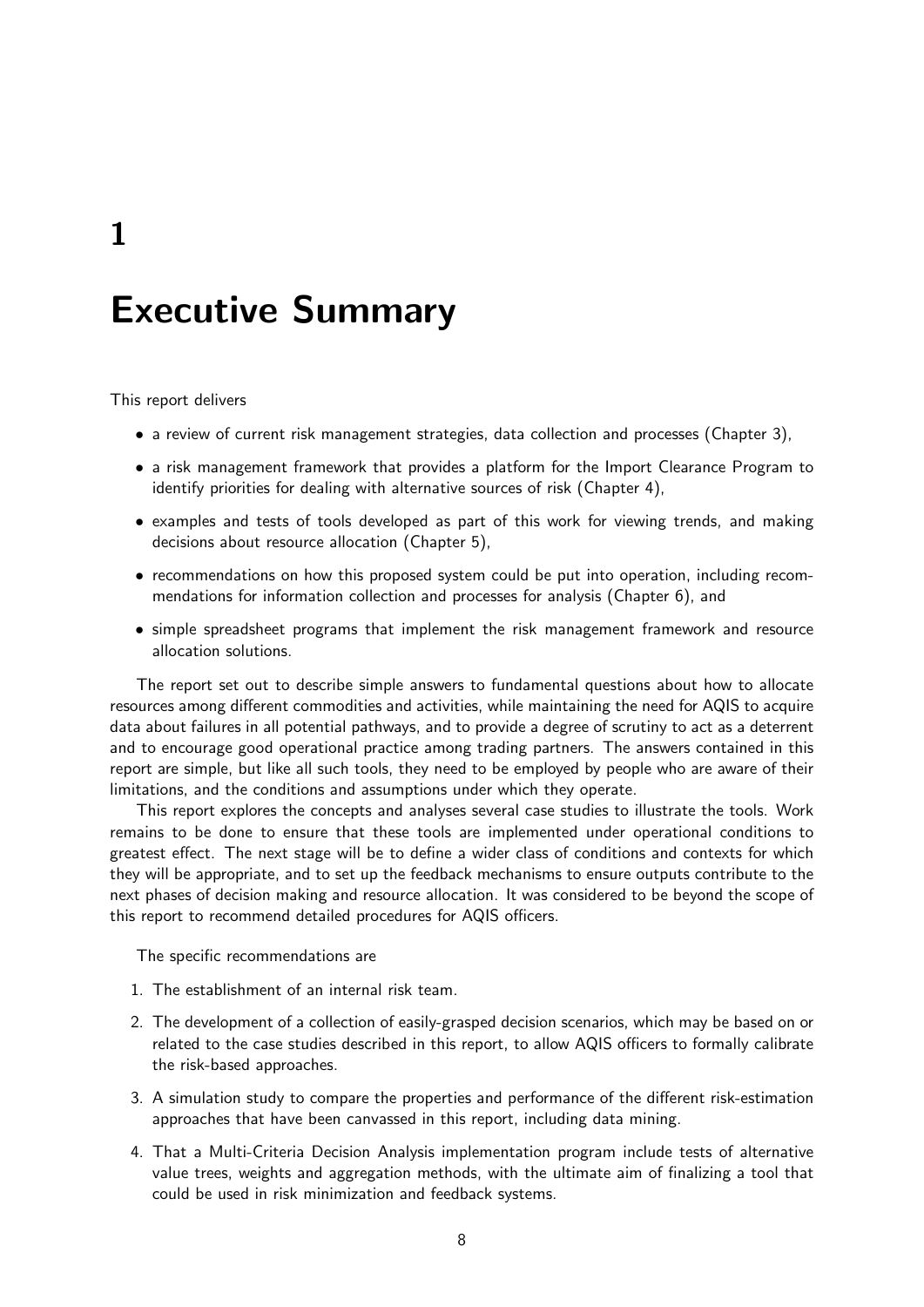- 5. That AQIS IC undertake risk analyses of the kinds demonstrated for aircans (Section 5.1), white rice (Section 5.2), and HVLV (Section 5.4) for other commodities or processes of interest. Examples of such risk analyses are:
	- (a) A risk analysis for ECIR.
	- (b) A risk analysis for gun handle inspection.
	- (c) A risk analysis for QAP audits.
	- (d) A risk analysis for fresh produce inspection.
	- (e) A risk analysis for the potential utility of profiling for risk management.
- 6. We recommend that AQIS IC collect and store data about the identity of each step of the import process.
- 7. That AQIS IC collect and store data on conformities as vigilantly as it does on non-conformities.
- 8. That AQIS IC develop and implement flexible data collection, storage, and access protocols to enable risk analyses for a wider range of inspection challenges. Examples of such risk analysis opportunities are:
	- (a) A risk analysis for Personal Effects (PE) inspection.
	- (b) A risk analysis for the quantity of bark on packaging material.
	- (c) A risk analysis for seed contamination of new cars.
- 9. That AQIS IC research, acquire, and deploy data manipulation tools that will enable the extraction, manipulation, and analysis of the data that are stored but inaccessible in AQIS databases such as AIMS.
- 10. That AQIS should get joint ownership of the incoming data from ICS.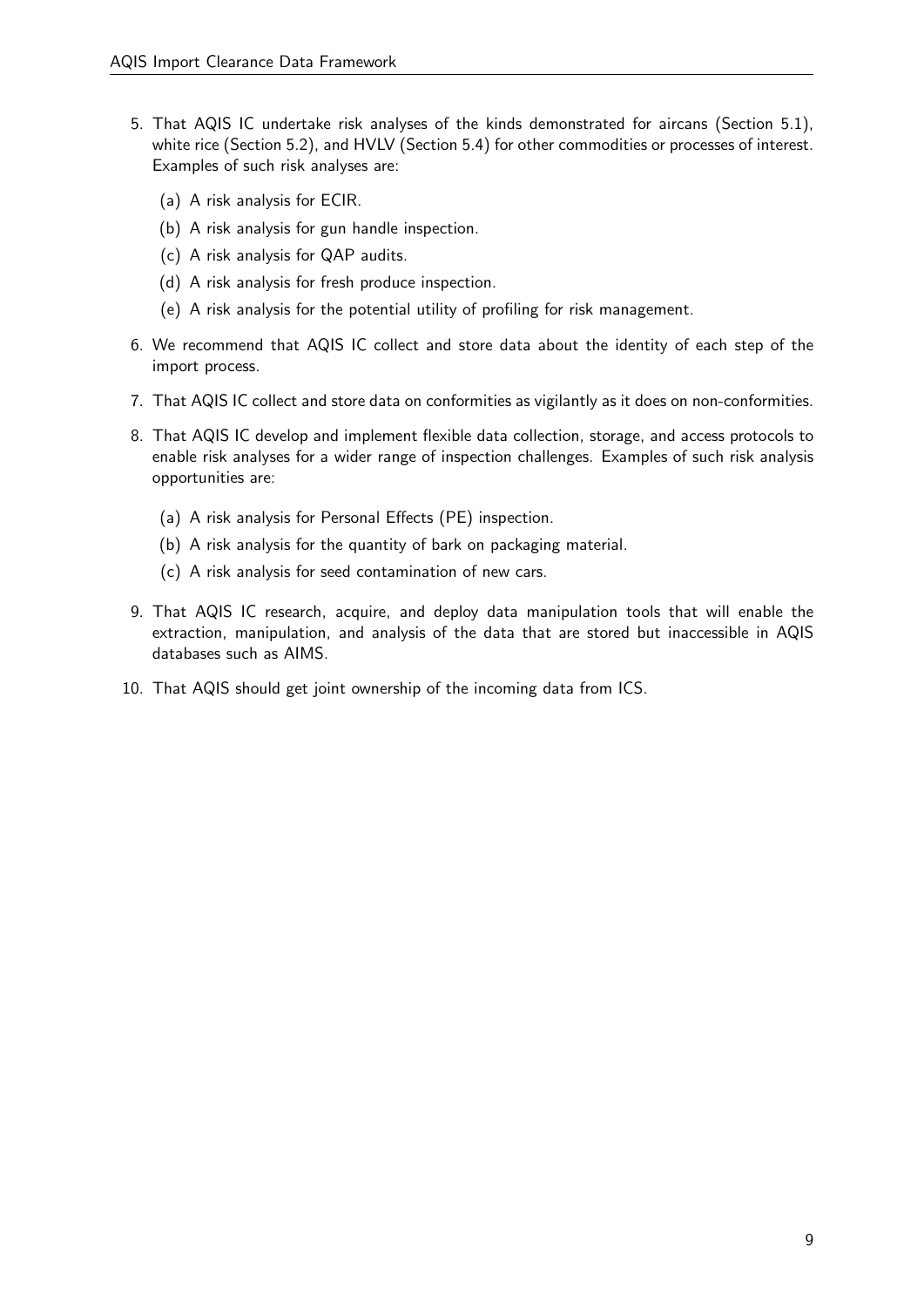2

# Introduction

## 2.1 Preamble

Quarantine is about controls to maintain Australia's privileged human, animal and plant health status. Australians generally benefit from a natural environment that, compared to other countries, is relatively free of many debilitating pests and diseases of humans, animals and plants. Effective and efficient quarantine controls enhance the quality of life of all Australians by protecting public health, contributing to Australia's comparative advantage in agricultural production, reducing the need to use chemicals to prevent and control pests and diseases, protecting native flora and fauna and promoting Australia as a tourist attraction. There are a number of different pieces of legislation that relate to Australia's quarantine system. The primary source of legislative power with respect to quarantine is the Quarantine Act 1908, which came into force on 1 July 1909. Although it has retained the same name, this Act has been amended many times since introduction. In summary, the Act provides (for the Commonwealth):

- the legal basis for preventing or controlling the entry of people, vessels goods, animals and plants into Australia
- the legal basis for the managing the quarantine risk arising from people, vessels, goods, animals and plants after arrival in Australia
- the powers for the Director of Quarantine and quarantine officers to deal with quarantine matters; and
- for offences and maximum penalties for contraventions of the Act.

The Act also provides the legal authority for the making other subordinate legislation. This subordinate material consists of a number of different legislative instruments, including:

- the three Quarantine Proclamations: the Quarantine Proclamation 1998; the Quarantine (Cocos Islands) Proclamation 2004 and the Quarantine (Christmas Island) Proclamation 2004; and
- the Quarantine Regulations 2000.

Briefly, the Proclamations and Regulations provide additional information and context around the legislative powers as described in the Act.

## 2.2 Glossary

The key terms used in this report are defined as follows: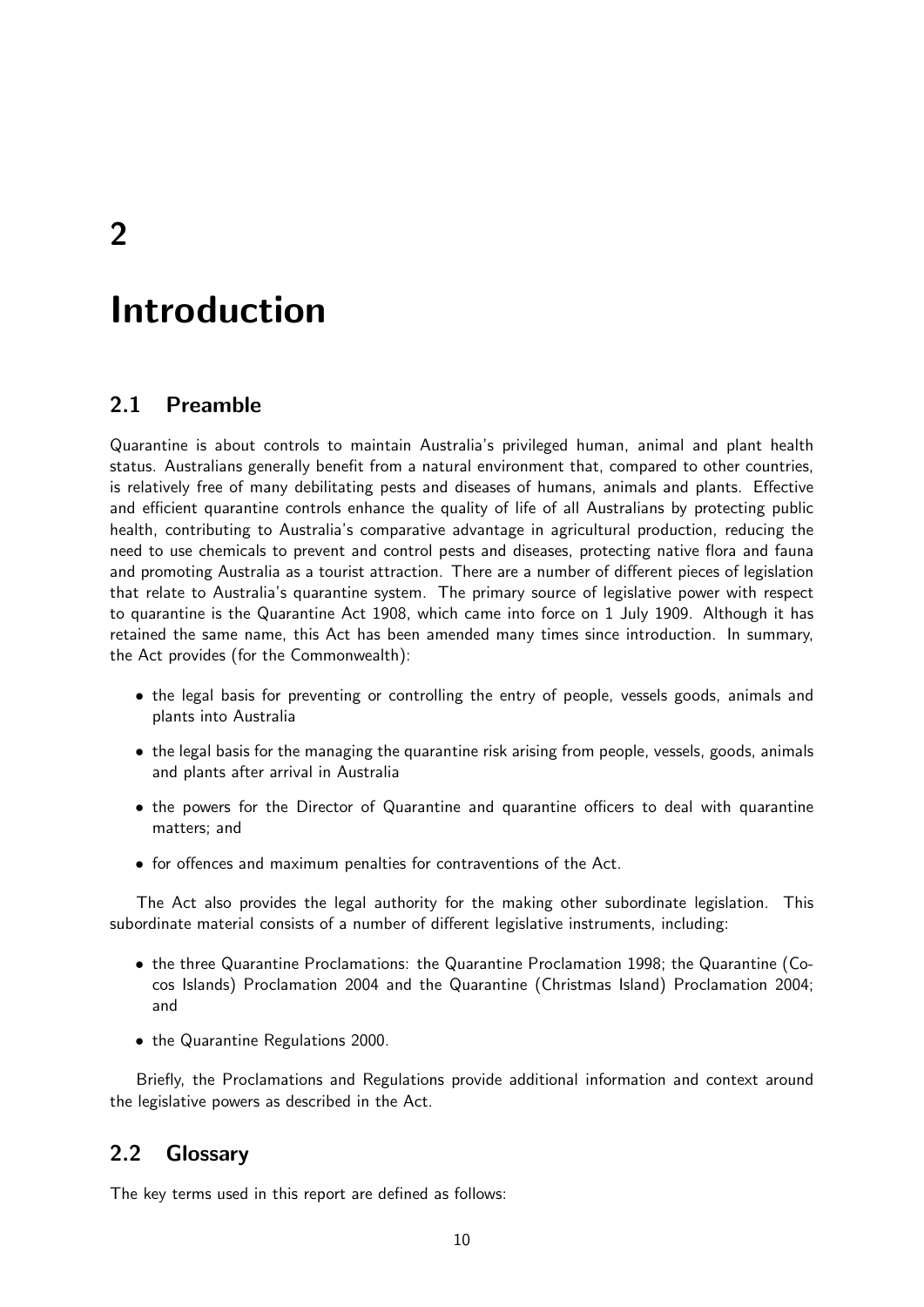- Effectiveness : Measure of a procedure's ability to detect what is to be detected. It is calculated as the total number of seized or failed units, divided by the total number of units arriving that should be seized or are failures.
- **Efficiency** : Economic performance calculated as the *output* (e.g. number processed or amount seized) divided by the *input* (typically the cost in terms of effort, time, and money).
- **Entry** : movement of a pest, pathogen or disease from a source area to a location in Australia, usually associated with an import pathway.
- Establishment : A non-native species forming self-sustaining populations outside its natural habitat.
- Failure : Vessels or goods that do not meet the AQIS inspection, regulation or documentation requirements.
- Impact : Environmental, economic or social change, positive or negative, that can be measured qualitatively or quantitatively.
- Intervention : Application of a specified set of quarantine activities to determine the status of goods of quarantine interest. The rate of intervention is measured as the proportion of relevant goods or vessels subjected to intervention.
- **Leakage** : 1. The undetected movement of goods or vessels of quarantine concern through an intervention process, or 2. The (estimated) amount or rate of undetected movements.
- Risk : The likelihood of a specific type of event, possibly within a given time frame.

Spread : An increase in abundance and/or distribution following successful establishment.

## 2.3 Background

The objectives of this project are to review current data management and analysis processes that support import clearance; identify key issues in acquiring and analysing data; and develop guidelines that offer potential to improve the investment of resource in various import clearance surveillance, monitoring and auditing activities.

The role of AQIS is to reduce the risk to Australia's agricultural industries and the environment of an incursion by exotic pests and diseases. The primary mechanism by which this is achieved is quarantine control at the national borders, covering the various pathways by which goods may enter the country. This quarantine control is supported by an infrastructure of detailed information gathering and the physical inspection of imported goods. Considerable opportunities may exist within the infrastructure for enhancing or modifying current risk management practices. Data collection, analysis and reporting strategies may provide advantages in anticipating change and managing resources to minimise the risk of new incursions. This project will evaluate the potential for enhancing or modifying risk-based approaches to inspection and surveillance for some types of cargo.

"AQIS is Australia's first line of defence, reducing the risk to our agriculture industries and environment against exotic pests and diseases. Quarantine controls at Australia's borders minimise the risk of exotic pests and diseases entering Australia and protects our \$32 billion agriculture export industries as well as our environment, tourism industries and lifestyle." (http://www.daff.gov. au/aqis)

In 2001 the Federal Government strengthened Australia's border security by funding a range of increased Quarantine measures in response to the outbreak of FMD in the UK and Europe. Within AQIS Import Clearance operations, this included measures for 100% intervention on the exterior surfaces of Sea Freight containers and Unit Loading Devices (ULD's – Air Cans), as well as with High Volume Low Value (HVLV) reportable documents. The Government also mandated that AQIS report on achieving these along with effectiveness targets of 96% for each function.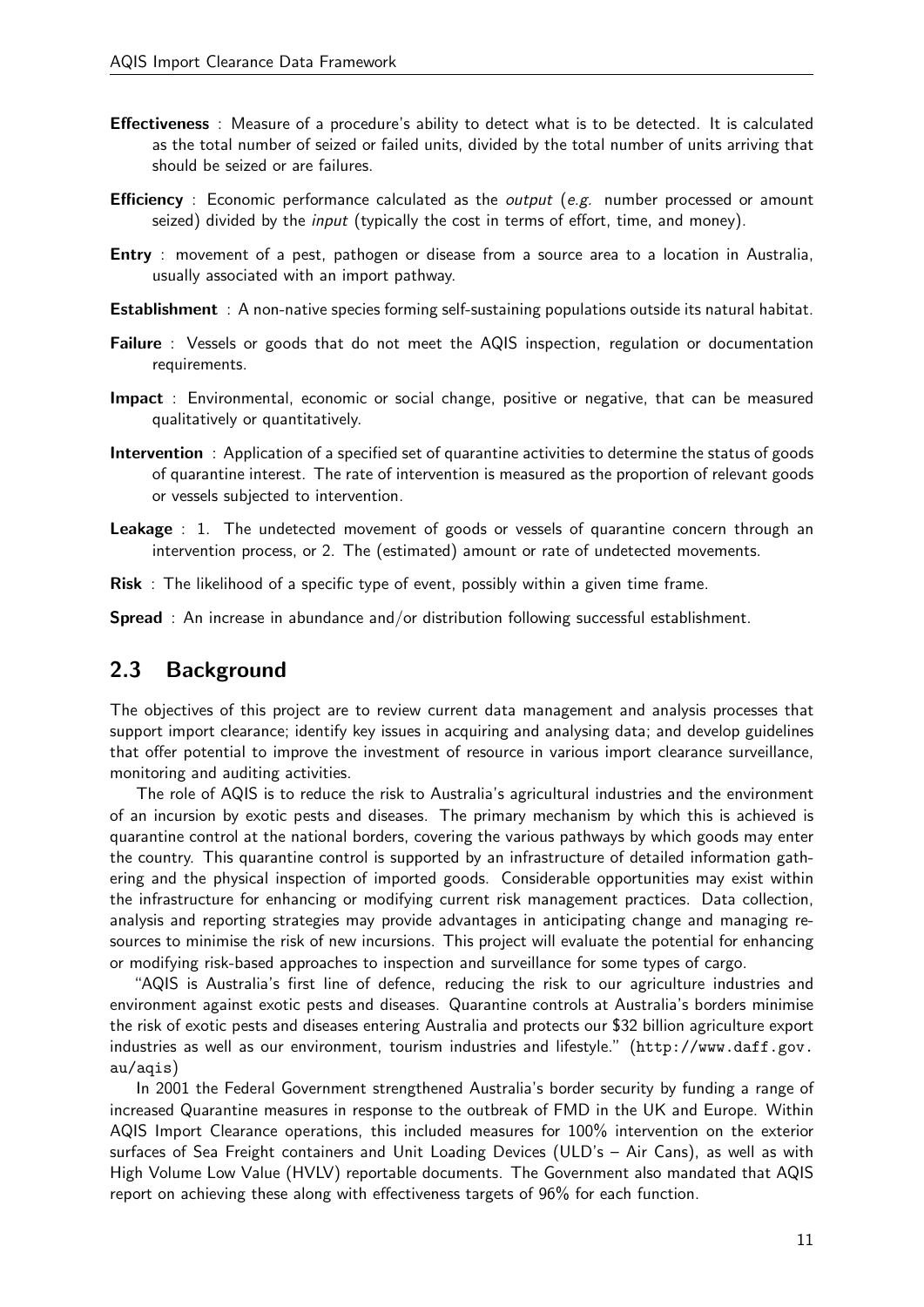AQIS quarantine operations cover several pathways through which goods may enter Australia. The two pathways of entry that we reviewed are:

- 1. Air cargo, which comprises several classes of goods:
	- (a) Unaccompanied person effects (UPE, covered by B534), which require manual assessment directly from the Cargo Report (CR) received from the Customs Integrated Cargo System  $(ICS);$
	- (b) Self-assessed clearance (SAC) goods, which are valued at  $<$  \$1000;
	- (c) Full import declaration (FID) goods, which are valued at  $>$  \$1000; and
	- (d) Reportable Documents (also called HVLV).
- 2. Sea cargo, which comprises the same classes of goods as above, but in practical terms is mainly cargo subjected to FID. Sea cargo also has regulations for the containers: consignments that are a Full Container Load (FCL and FCX) may be delivered as an intact unit to the importer (if the delivery premises are approved); a less than a full container load (LCL) must be unpacked at a suitable Quarantine Approved Premise (QAP) before delivery to the importers.

The external surfaces of air containers and sea containers are also inspected after unloading from the vessel, the sea containers under the External Container Inspection Regime (ECIR).

AQIS procedures also exist for areas such as air passengers, international mail, empty containers, and bulk cargo (e.g. bulk grain, vehicles, agricultural machinery). These are out of scope for this project.

# 2.4 Objectives and deliverables

The broad objectives of the project, as outlined in the project proposal, were to

- evaluate the potential for enhancing or modifying risk-based approaches to surveillance for some types of cargo and packaging
- outline the requirements for developing reporting systems to support these approaches
- describe systems for data acquisition, maintenance, analysis and reporting in quarantine systems that may assist AQIS to better target resources to respond to emerging risks and changing patterns of trade
- advise AQIS Cargo Management Group on the development of a framework to assess risk, improve data collection and analysis aligned with business processes, consolidate existing data and allocate resources to improve risk management

This project reviewed systems and data management protocols. It involved detailed discussions between ACERA researchers and AQIS Cargo Management staff. The discussions took place in Melbourne, Canberra and Brisbane. Based on this advice, we outline the needs of operational personnel and how AQIS goals may be achieved with current and future data acquisition, management and analysis systems.

**Deliverable 1** : A review of current risk management strategies, supporting data collection requirements and processes (chapter 3). This outcome was achieved following;

- A familiarisation tour of AQIS operations for air and sea cargo
- An assessment of the information that AQIS currently collects to manage both commodity and non-commodity quarantine risk.
- An assessment of analysis processes in place for current information.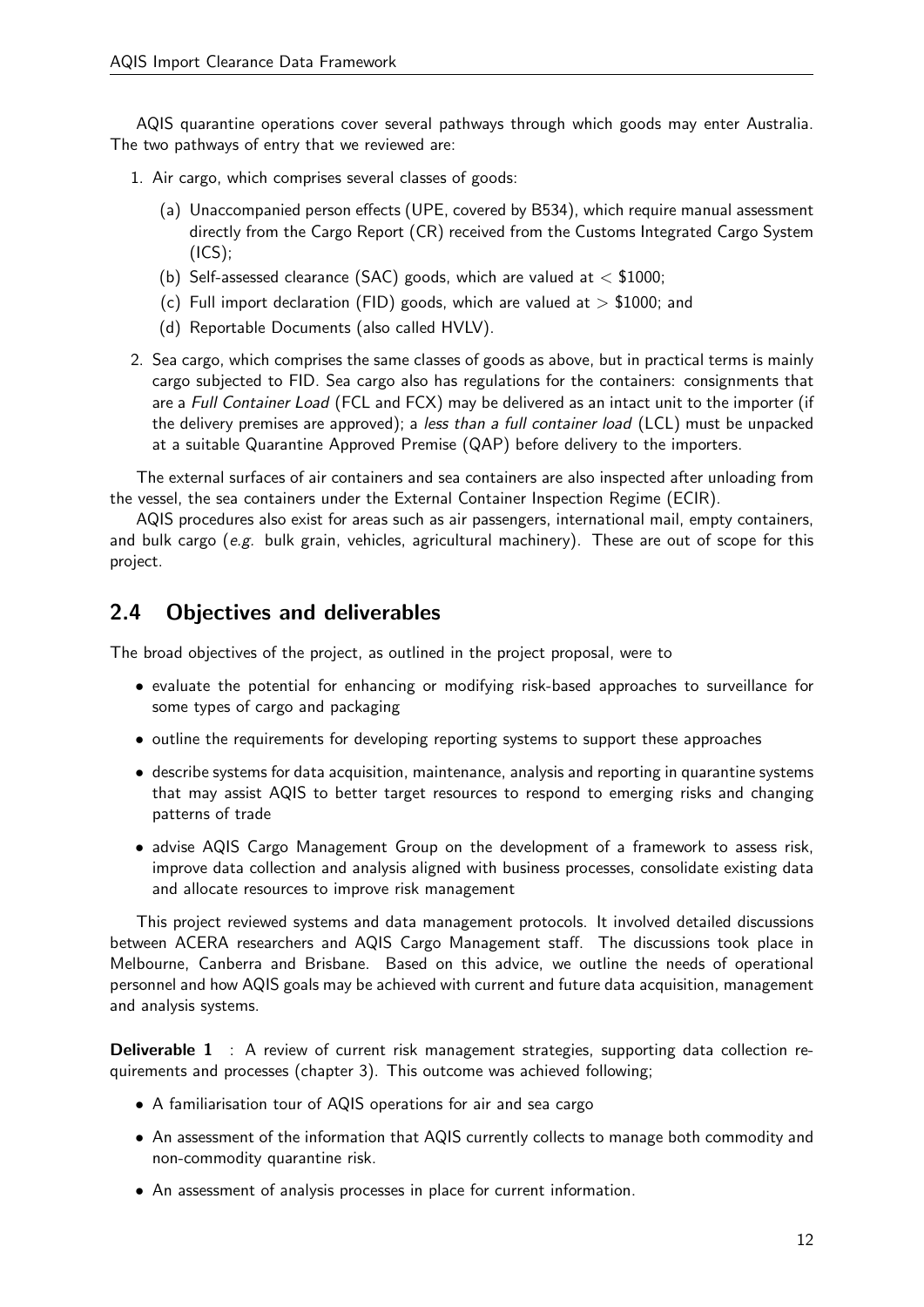**Deliverable 2** : Develop a risk framework that will assist the Import Clearance Program to identify significant quarantine risks and to develop processes and prioritise activities to treat those risks. The framework recommends, among other things, data collection processes and analysis processes to support prioritising the Program's activities. The framework and recommendations for analysis processes are presented in Chapter 4; recommendations for data collection processes are presented in Chapter 6, following the practical case studies in Chapter 5. The framework report;

- recommends processes for analysis of existing and potential information to manage quarantine risk (Chapter 4).
- recommends the information AQIS could collect to improve the management of quarantine risk for both commodity and non-commodity risks  $-$  *i.e.* the information needs to provide AQIS with statistical confidence that the quarantine risk of a commodity or non-commodity is acceptably low (Chapter 6).

**Deliverable 3** : Developed and tested tools that are easily implemented with existing software and technology, that may assist officers in Canberra and regional settings to set priorities, view data, interpret trends, and make decisions about the allocation of effort and resources to better target areas of biosecurity risk. The tools are presented in Chapter 4. These tools were demonstrated and evaluated using selected case studies (Chapter 5) to illustrate the potential scope of risk-based approaches. The case studies demonstrate some of the advances that might be achieved under various scenarios.

# 2.5 Methods

The Victorian and Queensland regional field offices and the national office were visited. During three days at each location, port facilities and QAPs were inspected, and more than thirty AQIS officers and interested parties were interviewed. During the course of this project, AQIS officers outlined their work processes and data handling procedures, provided reports and examples of decisions. They discussed the limitations of current systems and their aspirations for improvements in information flows and decision support tools.

Once this information was compiled, the research group (the authors of this report) met and discussed potential case studies and the report structure. A subset of case studies was agreed, relevant to current operations and with the potential to illustrate operational effectiveness. An outline of the report was then drafted including a risk framework to support the implementation of surveillance and auditing innovations.

The draft report was circulated among the research group for comment and discussion. The team explored alternative formulations of the decision problems and evaluated their implications for inspection systems. Candidate solutions were applied to five case studies including

- Air Can surveillance (Section 5.1)
- Polished white rice (Section 5.2)
- Australian Fumigation Accreditation Scheme (AFAS) (Section 5.3)
- Air Cargo (HVLV/CAA) (Section 5.4)
- Import Clearance Evaluation (ICE) (Section 5.5)

These analyses were circulated among the research group for comment and revision. The draft report was then circulated more widely for critical peer review. Comments were incorporated into the final draft of the report.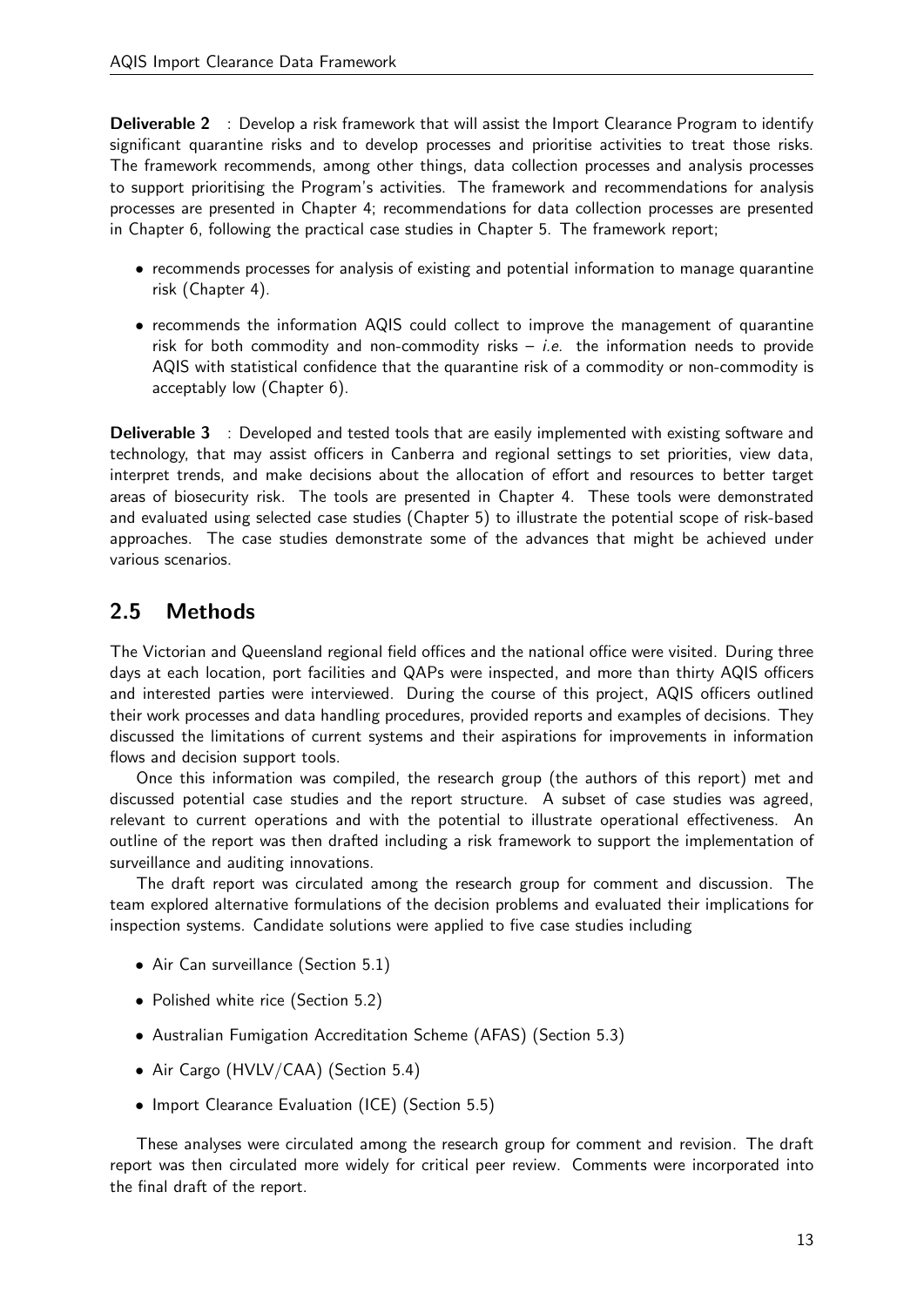# Review of Current Practice

The two entry points for paperwork to obtain quarantine release for Sea and Air cargo are the front counter (FC) and the air cargo unit (ACU), respectively.

## 3.1 Front Counter

FC comprises both the AQIS staff at the physical counter itself and the operators who clear electronic applications from brokers, using Zetafax and email software.

A Full Import Declaration (FID) is lodged with the Customs system (ICS). The FIDs are then filtered by ICS using AQIS-supplied filters and hits only are forwarded to AQIS. The filters (or profiles) are based on a classification tree, and focus on commodity (*i.e.* the goods) and non-commodity (*i.e.* the pallets, packaging, etc.) characteristics. Commodity profiling is based on a commodity description tariff code as well as the identities of the brokers, suppliers, and importers. The commodity has a risk profile based on advice from Biosecurity Australia<sup>1</sup> (BA). The risk profile is obtained from the import conditions database, ICON, which sets out the conditions for certain goods to be imported, e.g. identifies the essential documentation. ICON includes both operational risk assessment advice and AQIS guidelines. The specification of attributes in ICON is determined in Canberra.

Non-commodity profiling is based on having correct treatment certification, packing declaration, and delivery (unpacking) location (metro/fringe-rural/rural). If non-commodity and commodity profiles show clear, then the goods are released. Non-cleared FIDs may be released or inspected, based on their documentation. Tiers of inspection are outlined below. Released goods are randomly subjected to audit, under the Broker Accreditation Scheme (BAS, see Section 3.4.3 below).

## 3.2 Air Cargo Unit

The ACU deals with reportable documents (HVLV), and air freight, from ICS. The ACU conducts inspections and document assessments at courier facilities including those of the companies DHL, TNT, FedEx and UPS. The ACU deals primarily with the reportable docs and Self-Assessed Clearance (SAC) entry types. Processing comprises a two-tiered screening process:

- 1. Firstly, the goods description (or the consignee or consignor information) is profiled from ICS. All hits against profiles are reported. These hits are processed on screen by an AQIS officer and the goods are either cleared or sent for further screening.
- 2. For SAC, the flagged records have paperwork inspected by an AQIS officer, and are either cleared, or inspected, or passed to the FC via AIMS for further assessment,  $e.g.$  if biological in nature.

 $^{\rm 1}$ http://www.daff.gov.au/ba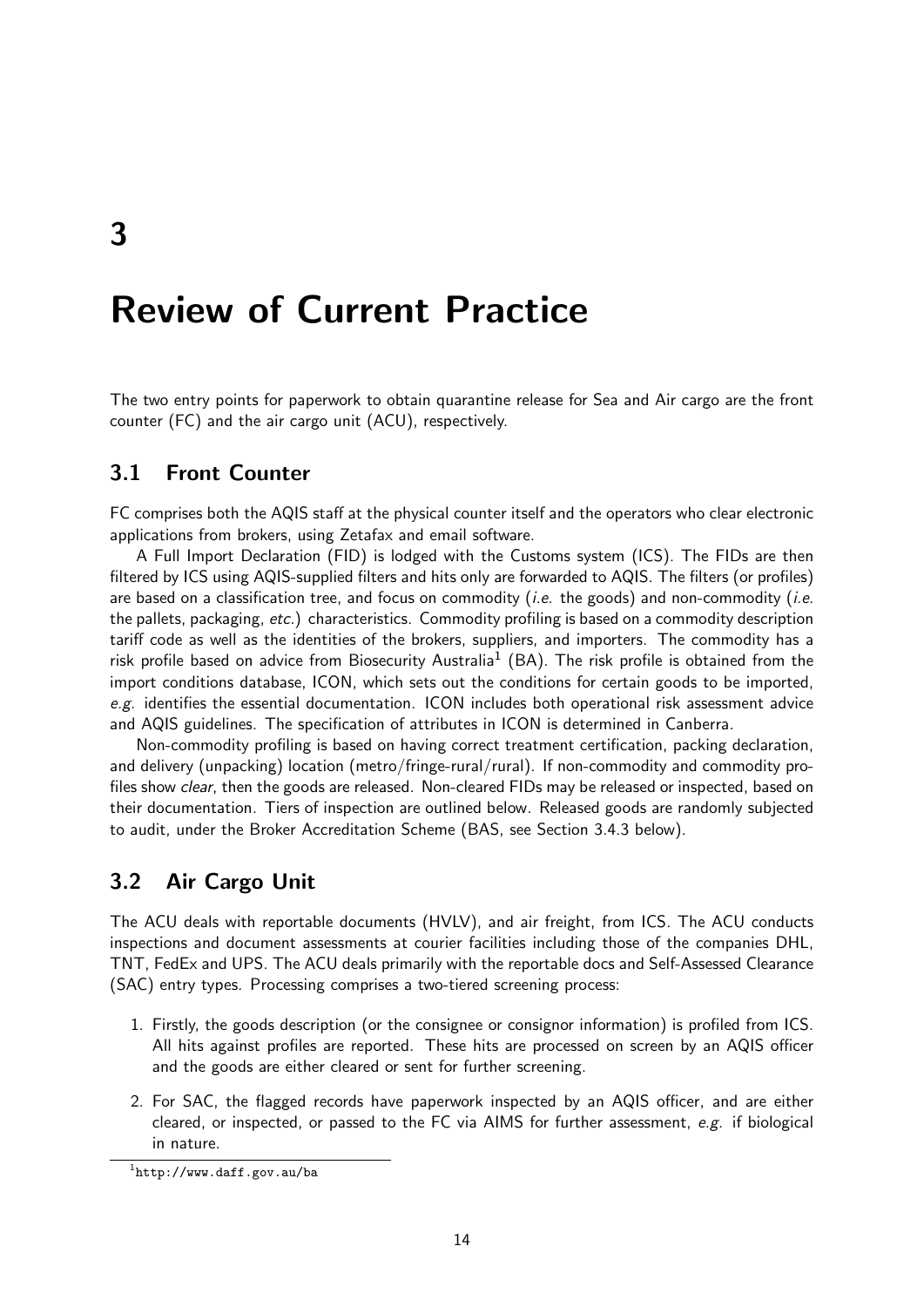If the AQIS officer deems it possible that the goods can be cleared by inspection, then the goods will be inspected. Of HVLV, all goods identified as reportable documents, and between 30% and 90% of goods identified as non-documents, depending on the country of origin and the flight, are x-rayed by ACS, possibly with an AQIS officer present.

The ICS profile database is centralized (located in Canberra, and maintained in NSW). New ICS profiles can be created by AQIS officers to cover new identified risks. Such profiles are applied immediately, and nationally.

# 3.3 Freight Inspection / Sea Cargo

Freight inspection covers commodity and non-commodity concerns as noted above. Depending on the product, officers will make a visual inspection or a take representative sample. Failures are recorded in AIMS and are used to construct AQIS profiles.

Inspection has three possible levels of detail:

- 1. tailgate inspection,
- 2. inspection of goods that have been fully or partially unpacked,
- 3. fully supervised unpacking of sealed container, and full inspection.

Full inspection comprises an examination of the non-commodity infrastructure and a representative sample or census of the commodity. This involves sampling according to standards reported in ICON. These standards originate with BA and are informed by and reflect the International Plant Protection Convention (IPPC) and the International Seed Testing Association (ISTA) guidelines, in the case of fruit and seeds respectively.

For example, paw-paw requires a sample of 600 fruit, with 450 examined under  $\times 10$  magnification and 60 under  $\times 100$  magnification. The boxes from which the fruit are selected are chosen representatively with some guidelines.

The number of boxes from which the goods are selected is open to inspector discretion and may informally reflect experience with a commodity or an importing region. Any insects or signs of disease found are sent to the AQIS entomologists and pathologists. Data are stored in the interception (Incidents) database. Samples typically proceed to one of three endpoints, which are not mutually exclusive:

- 1. Clear
- 2. Post-quarantine inspection
- 3. Detection: if there is a detection, the sample goes to the Operational Science Program (OSP) where it may be confirmed as a pest or disease, or it may be benign and the consignment is clear.

Inspection protocol (ICON) appendices specify the details of sampling. They are determined by ISTA and IPPC, but also by input from National Working Groups.

Non-compliance results in the establishment of a supplier profile, at which point the next 5 imports must be delivered to a class 1 QAP for inspection regardless of their content. The next 5 must be clear or the profile will remain.

In addition, containers to non-metropolitan destinations have a tailgate inspection at a QAP for insects, product description, seeds, dirt, packaging integrity regardless of profiling. If they fail then further treatment may be necessary, or a full inspection.

Data and systems assessments have begun. An internal audit review of AQIS profiling has been underway, and an internal data review project has commenced within the Import Clearance Program in Canberra.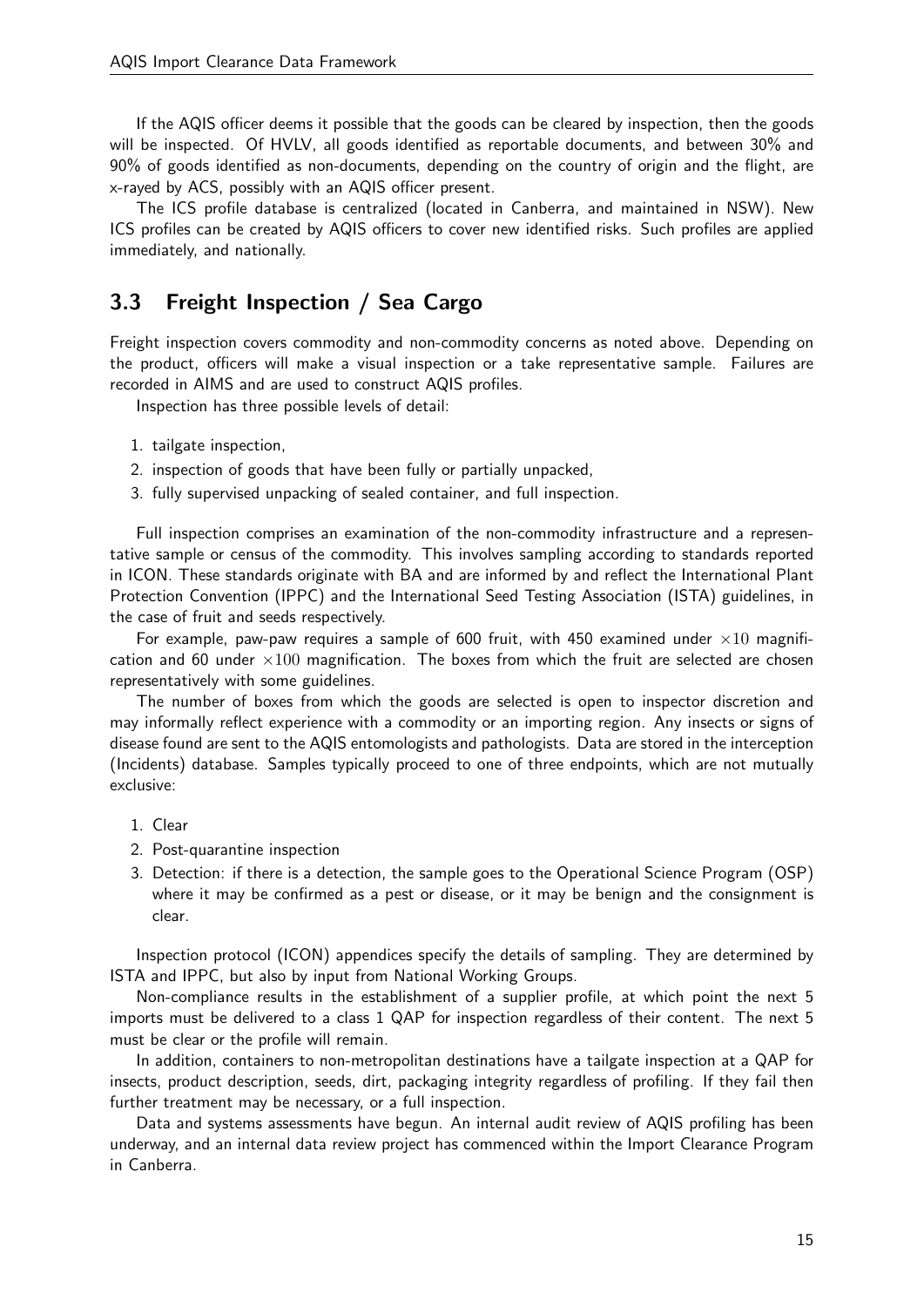## 3.3.1 Off-shore Inspection

Occasionally AQIS officers will be sent overseas to perform offshore inspection operations, that is, quarantine clearing before import. Offshore inspection is advantageous to AQIS because the risk is maintained offshore, and advantageous to the importer because a much more flexible response is possible if problems occur; e.g. local treatment followed by resubmission, or switching to local markets. Inspections of offshore-inspected goods are still necessary after arrival, to verify the off-shore process.

# 3.4 Industry Partnerships Unit

## 3.4.1 Quarantine Approved Premises (QAP)

All facilities at which imported goods are regularly received, stored, or examined, come under AQIS purview. Such facilities are called Quarantine Approved Premises (QAPs). The 2700 or so QAPs are divided into nine classes. Information about QAPs is stored in the Quarantine Premises Register (QPR), which controls the options that are made available to AIMS. The QAPs are scheduled to be inspected twice per year. The failure rate is low.

## 3.4.2 Compliance Arrangements

The Industry Partnership Unit also allows low-risk operations to be performed by external companies, in a set of schemes, using compliance agreements (CAs). Examples are: pig meat scheme, and onshore fumigation scheme. About 2500 such agreements exist across Australia. The Industry Partnership Unit maintains a physical record of these schemes.

## 3.4.3 Broker Accreditation Scheme (BAS)

BAS is a scheme whereby trained and accredited brokers or importers of record can assess and act upon commodity and/or non-commodity concerns without direct AQIS oversight in specific circumstances. BAS is controlled by the IPU unit in Canberra. The broker-assessed Automatic Entry Processing (AEP, for commodities) is a part of BAS, employed for low risk commodities such as NZ dairy and fin fish, and used vehicles. Information about auditing of the BAS scheme is presented in Section 3.9.

# 3.5 Off-shore Development Unit

AQIS has adopted the policy of keeping quarantine risks offshore as much as possible. The Offshore Development Unit (ODU) is responsible for further development of the quarantine continuum outside the national borders by implementing and managing pre-border schemes. This includes the Australian Fumigation Accreditation Scheme (AFAS), Canadian Accredited Timber Scheme, Ethylene Oxide offshore treatment provider scheme and the Gamma Irradiation Offshore Treatment Providers Scheme.

The management of some of these schemes requires auditing of responsible overseas agencies and their service providers. Auditing for the AFAS scheme is further examined as a case study in Section 5.3.

# 3.6 Electronic Systems

Electronic Systems maintain the AQIS databases, including AIMS.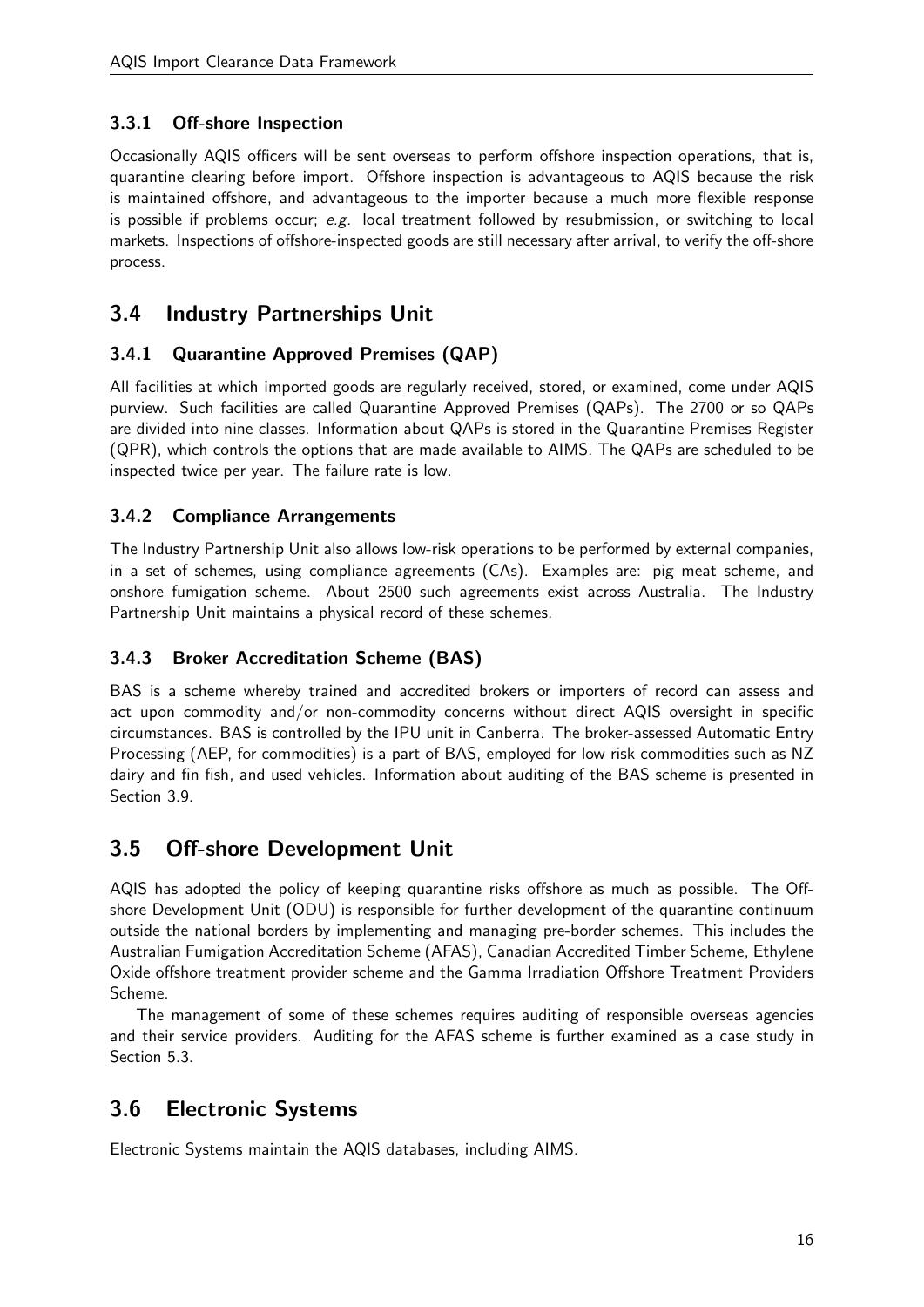# 3.7 Business Planning and Intelligence

The Business Planning and Intelligence unit develops processes for setting budgets, charges to clients, and so on. The risks associated with these operations include the consequences of budget and resource shortfalls.

# 3.8 Business Improvement

AQIS IC is in the process of upgrading data collection and handling systems. The Business Improvement section is developing a new version of ICON, and developing and implementing the Strategic Information Management Plan (SIMP), which will focus on an improved AQIS import clearance system. Projected improvements include better data integrity, linkages between data layers, interface, and grain of incident reporting.

# 3.9 AQIS Auditing Infrastructure

BAS operations are audited with a minimum 3% sample by documentation inspection, selected through AIMS. If infractions are detected then the sampling rate for the broker is increased.

The ICE program provides a framework for evaluating import clearance effectiveness and an audit of quarantine operations. ICE includes the inspection of a randomly selected sub-sample of the 3% sample taken to monitor BAS. If an infraction is discovered, ICE issues a profile against the supplier; this feeds into the AQIS profile. Brokers may be penalized, depending on the nature of the breach. ICE data are stored centrally in Canberra.

As well, each Co-reg scheme has its own audit frequency, based on the associated risk, which is decided by Canberra, e.g. the pig meat scheme is audited  $3$  times per year. The audit uses a compliance checklist, including infrastructure, facilities for containment, etc.

Leakage surveys (the re-inspection of a sample of goods before their release to the client) are done to estimate the effectiveness of intervention for HVLV items, the external inspection of ULD, and other AQIS programs outside Import Clearance. Also, the verification of ECIR is available using tailgate inspection done for containers whose unpacking location is non-metropolitan.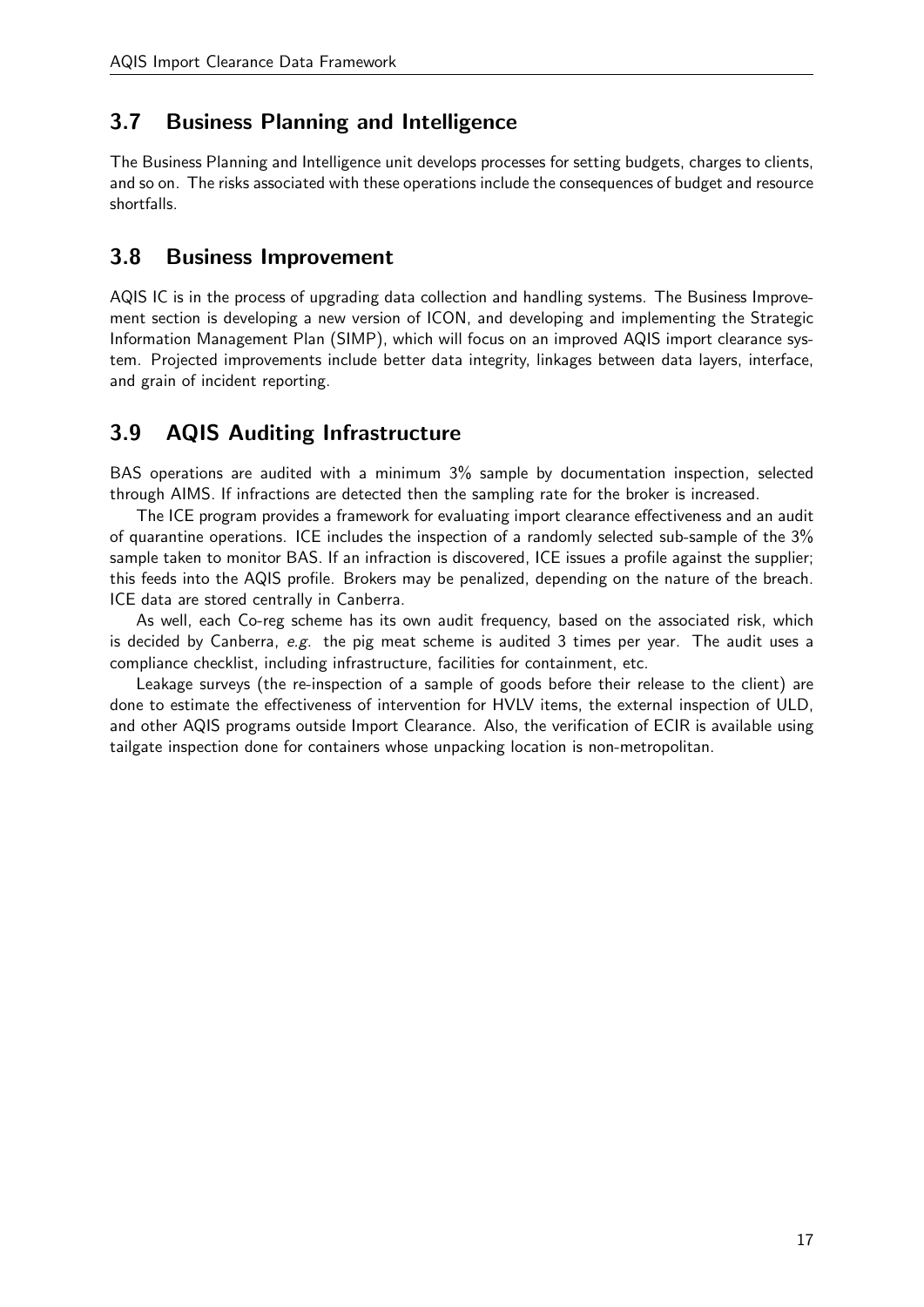# Risk Framework

The broad objective of Import Clearance procedures is to maximise quarantine integrity. This involves allocating Australia's quarantine detection and inspection resources efficiently (ANAO, 2001, p. 20). Some of the criteria that contribute to the integrity of the system include:

- maximising efficiency and effectiveness
	- within commodities
	- within programs
	- over the Import Clearance system as a whole
	- focusing on high-risk items

In addition to interceptions, the roles of surveillance and inspections are to

- act as a deterrent to those planning to circumvent quarantine prescriptions,
- provide feedback on leakage rates associated with different pathways.

Data on incidents and leakage rates may identify areas where risks are relatively high. In general, efficiency and effectiveness will be enhanced by reducing inspections in areas where the risks are smallest and increasing inspections where the risks are highest. These demands are counter-balanced by the need for deterrence and to monitor trends associated with various pathways.

The risk management framework outlined below addresses in part the need identified by The Auditor-General's reports on managing quarantine effectiveness (ANAO, 2001, 2005). ANAO (2001) noted that there was only a limited risk-based process for allocating resources across different modes of entry and the quarantine continuum (p. 15), and that the value of border effectiveness measures did not address the potential consequences of entry (p. 16, 57).

ANAO (2001) recommended the development and deployment of tools to assist in the allocation of resources that are sensitive to the likelihood and consequences of incursions (ANAO, 2001, p. 20, 26, 35, 36). The need for systematic assessment of likelihoods and consequences across programs to support resource allocation and operational risk management was reiterated in the follow-up report (ANAO, 2005, p. 21, 58, 59, 66). ANAO (2001) recommended that resource efficiency should be considered across programs and the biosecurity continuum (figure 4.1).

## 4.1 Profiling Overview

In the context of quarantine, a profile is a set of characteristics that is used to identify where a possible threat is more likely to arrive and to establish the type of intervention required.

For some programs, comparing items arriving at the border with the list of profiles — profiling — is the first step in deciding what type of intervention (if any) is required. For other programs,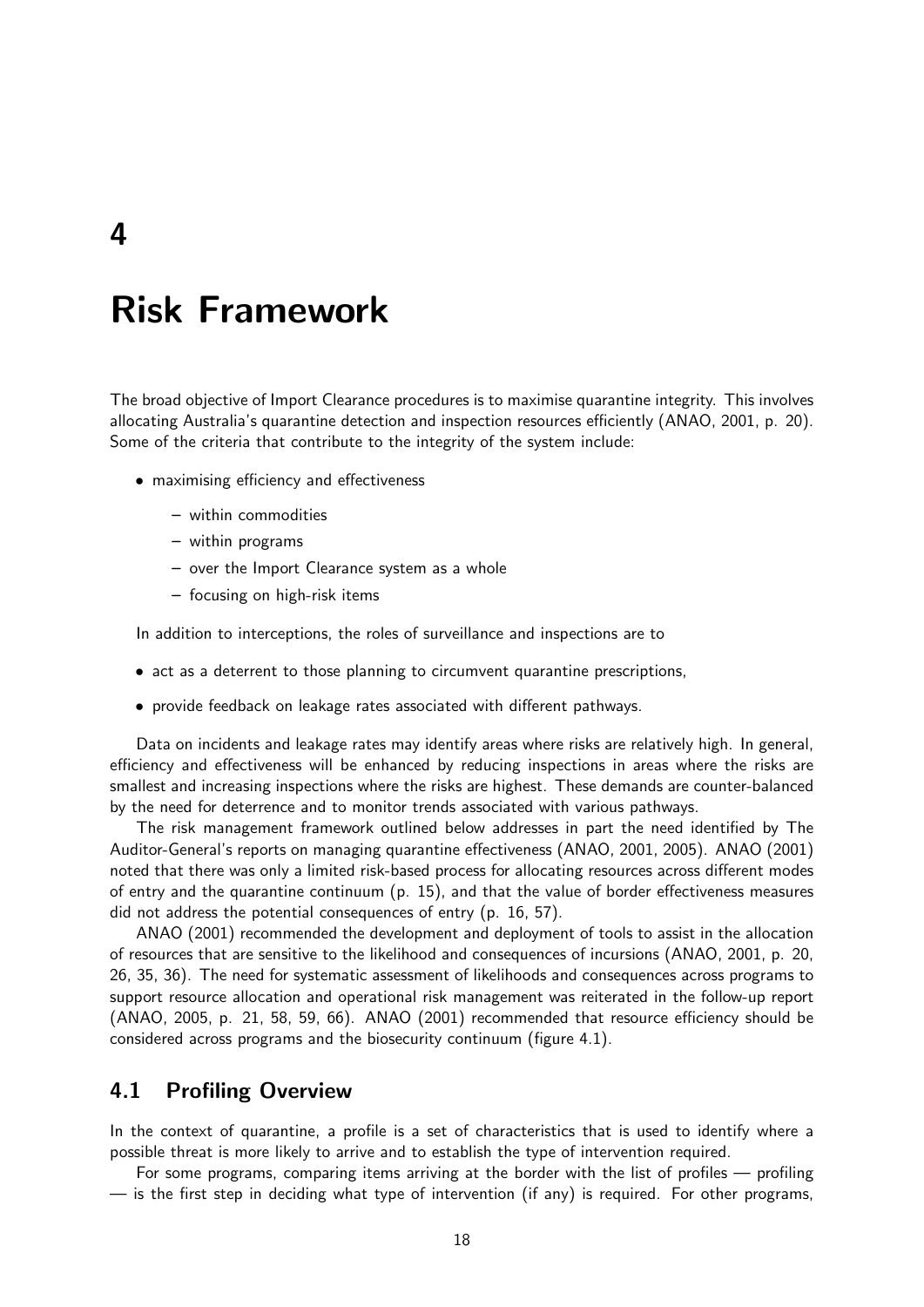

Figure 4.1: Risk management matrix: border programs and the quarantine continuum (Source: ANAO, 2001).

because of 100% intervention, profiling is only used for some components of the intervention or to provide staff with guidance about likely changes to types of approaching material.

Australia and the World Health Organisation), experience gained by analysing data collected during Profiles are based on specific quarantine risks identified through import risk analyses and information provided by overseas sources (including advice from external agencies such as Biosecurity the process, and data from leakage surveys. This analysis can also be used to determine if intervention techniques need to be changed to improve effectiveness or efficiency. Evaluation of items for which there were no interventions can be used to refine profiles.

Figure 4.1 outlines the relationship between profiling, intervention and evaluation. Items that are identified by a profile may be inspected or treated. These actions are evaluated, feeding back to improve the profiling system.

AQIS implements the profiling methodology across various programs. It delivers consistency in profiling processes and practices where possible through:

- establishing national and cross-program consistency in the methodology for developing and applying profiles;
- conducting regular reviews of the application and appropriateness of profiles, and encouraging cross-program exchange of methods and practices;
- training relevant staff in profile creation and implementation, and methods for describing profiles to internal and external stakeholders; and
- integrating profiling into business planning and maintaining awareness of changing operational conditions by ensuring that profiles evolve over time.

# 4.2 A tiered risk management system for the AQIS Operational Framework

This section of the report outlines a tiered risk management system that may be developed to provide a feedback between field observations and inspection protocols. For each commodity or activity, AQIS could apply the protocol summarised in figure 4.2, and the frameworks outlined below depend on its effective implementation. When resources are allocated at a National level, managers could decide on the relative risks posed by different commodities and activities, and allocate resources accordingly. The aim of decisions about the allocation of resources between commodities and activities would be to minimise strategic (business-wide) risks.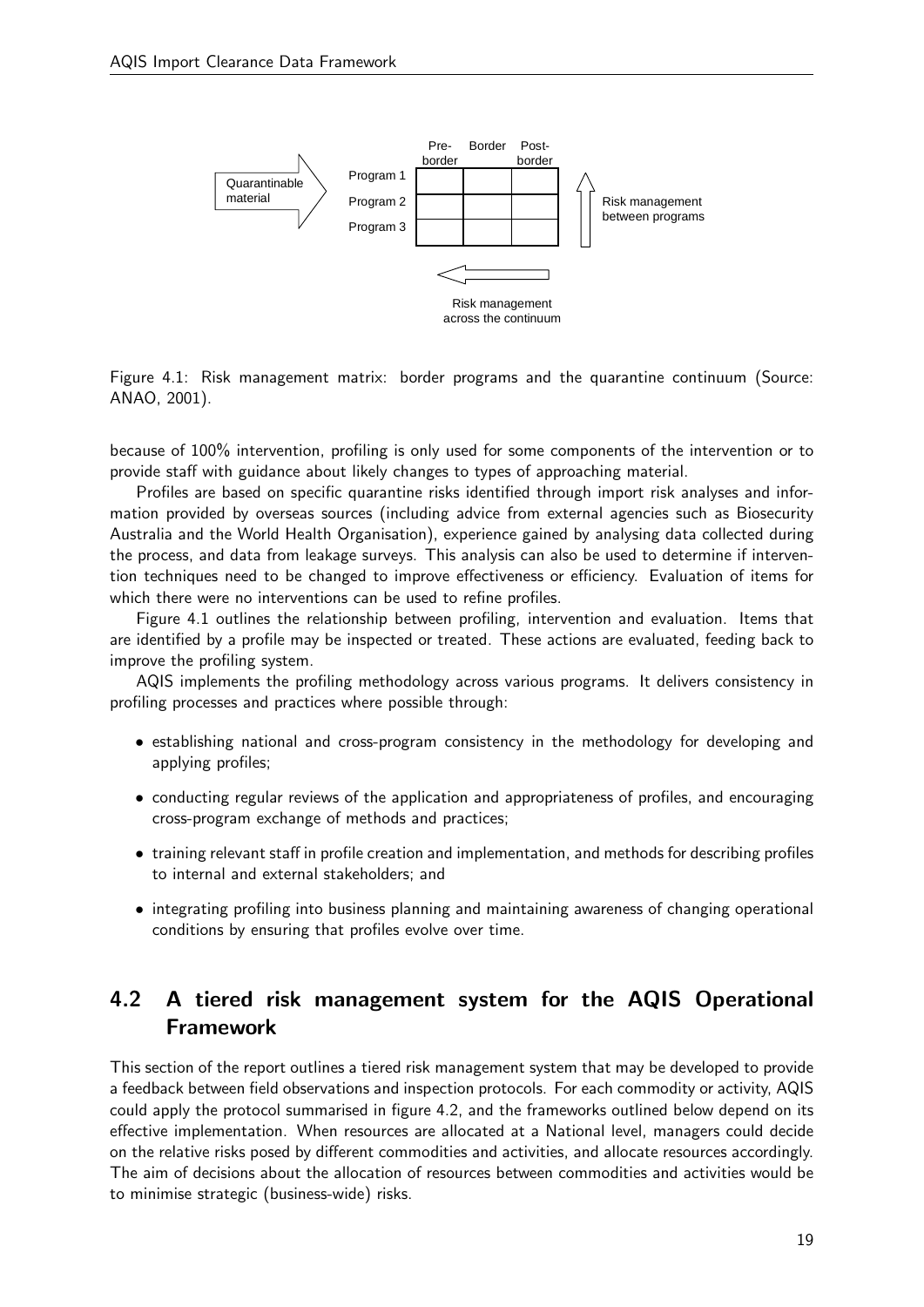

Figure 4.2: The ideal relationship between profiling, intervention and evaluation. This study creates tools to support the 'Feedback to policy advisers'.

The risk management framework should embrace existing business systems and support resource allocation to minimise strategic risks. Risk management at the National level requires structures that support strategic risk management. Risk management at the Regional scale requires flexibility to respond to seasonal variations in risk and the constraints that arise through uneven work flow and short-term contingencies. Thus, the risk management matrix in figure 4.1 represents a view that will be applied differently, at National and Regional scales.

risk and performance effectiveness. The broad goal at both management levels is to maximise the This report outlines tiers of analysis that employ a consistent framework to accommodate these elements of risk management. Specifically, the risk framework provides a platform for managers at both National and Regional levels to make risk based decisions through analysis of the evidence on benefits of investments in quarantine and inspection.

## 4.3 Tier 1. National-level strategic risk management.

At the National level, a primary objective is to set priorities among competing issues (commodities and activities), so that the highest risk issues are clearly identified and attract the closest attention. The system also needs to retain the benefits of learning about changes in risks over time, and providing a measure of deterrence against deliberate attempts to circumvent the system.

Figure 4.3 describes a template for evaluating relative likelihoods of entry, consequences of entry, and the cost and feasibility of inspection systems and management intervention options. Consequence assessments consider the extent of impacts (through spatial analysis) and the kind and intensity of impacts within the extent of occurrence (evaluated through consideration of economic, social and environmental criteria). A values hierarchy may be used to structure the representation of the elements at risk from the invasion of the pests, diseases or pathogens under consideration. The assessments of likelihood of entry, establishment and spread, and consequence assessments would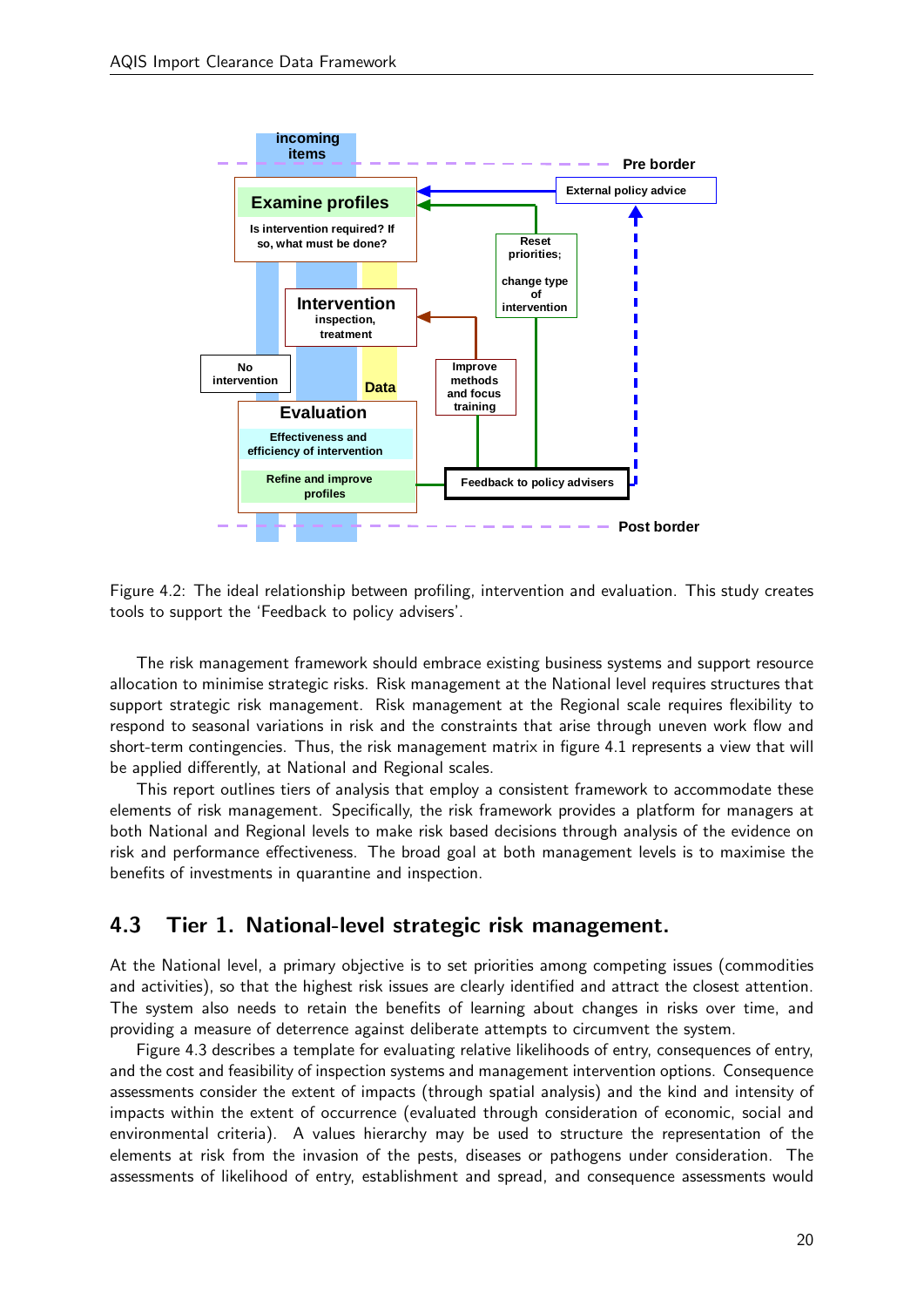typically be provided by Biosecurity Australia.

Multicriteria analysis may provide an appropriate platform for the "Decision analysis" step in figure 4.3. AQIS evaluates the relative risks of the suite of commodities and activities it manages. Commodities or activities that pose very low likelihood of entry or have very low consequences are placed low on the list of national priorities. Commodities or activities that rank relatively high under likelihood and consequence are ranked highly on the list of national priorities. Ranks take into consideration economic, environmental and social risk. Given that not all consignments and not all lots of commodities can be examined, AQIS is obliged to make decisions about the allocation of resources for its inspection activities. Some activities are prescribed as mandatory under the IRA, and an ability to provide feedback, for example to Biosecurity Australia, would be valuable in these cases.

Deliberations that use multicriteria decision analysis allow managers to make decisions based on structured assessments of the important contributing factors. The factors may be combined using various rules, and criteria may be weighted by their relative importance. The sensitivity of decisions can be evaluated by omitting criteria or by changing their relative importance.



of the range of commodities and activities within its jurisdiction and allocates resources to activities Figure 4.3: National-level risk management framework. Activities compete for resources. Biosecurity Australia provides information on the likelihoods and consequences of entry, establishment and spread and recommendations for treatment (indicated by the dashed lines). AQIS evaluates the relative risks accordingly.

The framework outlined in figure 4.3 translates evaluation data into a system to support efficient allocation of resources, where the flexibility to do so exists. It creates an opportunity for feedback to encourage continuous improvement. The framework in figure 4.3 is established in a spreadsheet attached to this report, including tables showing values considered in biosecurity risk assessments, a weighting scheme for these values and an aggregation of the values into a single measure of consequence. This report recommends that an implementation program include tests of alternative value trees, weights and aggregation methods, with the ultimate aim of finalizing a tool that could be used in risk minimization and feedback systems.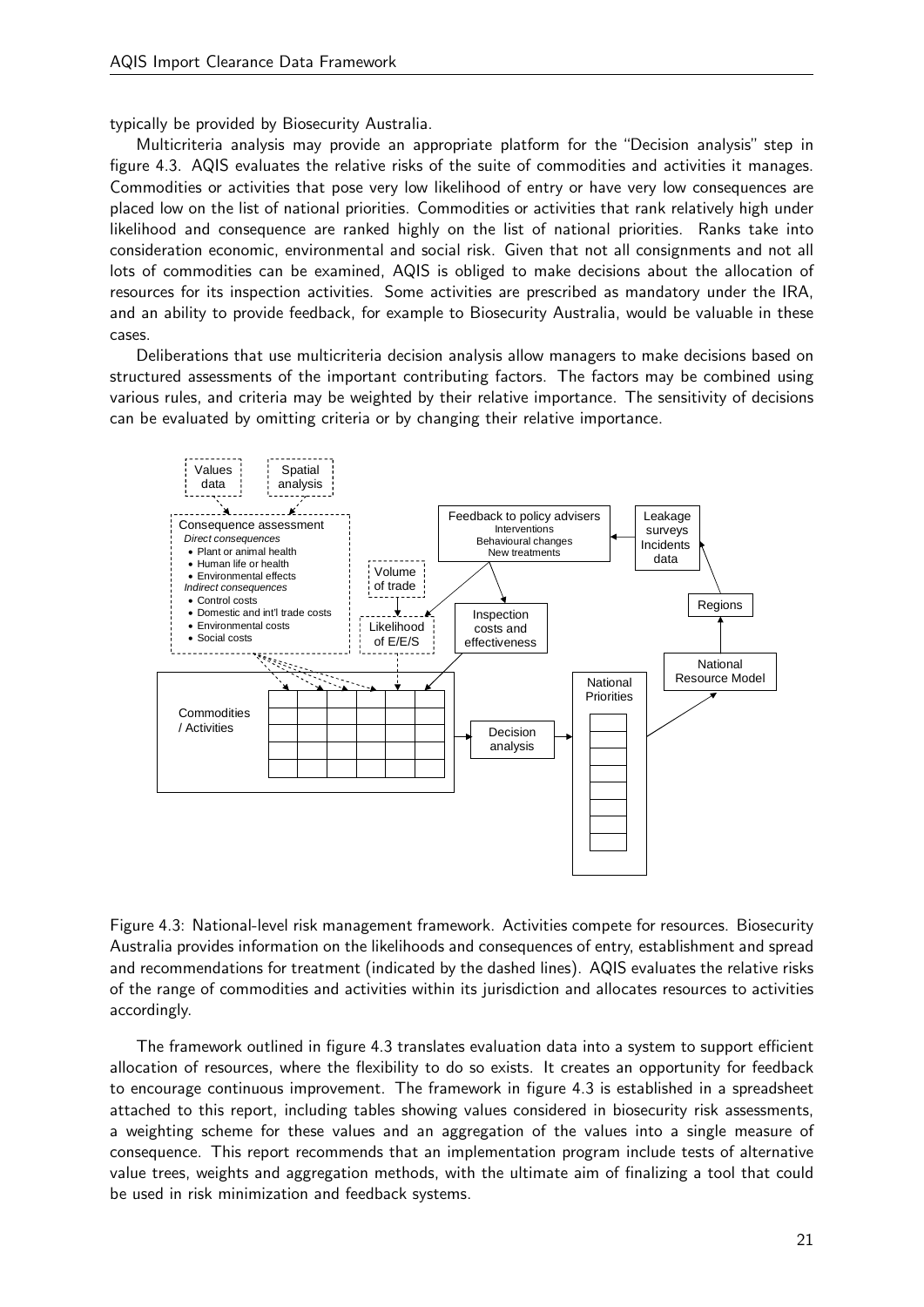The system outlined in figure 4.3 may provide a basis for more transparent and repeatable decisions. It makes use of likelihood and consequence information provided by Biosecurity Australia, and takes into account the relative effectiveness and costs of inspections.

## 4.4 Tier 2. Regional-level tactical risk management

Regional-level deliberations involve allocating resources among competing demands from inspection and surveillance activities across a wide range of activities. National priorities play a part in determining these priorities. In addition, each region confronts unique sets of commodities, trade conditions, volumes of material, staff, and other operational constraints and demands (figure 4.4).



Figure 4.4: Regional-level risk management framework, showing the input data and conditions (thresholds and confidence levels) required to make decisions about allocating inspection resources among commodities and activities.

Inspection systems are affected by regional operational conditions and the specifics of commodities and trading conditions experienced at local ports (including the time of year, volume of traffic and trade). Criteria that contribute to local priorities include short-term trade-offs among commodities and activities and the availability of appropriately trained staff. They may be combined using the structured decision analysis, with different criteria and weights that reflect regional contingencies.

Risk analysis is outlined below. The proposal describes a method for assessing the relative risk of inspection regimes that account for the volume of trade in a specified period (a day, a week, or a year), the likelihood that each unit of trade contains a threat (the relative riskiness of commodities, sources or activities), the costs of inspection and consequences of failing to detect a failure.

## 4.5 Risk analysis

We outline a strategy for the risk-sensitive allocation of resources to inspection and auditing. The case studies that follow will build on this platform in different directions.

We emphasize that the risk analysis strategy outlined below is modular. Each of the overarching themes of defining risk, predicting risk, and balancing risk, whilst interrelated, can be replaced by other candidate strategies.

The platform of our proposed approach to risk analysis is as follows. We suggest that accurate ongoing estimation of the failure rate for a commodity is an important step in identifying areas of high and low risk. We blend the joint challenges of detection and estimation into a single index, called risk, which is defined below. We propose the risk index as a means of profiling commodities, that is, identifying high-risk commodities for 100% inspection, and for allocating resources to the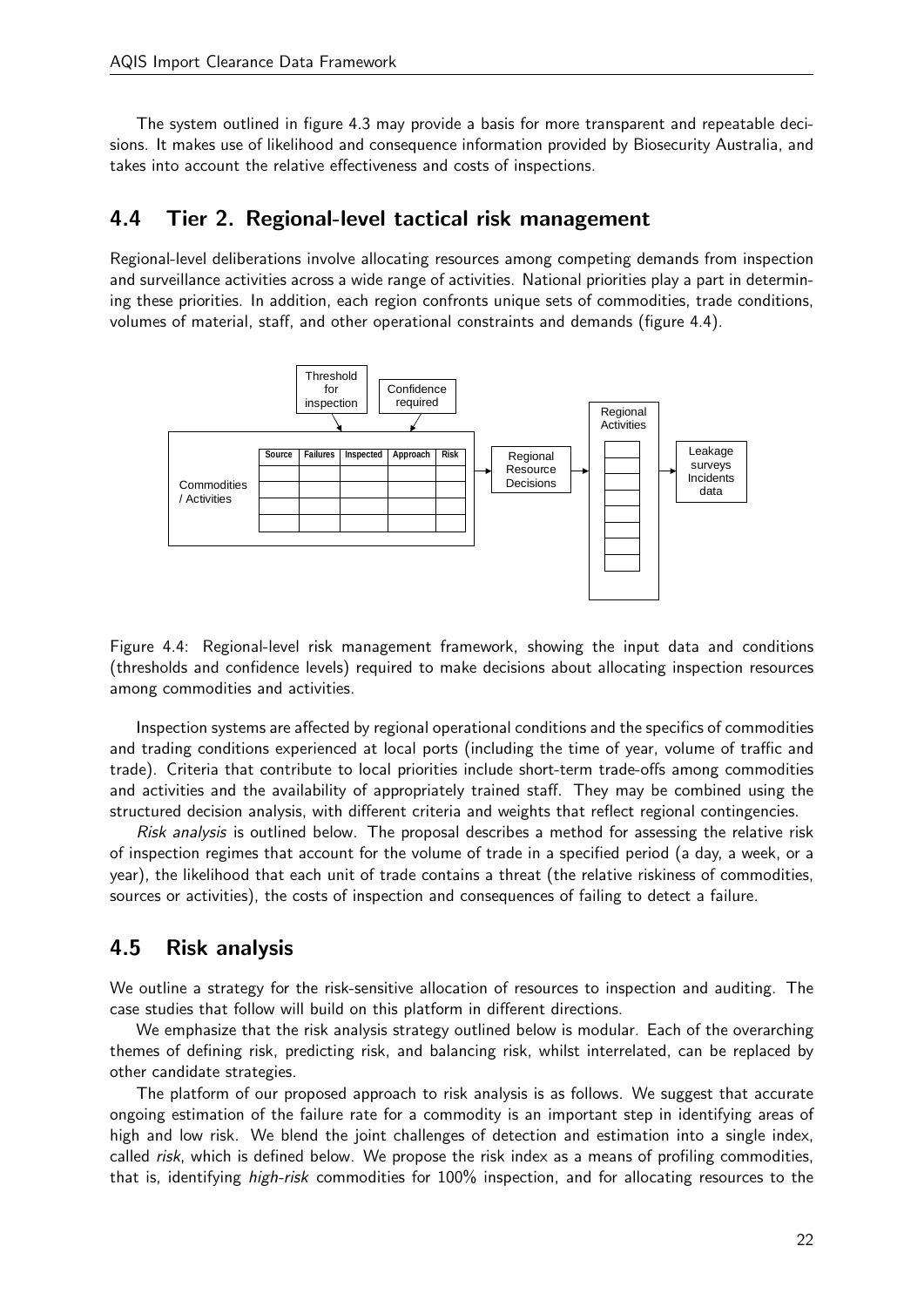monitoring of low-risk commodities. Generally speaking, this approach will allocate more resources to the monitoring of commodities that are (a) known to be high-risk, or (b) whose risk is poorly known.

AQIS has three main resource allocation challenges:

- 1. tactical, short-term resource allocation, for example: an officer has spare time for inspection: what should they inspect? Or, an officer has to make a choice between inspecting two consignments, and there is insufficient time to inspect both; should they choose one and if so which should they inspect? Or should they inspect both superficially?
- 2. strategic, long-term resource allocation, for example: what is the expected cost and benefit of inspecting commodity x at 100%? Do the historical data support such a policy? Could a flexible profiling approach be adopted, which might maintain high detection rates whilst reducing intervention rates?
- 3. frequency of auditing, often in the context of limited resource availability. This challenge combines characteristics of the previous two; the resource limitation of the first combined with the strategic monitoring considerations of the second.

The first challenge is subject to resource shortage, in that we assume that inspection of consignment  $A$  precludes the possibility of inspecting consignment  $B$ . This tactical challenge is resolved internally, within AQIS.

The second challenge is not, strictly speaking, subject to resource shortage because AQIS inspections are run on a cost-recovery basis. However, this strategic challenge involves relationships with other stakeholders, such as Biosecurity Australia, and AQIS may well have no direct, short-term leeway in its resolution.

We briefly sketch a solution below that provides a risk-sensitive approach to resolving these challenges.

- 1. Every commodity is assigned a *predicted risk*,  $\hat{f}$ . This is an upper bound on the probability (defined below) that an individual unit of the commodity contains at least one failure.
	- (a) This risk can be defined in many ways; we choose the upper limit of the one-tailed 95% confidence interval.
		- i. This interval can be computed in many ways; we presently recommend Jeffrey intervals.
		- ii. Model-based empirical Bayes intervals might have better statistical properties, but this consideration is outside the scope of the current exercise.
	- (b) The risk can be updated every so often (month, season, year) to reflect new information, whether that be fresh inspection data, or evidence of heightened risk from other sources.
- 2. Short-term, tactical resource allocation is based purely on the predicted risk: given a choice between inspecting a number of consignments, an officer should inspect the riskiest consignment.
- 3. Long-term, strategic resource allocation proceeds as follows.
	- (a) AQIS nominates a risk cutoff  $r$ , e.g. 1%, possibly with input from other stakeholders, and possibly varying across commodities.
	- (b) Every commodity with  $\hat{f} > r$  is inspected at 100%
	- (c) Every commodity with  $\hat{f} \leq r$  is inspected at a sufficient rate such that the probability that the observed risk will turn out to be, in fact, higher than  $r$  is, *e.g*., 5% $^1$ . That is, we

<sup>&</sup>lt;sup>1</sup>Alternatively, higher than  $r - \delta$ , where  $\delta$  is a buffer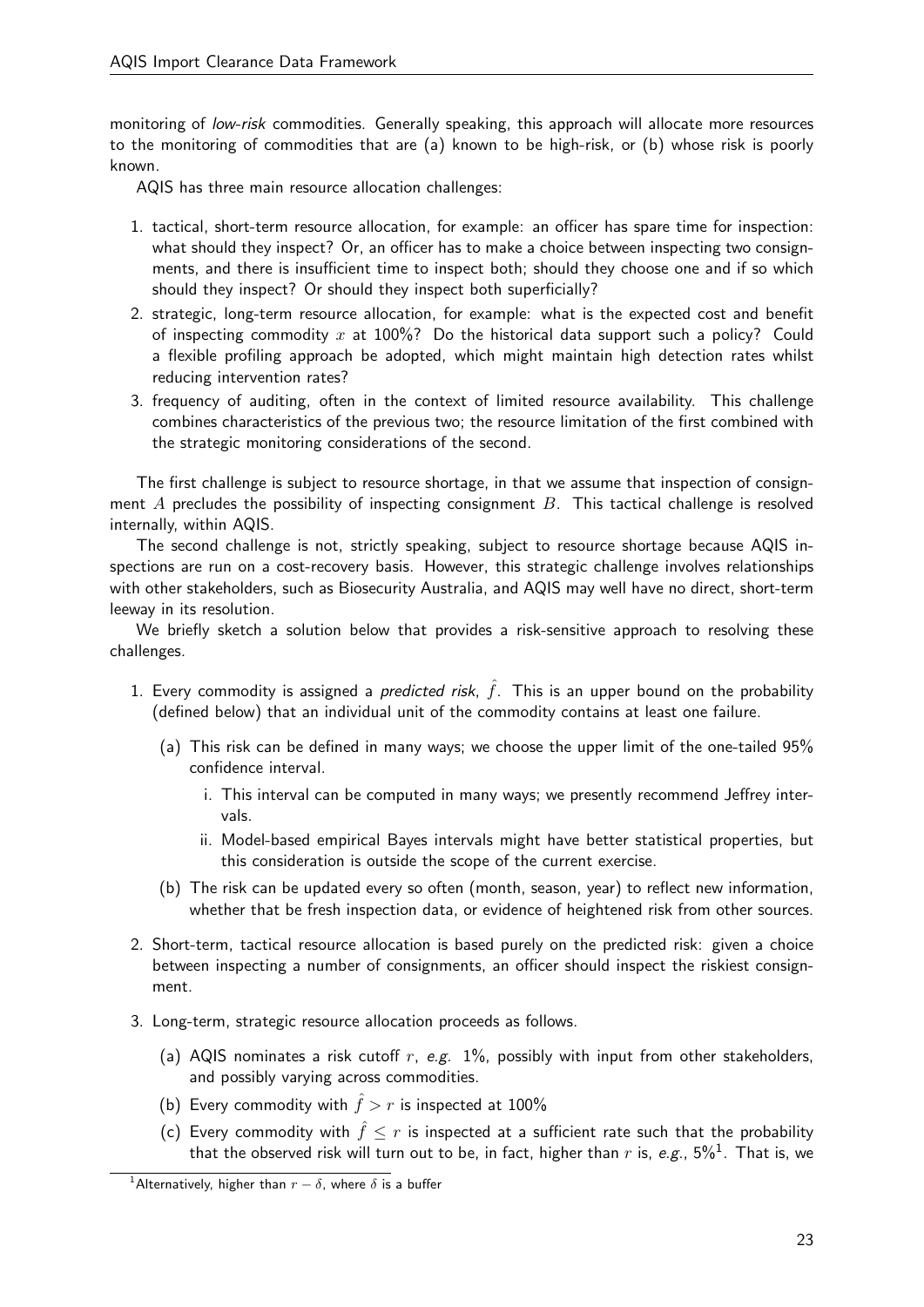inspect sufficiently frequently that we can assure ourselves with defined confidence that the true failure risk is less than the nominated cut-off, unless the underlying failure rate changes in the intervening period. We then use the resultant monitoring data to reassess the prediction at the next time step.

- i. The rationale behind the monitoring rate is to be reasonably certain that, if the failure rate for the commodity does not increase, then the commodity will be assigned to monitoring again in the future, whereas if the failure rate increases sufficiently, then the algorithm will recommend 100% inspection.
- ii. The inspection rate is calculated by divided the necessary sample size by the estimated number of consignments arriving. See below for computation details.
- iii. In cases of allocation under constraint, whether that be a limit to the number of consignments that can be inspected, or a limit to the rate of resource allocation,  $r$ can be varied to match the available resources.

### 4.5.1 Details

Consider two commodities, A and B. Different volumes of trade are expected over some fixed period (a week, a month or a year).

We will denote the *predicted* volume of trade (the number of units) expected of commodity  $A$  as  $N_A$ , and the predicted risk that an individual unit of  $A$  will contain at least one failure will be denoted  $f_A$ . The risk will be related to the predicted probability of failure of a consignment of commodity A, inflated to reflect uncertainty about the quality of the prediction. We define and explain  $f_A$  below.

#### Predicting risk rates

In order to allocate the resources to inspection of the different commodities it is necessary to predict the volume of trade and the risk rate for each commodity. Estimation and monitoring of the approach rate of failures is essential for a risk-sensitive allocation process.

These predictions will generally come from data collected in the previous year. That is, we are forced to use the failure rate and the approach rate from the previous year as predictors for the failure rate and the approach rate of the year for which the allocation will be made. Hence our nomination of the two rates for the purposes of allocation will be subject to uncertainty, even if the estimates for the previous year are exact for the previous year, as they may be<sup>2</sup>. It is also possible that data collected in other earlier years could also be deployed to get a better prediction.

Therefore, the predictions of  $N_A$  and  $f_A$  will generally be subject to error. To simplify the problem of allocating resources we will assume that  $N_A$  is relatively accurately predicted (typically as a percentage increase in volume for the year), and that therefore the overwhelming contribution of uncertainty comes from the failure rate.

Assume that we have historical monitoring data for each commodity. We assume that the number of failures detected for each commodity is a binomially distributed random variable. That is, let  $k_A$ denote the observed number of failures of commodity  $A$ , then

$$
k_A \sim \text{Binomial}(p_A, n_A) \tag{4.1}
$$

where  $n_A$  is the number of consignments inspected of commodity  $A$ , and  $p_A$  is the unknown probability of failure. With this model in place, we can proceed to predict  $f_A$ , the risk.

 $^2$ In statistical terms this is called a super-population model; we are trying to estimate the uncertainty related to an underlying process.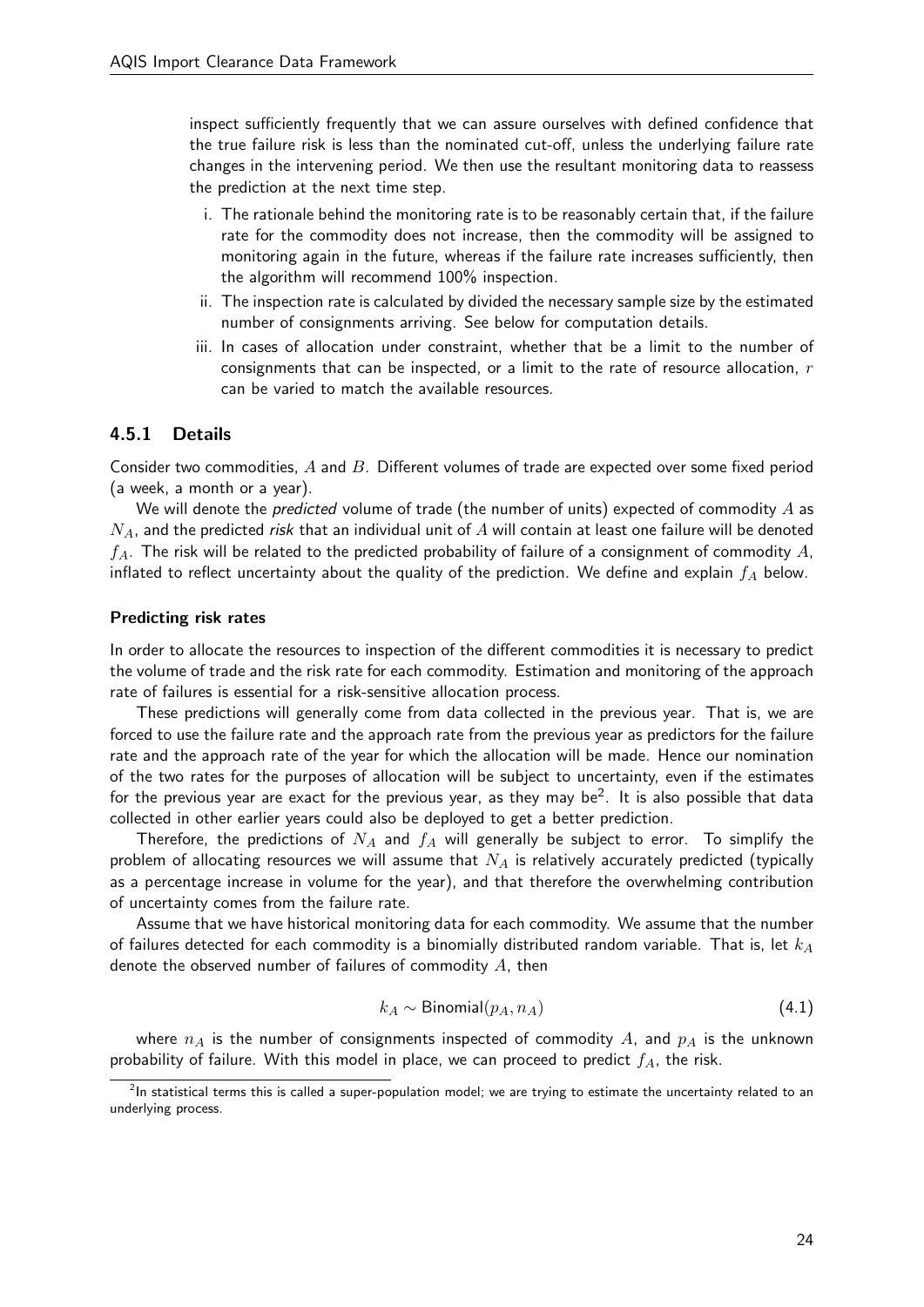#### Paying for uncertainty

We argue that we need to consider both the estimate of the failure probability  $p_A$  and the accuracy of the estimate when allocating resources. Given two commodities with the same failure rate but different inspection and approach rates, we would be *less certain* about the estimate of the failure rate for the commodity that has the lower approach rate. A risk-sensitive solution requires that we take account of the uncertainty of the estimate in our allocation, effectively forcing us to pay for higher uncertainty in the same way that we pay for higher failure rate; that is, by increasing the allocation.

An integrated way to achieve a risk-sensitive estimate is to use a *quantile*, a one-tailed confidence interval, to predict the risk rate, instead of using the failure probability. That is, where we would ordinarily choose the value that is the best supported by the data, instead we will choose a value that represents an interval that has a specific designed probability of including the true rate under repeated sampling. For example, we might choose a failure risk that corresponds to the upper 95% confidence interval of the true failure rate of the underlying process. Informally, we could describe this value as a limit that we are 95% confident that the true failure rate is below. See figure 4.5 for a demonstration.



Figure 4.5: An assumed underlying probability density function of the failure rate for commodity  $X$ , showing the estimate of the failure rate and an estimate of the 95% failure risk. The probability density function is the Beta distribution.

The actual quantile nominated will generally depend on how much data are available, and how the analyst wishes to value uncertainty about the true rate.

#### Estimating the uncertainty-inflated failure risks

We anticipate that the estimated failure rate will usually be close to zero, and that there will be very few or zero failures for some commodities. We wish to obtain an upper one-tailed confidence interval for this rate; we will use the upper limit of the confidence interval as a risk rate.

The behaviour of different confidence intervals for the binomial rate has been the subject of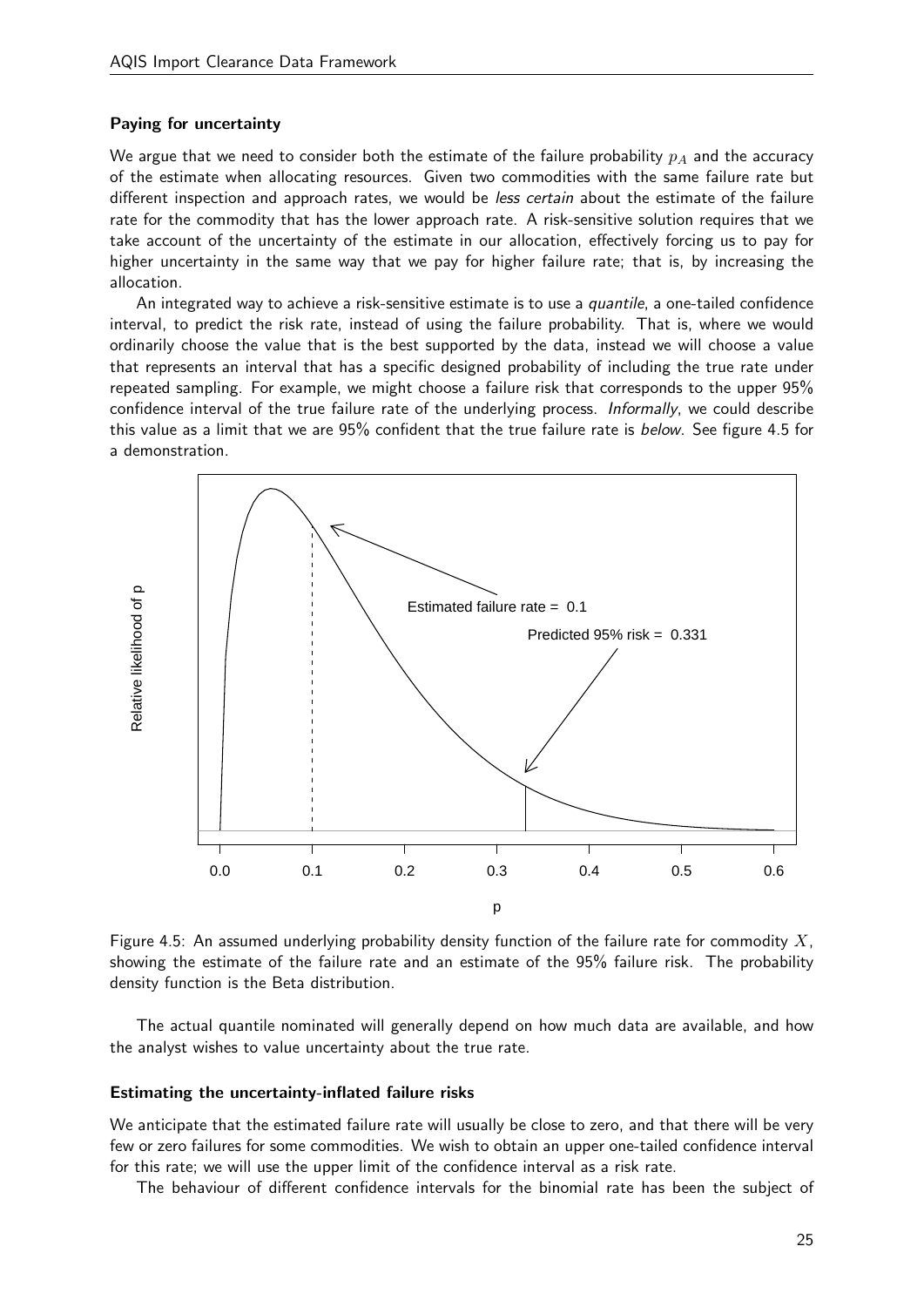some research (see, e.g., Madden et al., 1996; Brown et al., 2001; Cai, 2005). For one-tailed confidence intervals with good properties close to 0 and 1, Cai (2005) recommends Jeffrey intervals. Jeffrey intervals are Bayesian intervals, with a prior distribution on the binomial parameter equal to Beta(0.5, 0.5). Jeffrey intervals do not guarantee  $(1 - \alpha)$ % coverage but they represent a good compromise. If absolute coverage is necessary then a preferred alternative would be Clopper-Pearson intervals which do guarantee  $(1 - \alpha)$ % coverage but are also known to be conservative.

Jeffrey intervals are easily computable in standard spreadsheets, such as Microsoft Excel<sup>3</sup>. Briefly, the upper one-tailed confidence interval is computed from the inverse of the cumulative density function of the Beta distribution. The Beta distribution requires two parameters; for our application they are computed as  $a = k_A + 0.5$  and  $b = n_A - k_A + 0.5$ . Thus if we wished to use an upper 95% confidence interval then the function call in Microsoft Excel for  $f_A$ , the estimated 95% upper confidence interval for the unknown rate, would be:

$$
= \text{BETAINV}(0.95, k_A + 0.5, n_A - k_A + 0.5) \tag{4.2}
$$

where  $k_A$  is the observed number of failures for commodity  $A$ , and  $n_A$  is the number of consignments inspected of commodity A. Informally, equation 4.2 is

$$
= \text{BETAINV} (0.95, \text{ number of failures} + 0.5, \text{ number of non-failures} + 0.5)
$$
 (4.3)

Then,

- if the predicted risk is greater than a pre-determined cutoff, then the risk-sensitive analysis recommends that the commodity should be inspected at 100%, whereas
- if the predicted risk is less than the cutoff, then the risk-sensitive analysis recommends that the commodity should only be sampled with a view to monitoring the risk associated with the commodity.

These two tasks are very different. For inspections, examining 100% of the commodity is desirable. For monitoring, the desired sample size can be computed as a fixed number of consignments. That is, the outcome of this analysis might be a statement along the lines of "If you sample 500 widgets over the next year and if the failure rate for widgets does not increase from its current level then we are 95% confident that the estimate of the upper confidence limit for the failure rate of widgets at the end of the year will be below  $1\%$ ". Note that the number of inspections needed for monitoring does not depend on the number of widgets arriving. This means that, following the example above, the number of widgets to inspect will be 500 whether the approach rate is 501 widgets per year or 10000 widgets per year. It is possible that the required number of samples may be greater than the estimated number of items arriving, in which all would be sampled, and the desired risk would not be possible to obtain even if all the commodity is inspected.

There are at least two ways of thinking about the problem of allocation. The intuitively satisfying approach is to select the sample size  $x$  that provides us with, say, 95% confidence that the true risk for the commodity will be below our cutoff. However, this approach opens up the possibility that a borderline commodity will flip back and forth from monitoring to 100% inspection. Such flipping may have unintended consequences, such as confusion for field officers<sup>4</sup>. Instead, we tentatively suggest to select sample size x as the value that provides us with, say,  $95\%$  confidence that the risk for the commodity at the end of the year will be below our cutoff, if the number of failures does not increase. Our suggestion amounts to placing risk boundaries on future outcomes of the underlying process, rather than the process itself. In statistical terms this approach is like constraining the prediction interval rather than the confidence interval.

 $3$ Clopper-Pearson intervals can be easily computed using the BETAINV() in Microsoft Excel, and indeed this forms the basis of the effectiveness calculations already performed by AQIS IC. The CP version of equation 4.2 replaces  $k_A + 0.5$  by  $k_A + 1$  and  $n_A - k_A + 0.5$  by  $n_A - k_A$  (see, e.g., Krishnamoorthy, 2006)

<sup>&</sup>lt;sup>4</sup> Although not in case that the system is entirely automated.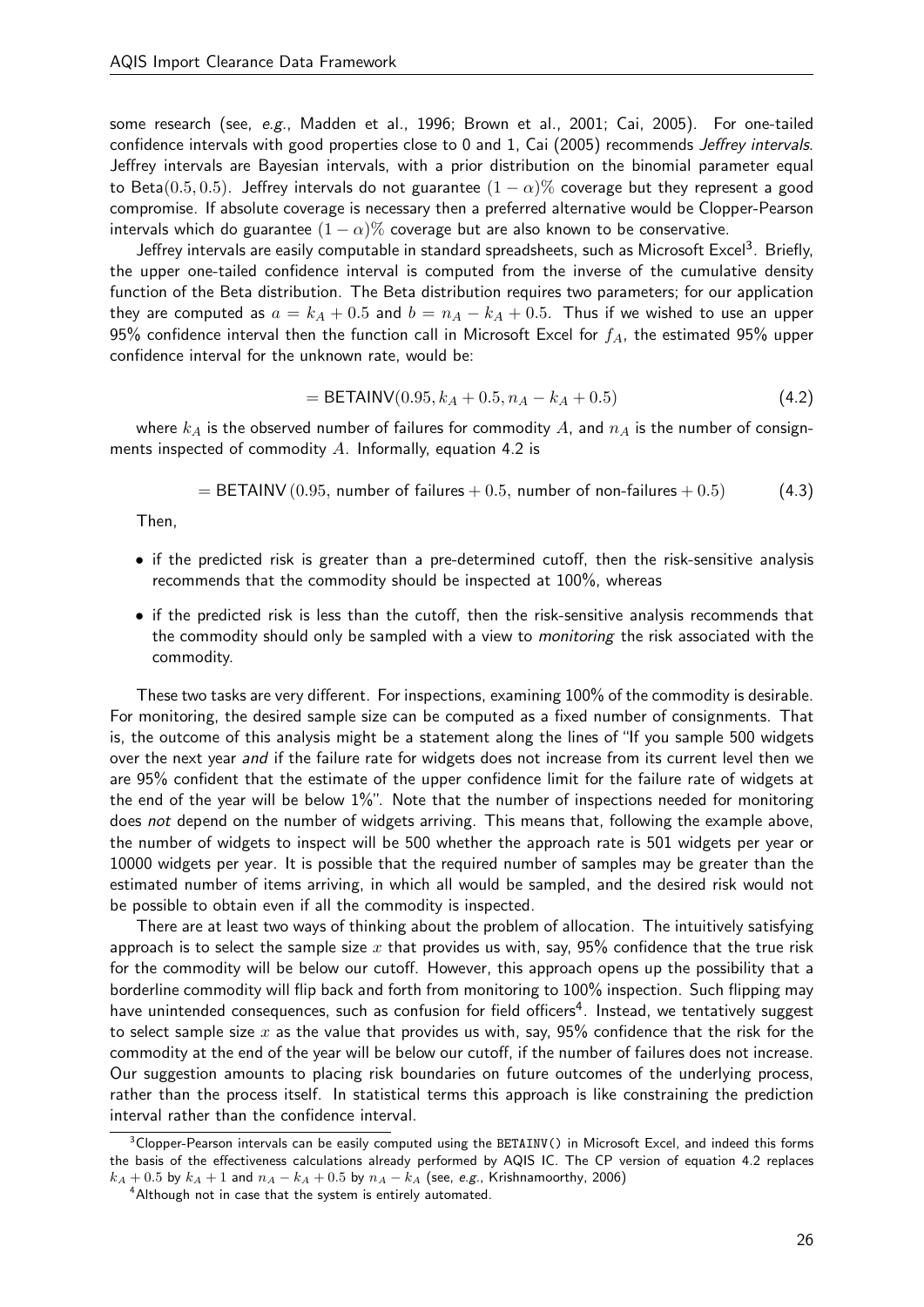To find the preferred monitoring rate  $x$ , we must predict the upper limit of the number of failures that we would expect to get if we inspected  $x$  consignments and if the number of failures does not increase. Assume that using our historical data we have k failures in n inspections. Then, the 95% upper confidence limit for the future failure rate is computed using equation 4.2, with the following changes. The expected number of failures is now  $x*k/n$  instead of k, and the number of inspections is (by definition) x instead of n, so, the predicted future 95% upper confidence limit for the predicted number of failures from a future sample of size  $x$  is:

$$
k_{95} = \text{BETAINV}(0.95, x/n * k + 0.5, x - x/n * k + 0.5) * x \tag{4.4}
$$

We now want to find the sample size  $x$  that will result in a predicted risk lower than our cutoff, if the failure rate is no greater than it has been in the past. We obtain that sample size by finding the value of  $x$  that makes the following equation true:

$$
r = \text{BETAINV}(0.95, k_{95} + 0.5, x - k_{95} + 0.5) \tag{4.5}
$$

where r is the nominated risk cutoff (e.g.  $1\%$ ). x is an unknown in both equations 4.4 and 4.5, so they are both required for the solution.

In the case of allocation under resource constraints, we fix either the total number of inspections that can be done  $(\sum x)$ , or the nominated sampling rate  $(\sum x/\sum n)$ , and find the value for  $r$  that satisfies equation 4.5.

We note that the method suggested for choosing the sample size places considerable emphasis in the greater uncertainty that arises from small sample sizes. There are alternative ways of calculating a sample size that may cause more frequent switching between whether the group should be sampled at 100%, or at a lesser rate, but will also be less conservative in terms of penalizing the uncertainty.

The practicality of sampling also needs to be considered in some cases. Even if the 100% sample list remains relatively constant, the sample rate for the non-100%-sampled categories will change each year. This regular change may lead to complications that outweigh the benefits, especially where a human must make the decision rather than an electronic system. Under these circumstances using a constant rate (say 5% or 10%), would be more practical, perhaps with the proviso that if the number of items approaching is low, increase the sampling rate.

#### Example

Assume, without loss of generality, that we have previously been sampling at 100%, and that the monitoring data are as represented in Table 4.1.

Table 4.1: Example risk-sensitive allocation. k is the number of failures from n previous inspections out of N consignments.  $\hat{f}$  is the predicted risk, and TFSR (%) is the tentative future sampling rate expressed as a percentage, targeting a 1% risk cutoff (see equation 4.5).

| Commodity $k$ |     | $\overline{n}$ |                          | TFSR $(\%)$ |
|---------------|-----|----------------|--------------------------|-------------|
| А             |     | 100            | 100 0.05425 100.0        |             |
|               | 20- |                | 10000 10000 0.00285 10.9 |             |

**Short-Term Allocation:** Allocate inspection efforts to  $A$  as it has the higher risk.

#### Long-Term Allocation:

1. The risk for commodity  $A$  is higher than 1%, therefore we propose to inspect  $A$  at 100%.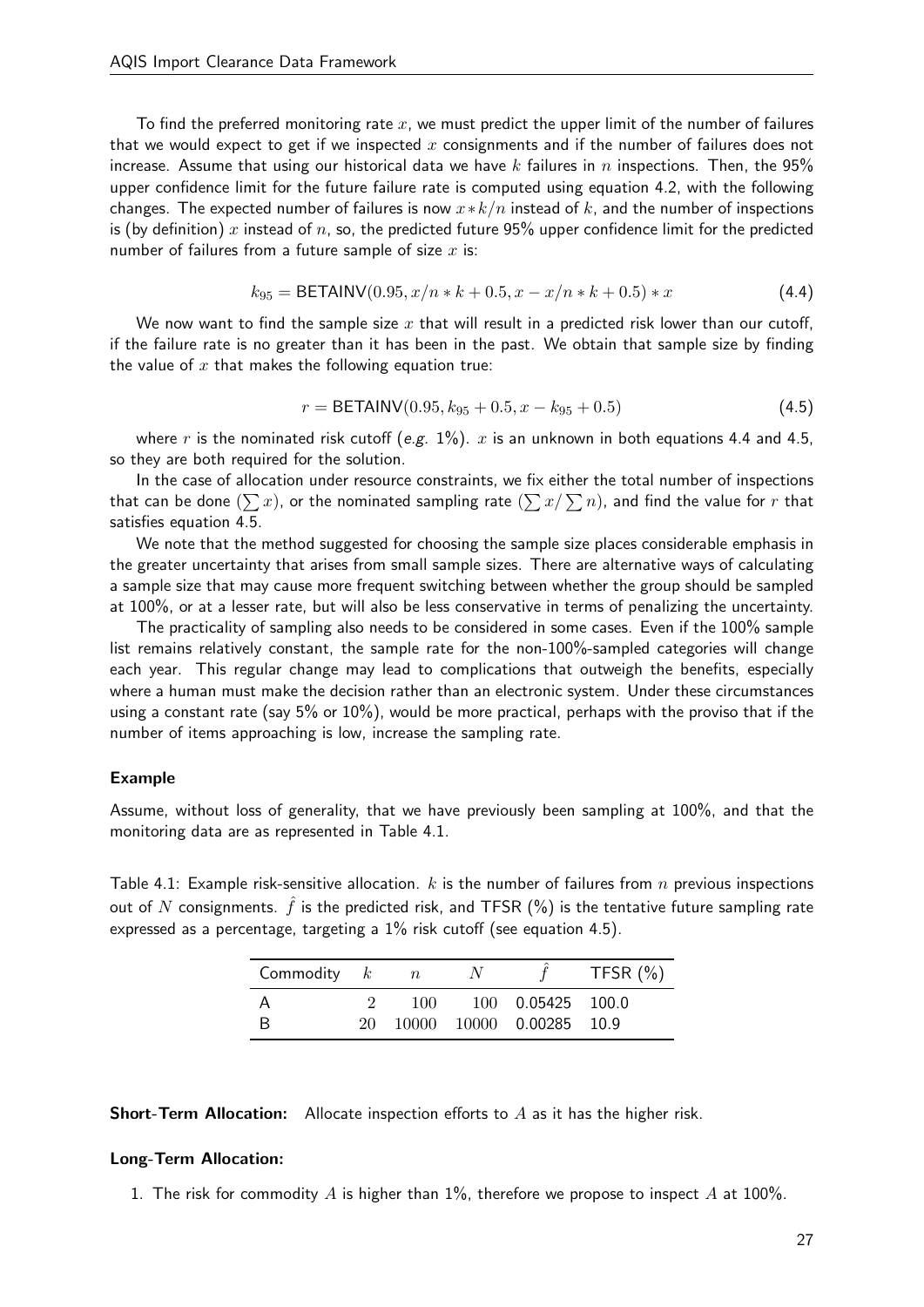2. The risk for commodity B is less than  $1\%$ , therefore we propose to sample 1088 units of commodity  $B$ , which represents a predicted sampling rate of 10.9%. This is the sampling rate that will result in a less than 1% predicted risk with 95% confidence if the failure rate does not increase.

Generalizations of this example will help clarify the implications of our proposed strategy.

- For example, if the cutoff for risk were  $0.5\%$  instead of  $1\%$ , then:
	- 1. Commodity A is still inspected at 100%
	- 2. Commodity B is still sampled, but now we sample 4524 consignments, which leads to a predicted sampling rate of 45%. This is the sampling rate that will result in a predicted risk of less than 0.5% with 95% confidence if the failure rate does not increase.
- Also, if the future number of units of commodity B increases from 10000 to 100000, with the cutoff for risk remaining at 1%, and the failure rate stays the same at 0.2%, then we still sample 1088 units of commodity B, which leads to a predicted sampling rate of 1.1%. This is the sampling rate that will result in a predicted risk of less than 1% with 95% confidence if the failure rate does not increase. In short, the number of consignments to inspect does not depend on the future approach rate.
- Finally, if the observed number of units of commodity B increases from 10000 to 100000, with the cutoff for risk at 1%, and the failure rate for the commodity stays the same at 0.2%, then we still sample 1088 units of commodity  $B$ , with a predicted sampling rate of 0.011. This is the sampling rate that will result in a 1% predicted risk with 95% confidence if the failure rate does not increase. In short, the number of consignments to inspect does not depend on the historical approach rate, only the predicted failure rate and its uncertainty.

Resource-Constrained Long-Term Allocation: Continuing from the previous example, imagine that we are required to allocate resources between  $A$  and  $B$  subject to a constraint that we can only inspect a total of, say, 100 units. To allocate these 100 units between  $A$  and  $B$  we should determine the risk cutoff that corresponds to the sum of the sample sizes being 100. That is, we choose the risk cutoff that corresponds to the prescription of sampling exactly 100 units. The resources are then allocated according to the sample sizes. In this case, to achieve this goal we must sample 61 units from resource A and 39 units from resource B. The realized risk cutoff that leads to this allocation is 14% across both resources.

Finally, imagine that we are required to allocate resources between  $A$  and  $B$  subject to a constraint that we can only inspect, say, 5% of all possible units. To allocate the 5% between  $A$  and  $B$  we determine the risk cutoff that corresponds to the sampling rate being 0.05. The resources are then allocated according to the resulting sample sizes. To achieve this goal we must sample 100 units from commodity  $A$  and 405 units from commodity  $B$ . The realized risk cutoffs that lead to this allocation are 10% for commodity  $A$  and 1.9% for commodity  $B$ . These are different because commodity  $A$  is being censused (see Table 4.1).

## 4.5.2 Sensible deployment

We emphasize that the risk results from analyses like these should be treated as ball-park guidelines, rather than hard and fast rules. The practicalities of the physical constraints of inspection and auditing will inevitably over-weigh the risk analysis. For example, it may be that the risk associated with a particular commodity is extremely small. Nonetheless, it is likely to be important to maintain a level of surveillance for the purposes of monitoring and deterrence. In this case it will be worthwhile keeping aside a portion of the available resources for that purpose.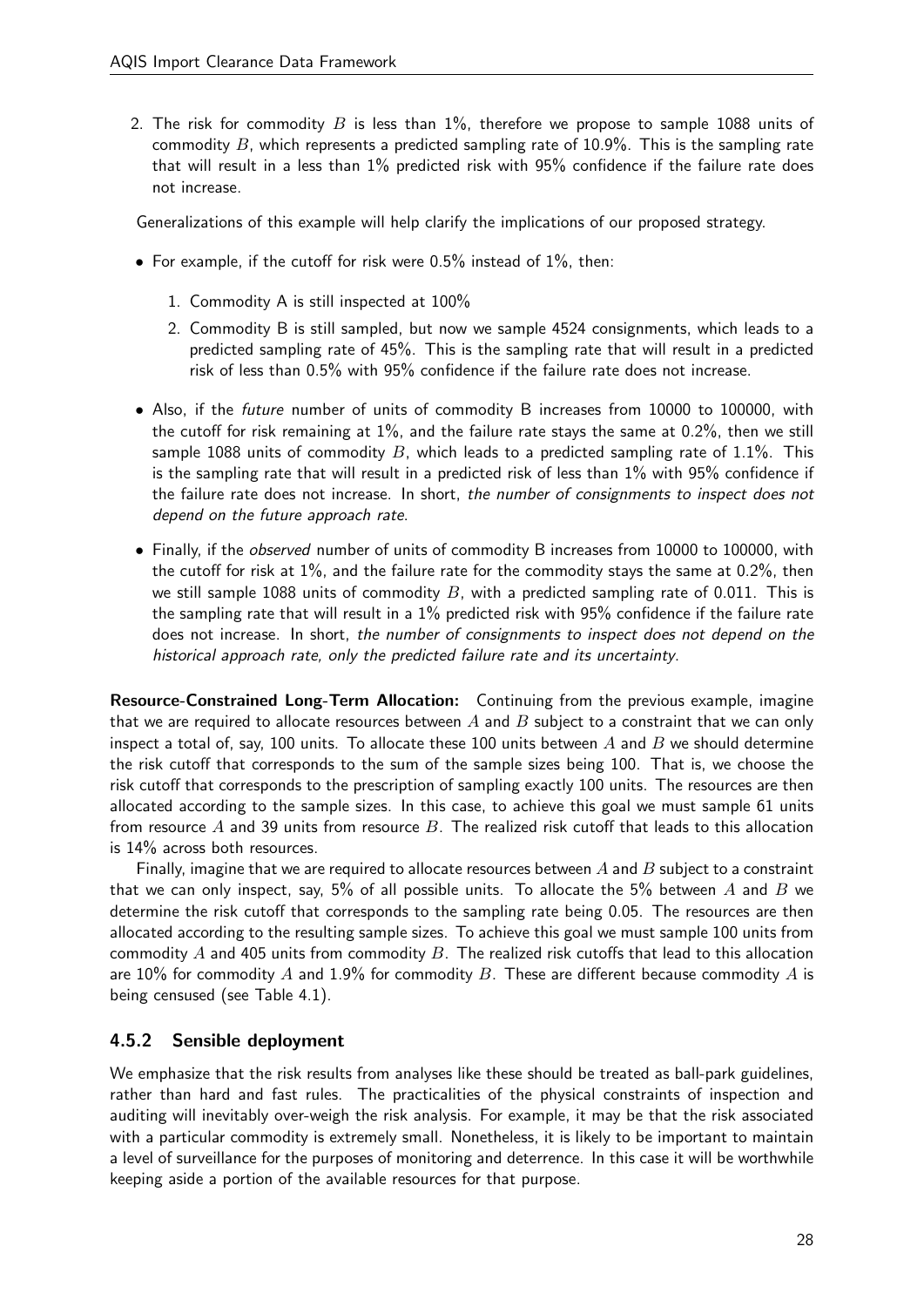### 4.5.3 Multiple sources of risk

The risk-sensitive allocation generalises in a straightforward way to multiple sources. Inspection effort is weighted by risk (probability of a threat times volume of trade). It provides a surveillance element even when probabilities or volumes are very low, thereby providing continuing deterrence and information on rates, in case probabilities change unexpectedly, while focusing most resources in areas where risks are highest. Appendix B outlines some other formulations with different objectives that result in different (and in our opinion, less useful) resource allocation strategies.

### 4.5.4 Consequences of scale

Risk considerations will be made at a number of hierarchical scales. For example, the risk of a commodity might be computed at the overall level and also broken down by region. Due to the nature of the risk index that we have nominated, the risk will invariably be higher at the regional level than at the national level. This difference is, intuitively, because we have more information at the national level than at the regional levels, and our risk index penalizes lack of knowledge.

To provide a numerical example for monitoring, imagine that for a certain commodity we have only two regions,  $A$  and  $B$ . Table 4.2 provides the details.

Table 4.2: Example of risk-sensitive allocation across hierarchical scales.  $k$  is the number of failures from n previous inspections out of N consignments.  $\hat{f}(\%)$  is the predicted risk as a percentage, and TFSR (%) is the tentative future sampling rate expressed as a percentage targeting 1% risk cutoff (see equation 4.5), and  $\hat{n}$  is the projected sample size.

| Region   | $\cdot$ k | $\overline{n}$ | N |                            | $f$ (%) TFSR (%) | $\hat{n}$ |
|----------|-----------|----------------|---|----------------------------|------------------|-----------|
| A        |           |                |   | 20 10000 10000 0.285 10.88 |                  | 1088      |
| B        |           |                |   | 20 10000 10000 0.285 10.88 |                  | 1088      |
| National |           |                |   | 40 20000 20000 0.257 5.44  |                  | 1088      |

Notice that the risk identified at the regional levels is higher than that of the national level, and that the predicted sample sizes are identical at both scales. In other words, to achieve the same risk cutoffs within the regions as is desired at the national level, we would need to monitor twice as many samples.

A further challenge is that as the analysis drills deeper into the hierarchy of a dataset, sparsity affects the quality of estimates. We suggest and implement a modelling strategy that supports deeper drilling in Section 5.6.2.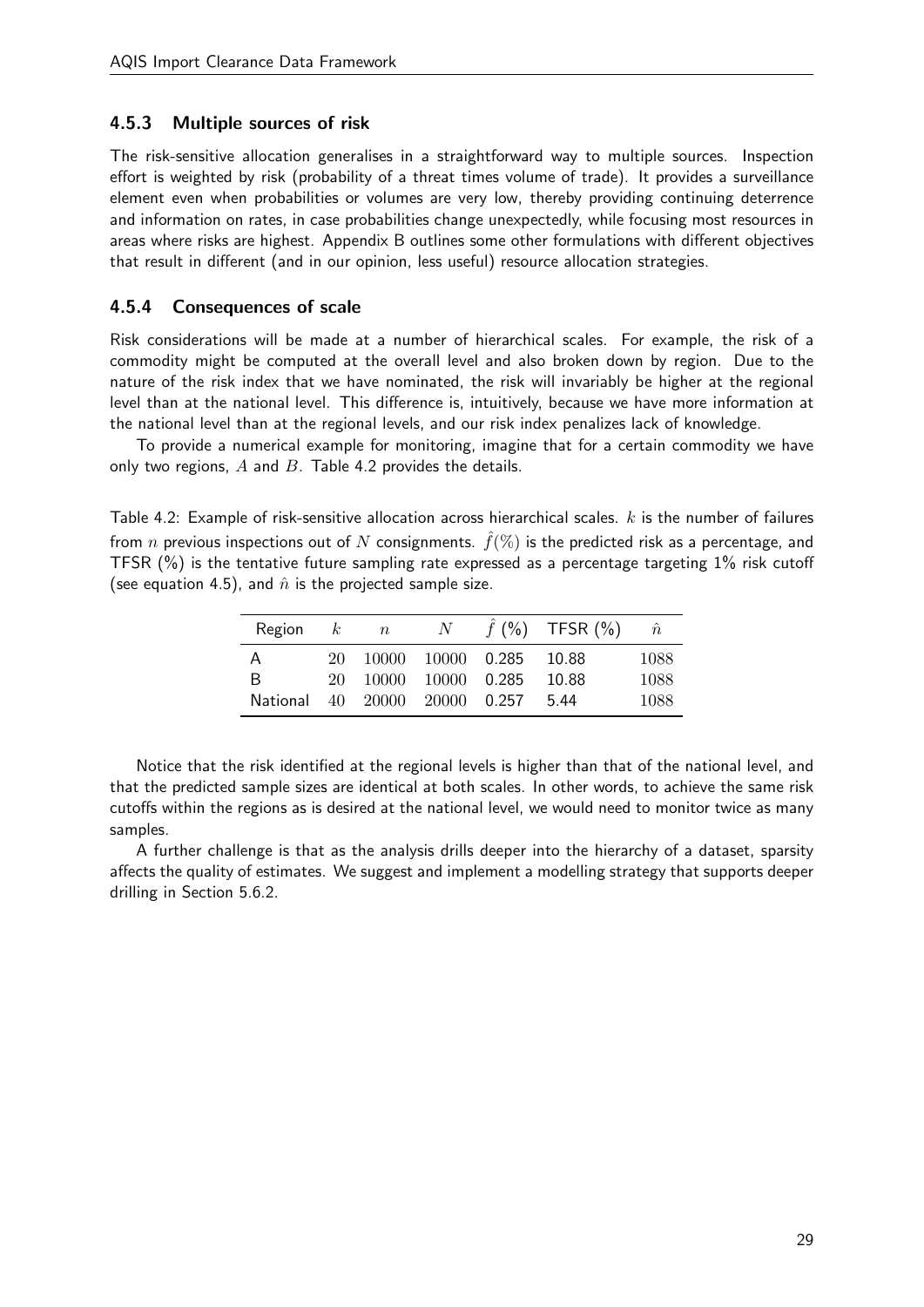5

# Case Studies

In this chapter, we demonstrate the use of statistical risk analysis on a selection of case studies, using data kindly supplied by AQIS. Our goal is to use the case studies to illuminate our suggested approach to risk analysis. Further refinements will be possible in each case, and will almost surely be beneficial.

It is important to recognise that from the point of view of AQIS IC, it makes perfect sense to initiate a monitoring program for a potential non-conformity at a very high level. It is also reasonable, after some time has passed, to review the monitoring program, having learned more about the probability of occurrence of the non-conformity. The deployment of statistical risk analysis tools helps to answer the questions: how to go about such a review, what data are necessary, how many data are needed, what statistics are informative, and when the evidence is clear.

The case studies cover a range of realistic decision scenarios, and each uses the approach outlined in section 4.5 to a different degree. Loosely speaking, these scenarios can be categorized as follows.

• Changing the level of surveillance for a single commodity.

For example, the outsides of aircans (Section 5.1) and consignments of white rice (Section 5.2) are both inspected at 100%. Surveillance data have been collected for several years now. How could we answer relevant questions such as: does AQIS need to do so much?

• Allocation of resources between a small number of options.

For example, AFAS regularly audits fumigation companies in other countries (Section 5.3). There are practical limitations to how many countries the auditors can visit in any given year, and how many facilities can be audited within each country. How can we use the information available from previous auditing exercises, and possible other information, to help guide these choices?

Likewise, inspection of reportable documents is required to be 100% (Section 5.4). When the number of arriving reportable documents is low, officers informally check incoming goods on Cargo Assurance Air (CAA, also called the 'freeline'). Anecdotal evidence suggests that many more failures are found in CAA than in reportable documents. How could AQIS officers balance their effort in a reasonable way?

• Allocation of resources between a large number of options.

For example, the present selection of consignments for ICE auditing is random and balanced (Section 5.5). However, it might be possible to justify a reduction (or an increase) in the level of intervention for a given commodity or region (or some combination). How would such a change in the level of intervention be chosen, and what benefit might be expected?

As implied above, the case studies also span a range of AQIS functions, including inspection (aircans, Section 5.1; white rice, Section 5.2; and air cargo, Section 5.4) as well as auditing (AFAS, Section 5.3, and ICE, Section 5.5).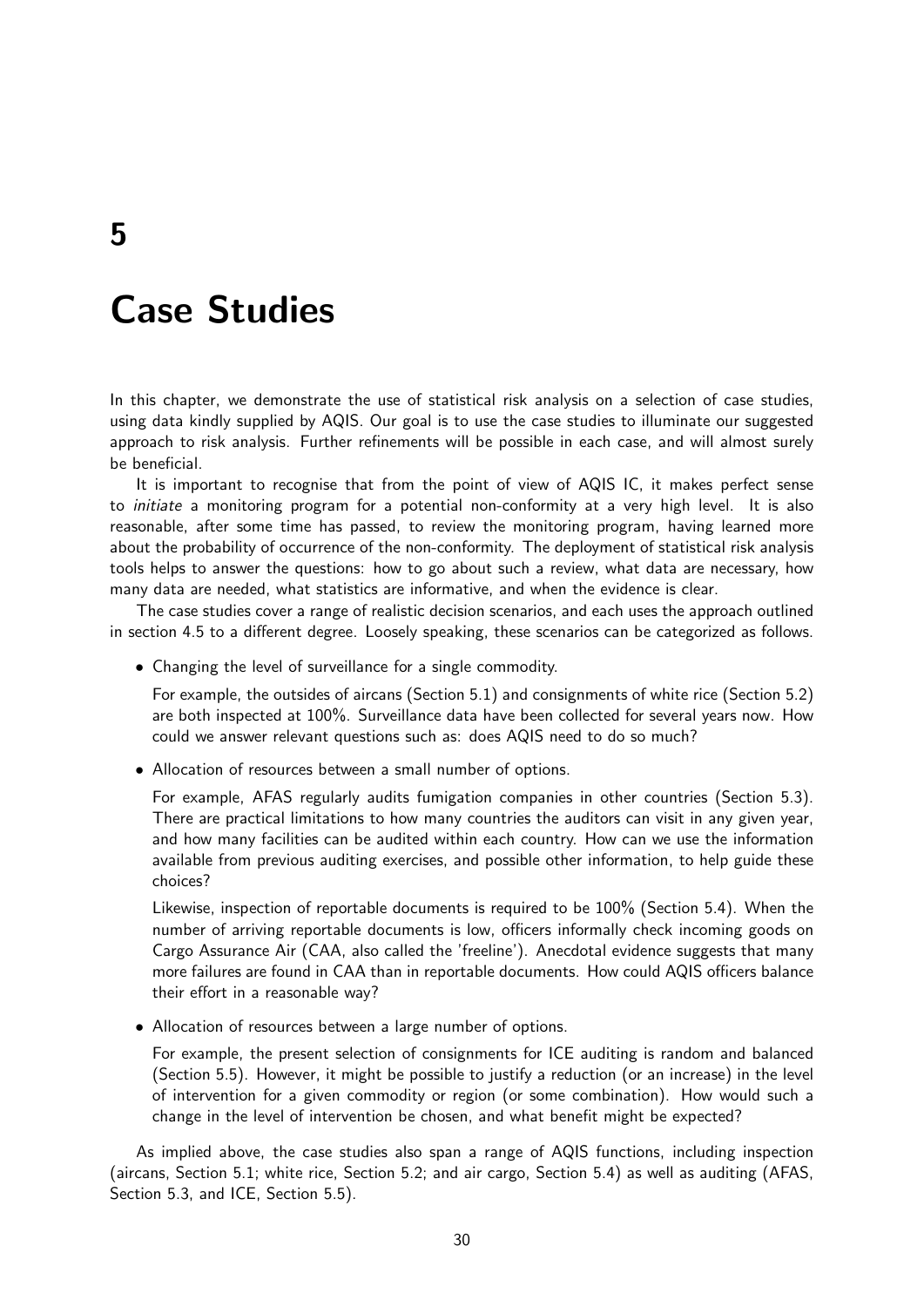Finally, the case studies include scenarios for which resource allocation proceeds under resource (or other) constraints, specifically the AFAS (Section 5.3) and Imported Food (Section 5.6) case studies.

All analyses were performed using the open-source, free statistical environment R (R Development Core Team, 2008).

## 5.1 Aircan surveillance

### 5.1.1 Summary

The failure rate for aircan inspection for 2007 is 0.084%. The national failure risk for external aircan inspection for 2007 is 0.0918%. Note that the failure risk is an estimated upper confidence interval for the average rate.

The total number of failures detected nationally from July 2003 until December 2007 is 1711, from a total of 1,696,130 inspections, which is an average rate of 0.101%.

The regional and national predicted annual risks are presented in table 5.1 and figure 5.2. The highest regional failure risk for external aircan inspection for the year of 2007 is 1.5%, in the Far North region. The regional and national failure rates are presented in figure 5.1.

When interpreting the results in table 5.1, it is important to keep in mind that there are two contributing reasons to any region having relatively high failure risk: firstly, many failures may have been detected (e.g. thirty-three failures in the Far North in 2007, see table C.1), and, secondly, a relatively small number of aircans may have been available for inspection.

To simplify the explanation, we assume that all possible aircans have been inspected, and that the inspections are 100% effective.

Table 5.1: Estimated 95% failure risk, average failure rate, and tentative future sampling rate (TFSR) for external inspection of aircans, 2007, presented by region and nationally. The failed and inspected columns refer to the totals for each region in 2007.  $f_{0.95}$  (%) is the predicted risk, expressed as a percentage.  $\hat{p}$  (%) is the average failure rate. TFSR (%) is the tentative future sampling rate, expressed as a percentage, for a risk cutoff of 1% (see equation 4.5). TAS and NT had no inspections in the period.

| Region          | Failed | Inspected | $f_{0.95}$ (%) | (%)<br>$\hat{p}$ | TFSR $(\%)$ |
|-----------------|--------|-----------|----------------|------------------|-------------|
| <b>Brisbane</b> | 58     | 37743     | 0.190          | 0.154            | 2.46        |
| Far North       | 33     | 2957      | 1.470          | 1.116            | 100.00      |
| <b>NSW</b>      | 137    | 207764    | 0.076          | 0.066            | 0.33        |
| SА              | 59     | 17510     | 0.415          | 0.337            | 10.10       |
| VIC             | 24     | 91491     | 0.036          | 0.026            | 0.65        |
| WA              | 0      | 14067     | 0.014          | 0.000            | 3.83        |
| National        | 311    | 371532    | 0.092          | 0.084            | 0.20        |

Note that the recommended sampling rates at the national and regional levels are not necessarily commensurate. That is, aggregation of the regional recommended sampling rates will not result in the national sampling rate.

The results of this analysis have two potential applications.

1. The reported risk can be used to support an assessment of the utility of 100% inspections. Our results suggest that 100% inspection of aircans does not necessarily substantially reduce the risk relative to a lesser sampling rate, and that a risk-sensitive approach may recommend sampling aircans at a lower rate and focusing inspection resources elsewhere.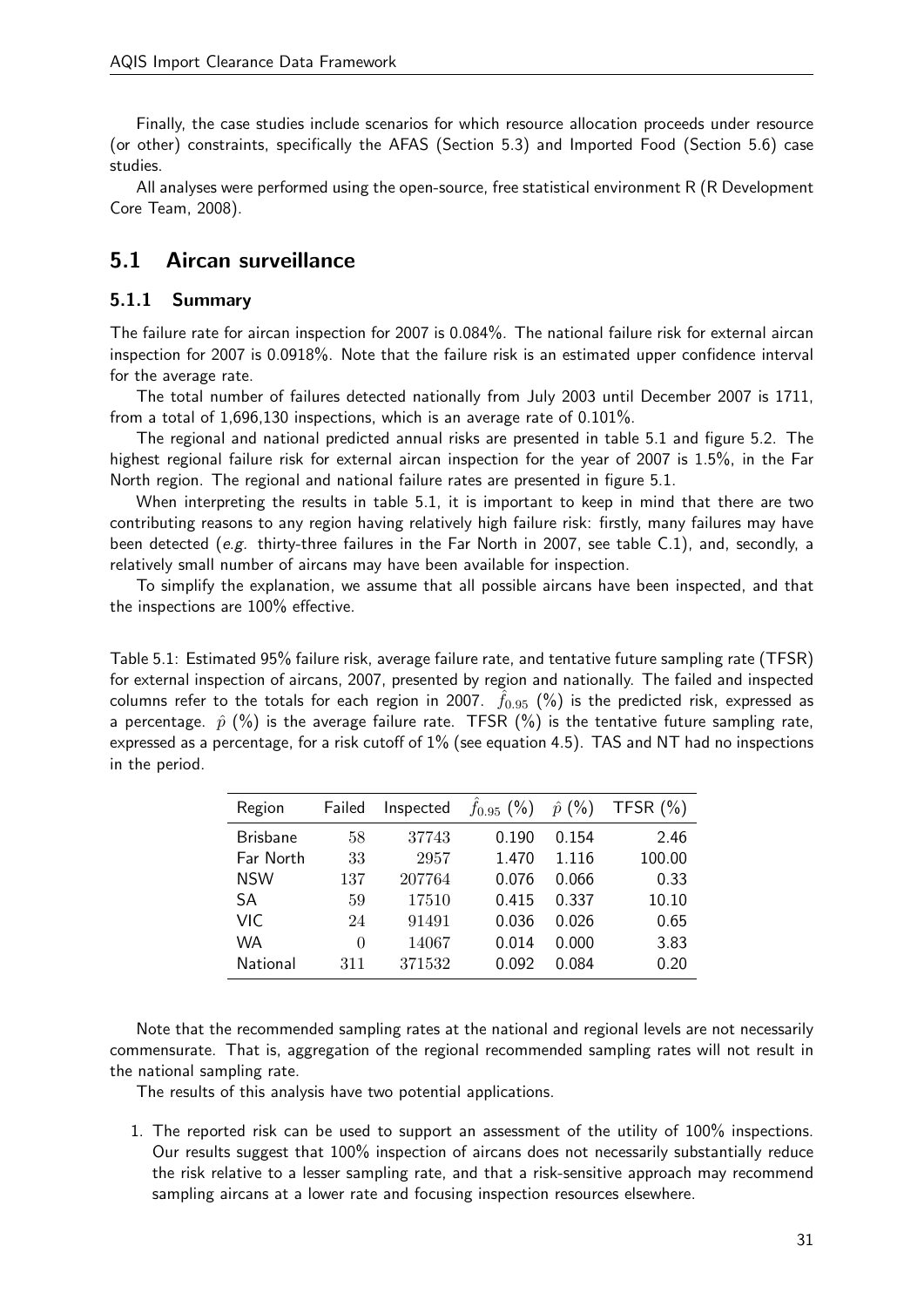2. The results can be used to identify those regions that have higher failure risks. Table 5.1 identifies Brisbane (58 failures from 37743 inspections in 2007), South Australia (59/17510), and Far North (33/2957) as having higher failure risks than the other regions. (See tables C.1 and C.2 for failure and inspection counts by region and year.)

On the strength of these results, it may be reasonable to maintain the current high inspection rates in these three higher risk regions, but to consider reducing the inspection rates for Victoria (24 failures from 91491 inspections in 2007), Western Australia (0/14067), and New South Wales (137/207764). In this way the reduction in inspection rates suggested in the previous step can be deployed with best effect.



Figure 5.1: Annual failure rate for external inspection of aircans, by region and nationally, expressed as a percentage. The thick black line is the national line.

## 5.1.2 Analysis

AQIS policy specifies that all air cans will be inspected externally. In this context, a failure corresponds to there being contamination on the outside of the aircan. After numerous years of inspection, very few failures have been found. Here we estimate the failure risk, by region and nationally.

The aircan inspection data that we received from AQIS were monthly counts of inspections and failures, by region. To simplify the presentation we chose to construct summary statistics annually, both at the regional and national level. The national-level statistics are the unweighted aggregate of the regional statistics.

Our goal was to obtain a conservative indication of failure risk. Therefore we report the upper limit of the one-tailed 95% confidence interval for the estimated failure rate. We can interpret this figure as being a conservative upper limit for the true rate. Otherwise the analysis was performed as laid out in Section 4.5.

We converted the rates to percentages for our summary statistics, and for figure 5.2 for ease of interpretation.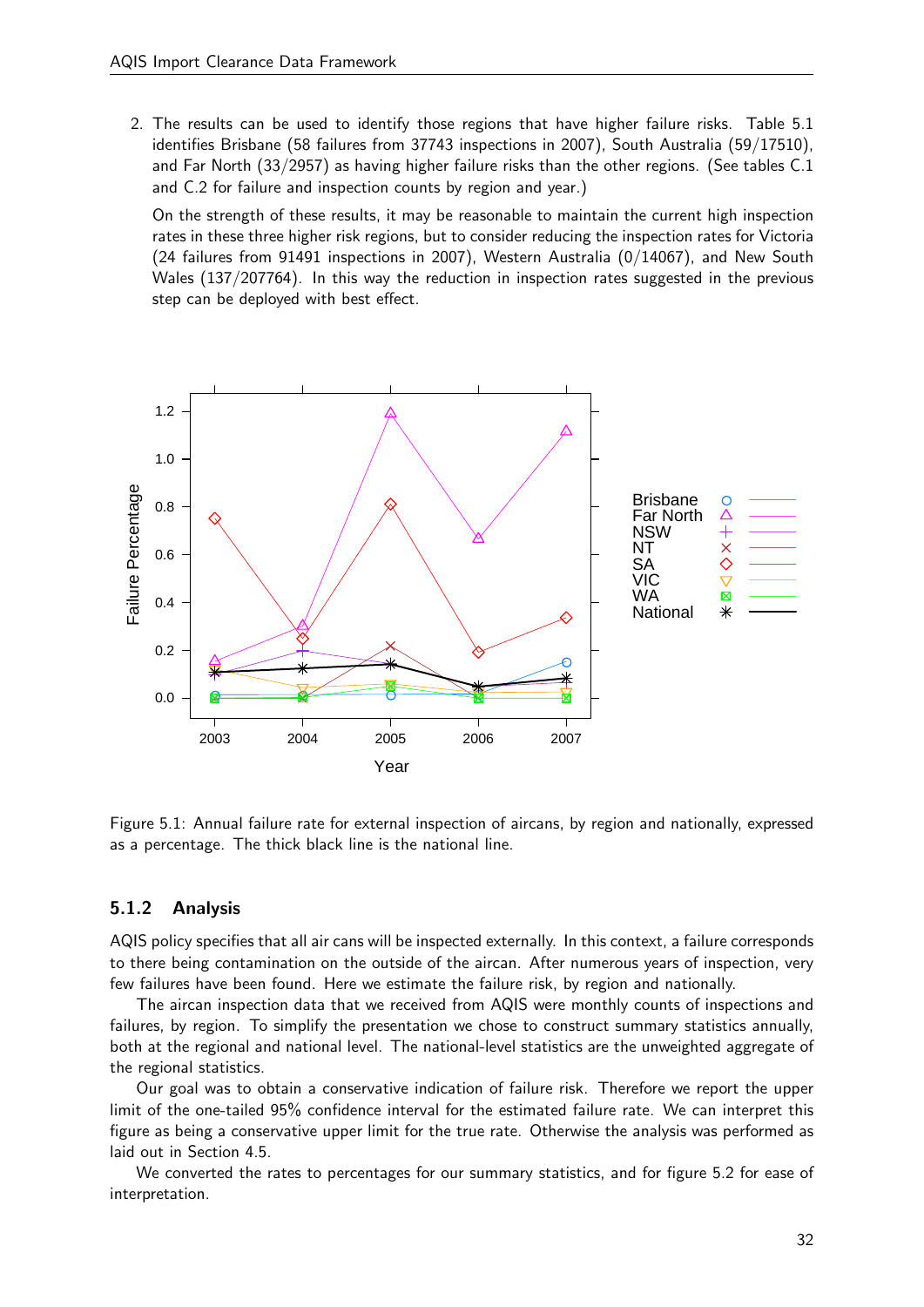

Figure 5.2: Estimated annual 95% failure risk for external inspection of aircans, by region and nationally, expressed as a percentage, for a risk cutoff of 1%. The thick black line is the national line.

## 5.1.3 Further directions

Our goal is not to provide the definitive risk analysis for aircan inspection, but rather to use the aircan case study to demonstrate the tools that we suggest will be useful for risk analysis. Given sufficient information there is no doubt that a better allocation could be constructed.

Dividing the shipments by destination is an artificial approach that we adopted because the data were readily available. It would make more sense to divide the shipments by source country, if that information were available.

The documented analysis treats each year separately, which prevents any sharing of information from year to year. Arguably, the division of collection periods into years is artificial, and a better technique would permit aggregation of data from more than one year, which would simplify the identification of seasonal differences within the year. This approach can be easily implemented by accumulating the observed failure and inspection counts across a number of years, possibly in a weighted fashion. The results of a version of this analysis are presented in Section C.1.

### 5.1.4 What have we learned?

- 1. AQIS has the necessary data to question whether 100% inspection of aircans is worthwhile.
- 2. The information from leakage surveys for aircraft inspections could be used to adjust the number of aircans that are of concern.

### Information Needs

1. AQIS already aggregates inspection data for external inspection of aircans by month and year, and by the region to which the aircan is delivered. This dataset was used for the analyses reported above.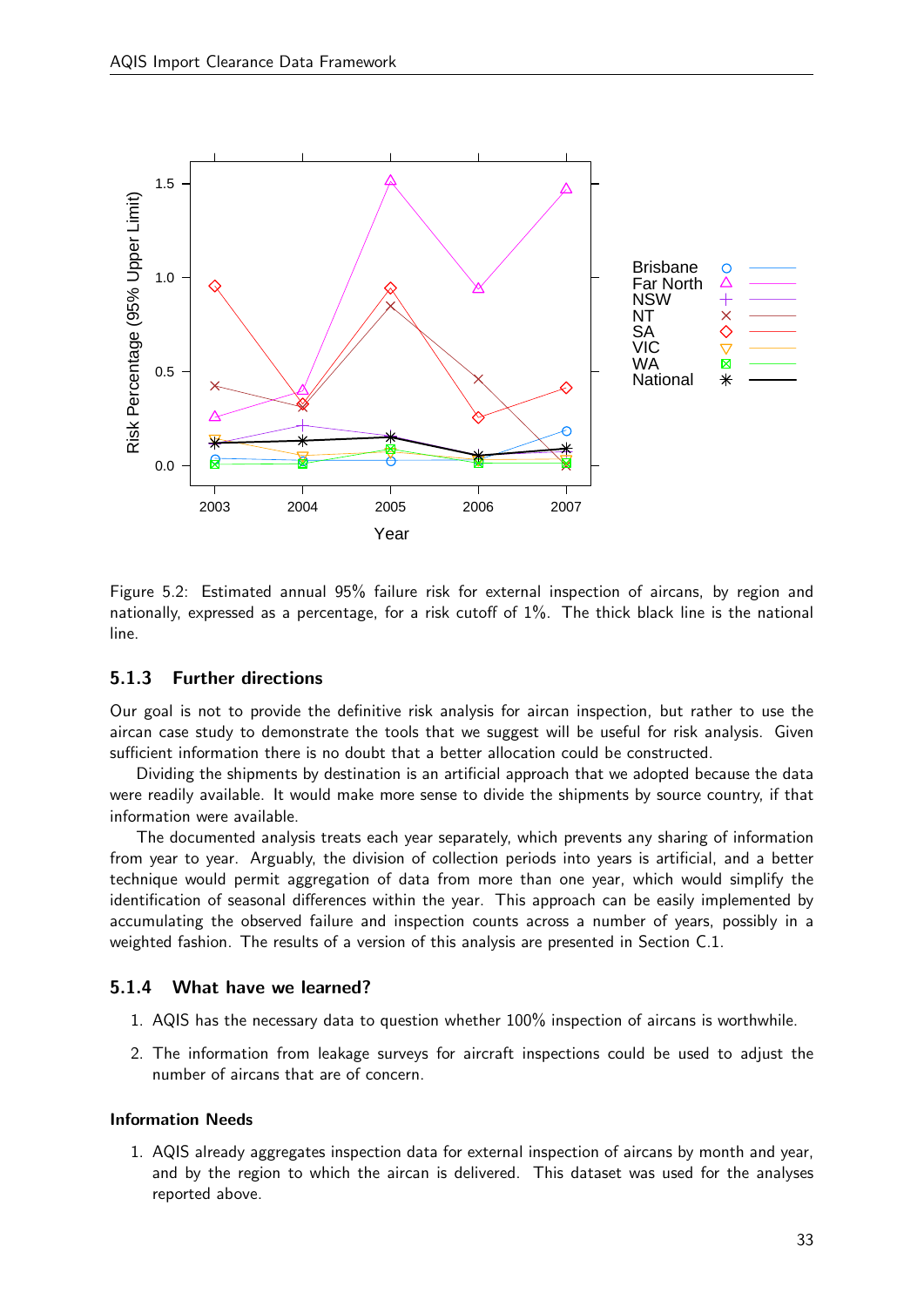2. A more precise profiling approach would be possible if more information about the individual aircans were readily available. For example, failure rates might vary by source country, and profiles that were constructed with this knowledge would enable better-targeted surveillance.

## 5.2 White rice surveillance

### 5.2.1 Summary

The failure rate for white rice inspection for 2007 is 0%. The failure risk for white rice inspection for 2007 is 1.5%. Note that the failure risk is an estimated upper confidence interval for the average rate.

The total number of failures detected nationally from July 2003 until December 2007 is 3, from a total of 569 inspections, which is an average rate of 0.527%.

The regional and national annual failure risks are presented in table 5.2 and figure 5.4. The highest regional failure risk for white rice failure for the year of 2007 is 26%, in the Other region. When interpreting these results, it is important to keep in mind that there are two contributing reasons to a relatively high value: firstly, failures may have been detected, and, secondly, a relatively small number of white rice lots may have been available for inspection. Tables containing number of inspections and number of failures by region and year are presented in Section C.2. The regional and national failure rates are presented in figure 5.3.

To simplify the explanation, we assume for these estimates that all possible white rice consignments have been inspected, and that the inspections are 100% effective.

Table 5.2: Estimated 2007 95% failure risk and tentative future sampling rate (TFSR) for inspection of white rice, presented by region and nationally, expressed as a percentage. The failed and inspected columns refer to the totals for each region across all years. Other represents NT, QLD, SEQLD, and TAS combined.  $f_{0.95}$  (%) is the predicted risk, expressed as a percentage.  $\hat{p}$  (%) is the average failure rate. TFSR is the tentative future sampling rate, expressed as a percentage, for a risk cutoff of  $1\%$  (see equation 4.5).

| Region     | Failed       | Inspected | $\hat{f}_{0.95}$ (%) | $\hat{p}$ (%) | TFSR $(\%)$ |
|------------|--------------|-----------|----------------------|---------------|-------------|
| <b>NSW</b> | 0            | 35        | 5.3                  |               | 100         |
| SА         | $\theta$     | 12        | 14.5                 | 0             | 100         |
| VIC.       | $\theta$     | 39        | 4.8                  | 0             | 100         |
| WA         | $\theta$     | 39        | 4.8                  | 0             | 100         |
| Other      | $\mathbf{0}$ | 6         | 26.4                 |               | 100         |
| National   | $\mathbf{0}$ | 131       | 15                   |               | 100         |

Although the recommended sampling rates at the national and regional levels are commensurate in this example, they need not necessarily be. That is, aggregation of the regional recommended sampling rates will not necessarily result in the national sampling rate.

The results of this analysis have two potential applications.

- 1. The failure risk can be used to support an assessment of the utility of 100% inspections. Here, we see little risk-based evidence for a reduction in sampling rates.
- 2. The results can be used to identify those regions that have higher failure risks. However, in this example, there were no failed inspections in any of the regions. The difference in the failure risks between regions reflects that uncertainty that arises because relatively few white rice shipments have been inspected in the two regions with the highest failure risk.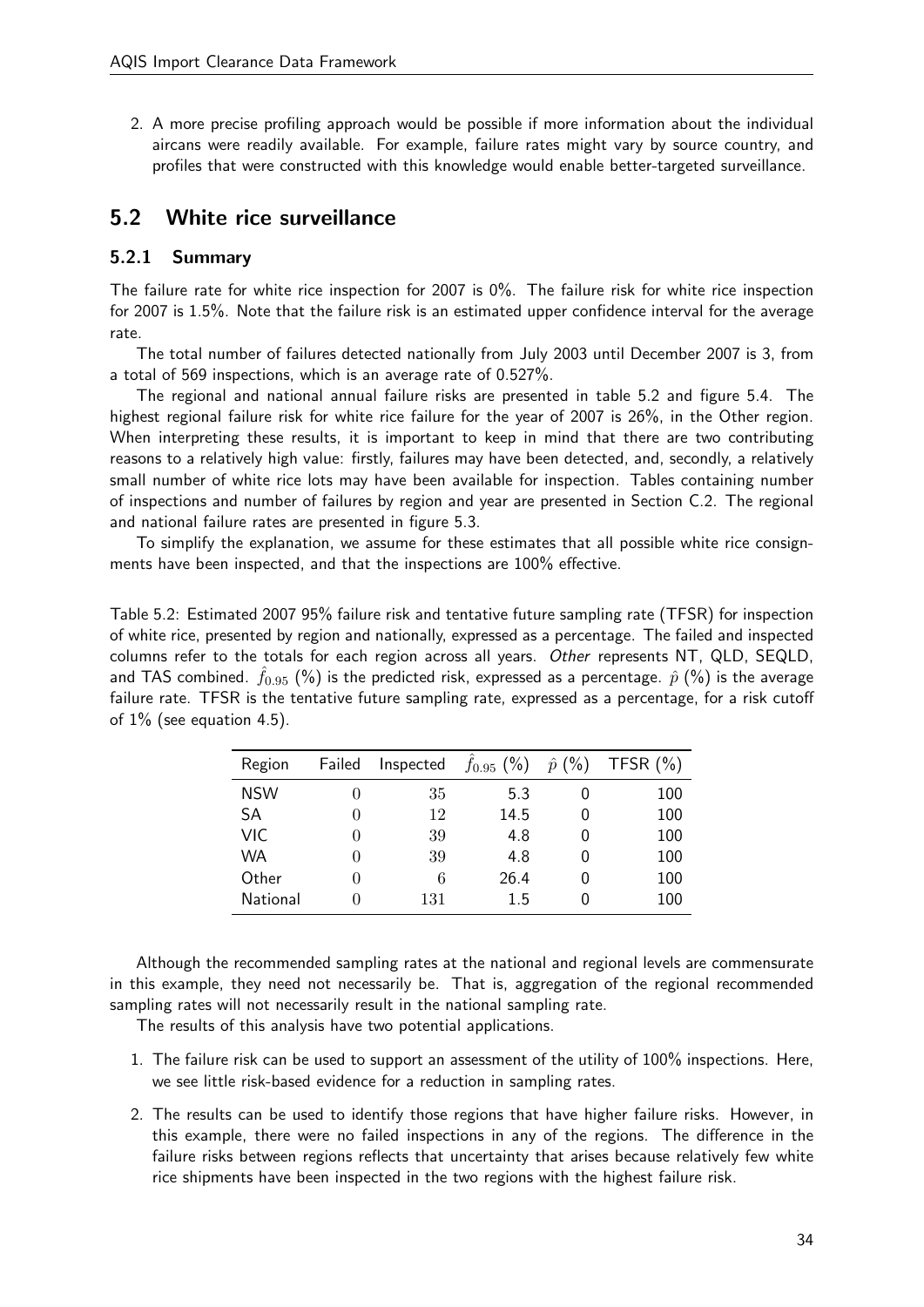

Figure 5.3: Annual failure rate for inspection of white rice, by region and nationally, expressed as a percentage. The thick black line is the national line. Other represents NT, QLD, SEQLD, and TAS combined.

#### 5.2.2 Analysis

The IRA conducted by BA included the requirement that polished white rice must be inspected at 100% rate<sup>1</sup>. So far, after numerous years of inspection, only a small number of failures have been found. This observation prompts the question: could some of those resources be diverted to inspecting something else? In order to do so, some sort of case could be mounted to provide feedback on the probability of finding a failure in this commodity to Biosecurity Australia.

We have been provided AIMS data with tariff codes constrained to *rice* commodities. This dataset comprises 71072 observations, detailing 16605 unique AIMS import records across a period of about 5 years. The goods description field comprises 1294 variants, at least some of which are spelling variations. We have records from 837 importers and 1078 suppliers.

In terms of a record of actions taken, there are 22 direction categories and 143 distinct directions. Each AIMS entry contains one or more direction categories. We broke the import records into two groups: those that have at least one direction category that implies a failure, and those records that have no direction categories that imply failure, under ICON condition C8776. Under this tentative rule, any record that has one or more of the direction categories below is defined a failure: Destruction, Heat Treatment, Re-Export, Other treatments, and Failed Food Disposition.

These records were filtered according to the following steps. The AIMS datasets supplied to us comprised all AIMS records with RICE in the goods description record. There were 71072 records. These records were filtered as follows. Records are included that:

1. have the word WHITE somewhere in the goods description (2637 out of 71072),

 $1$ The ICON specification for "Rice – White milled or polished" can be found at http://www.aqis.gov.au/icon32/ asp/ex\_casecontent.asp?intNodeId=8104383&intCommodityId=7752&Types=none&WhichQuery=Go+to+full+ text&intSearch=1&LogSessionID=0.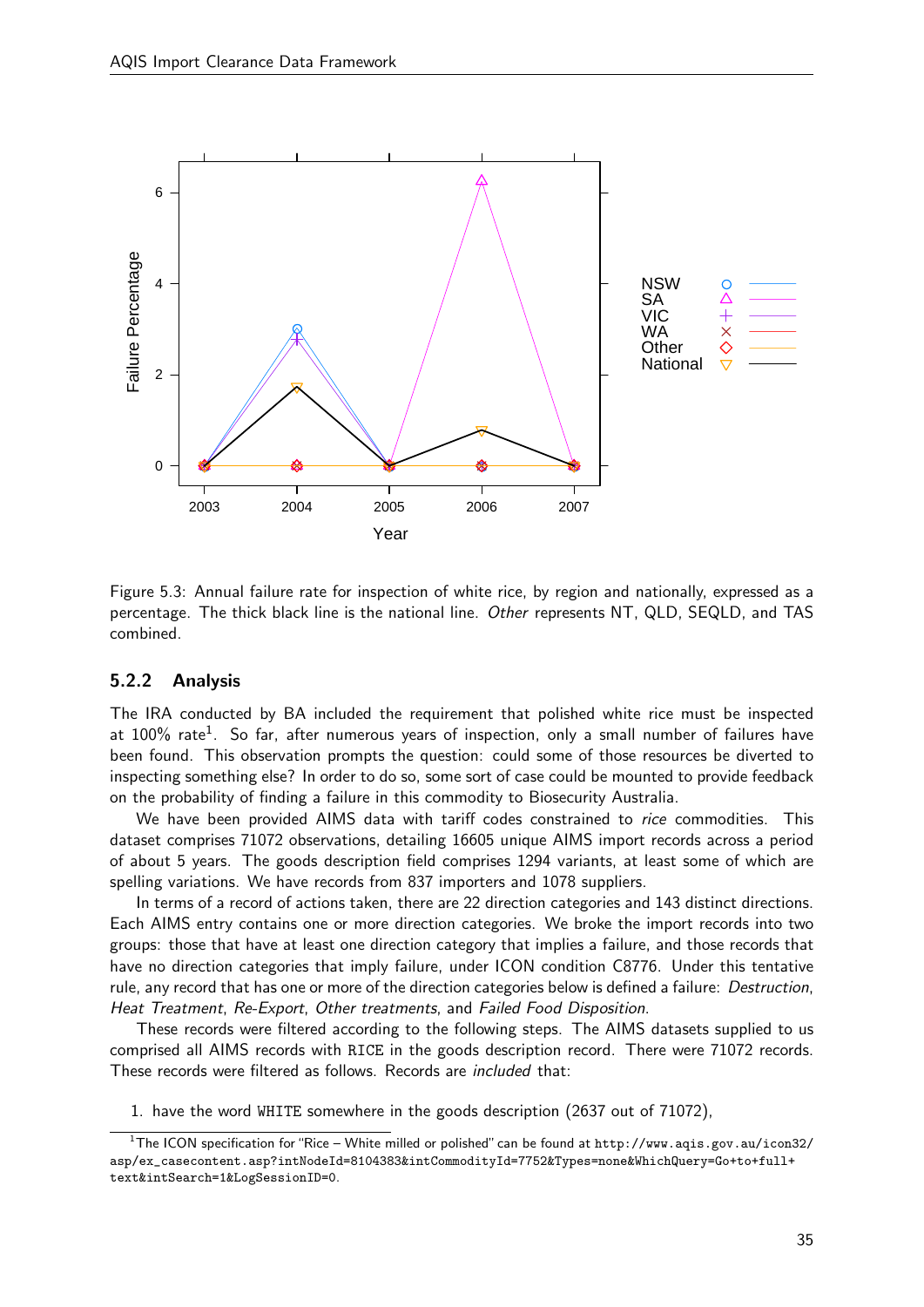

Figure 5.4: Estimated annual 95% failure risk for external inspection of white rice, by region and nationally, expressed as a percentage, for a risk cutoff of 1%. The thick black line is the national line. Other represents NT, QLD, SEQLD, and TAS combined.

- 2. have a direction category that has been defined a failure: Destruction, Heat Treatment, Re-Export, Other treatments, or Failed Food Disposition (37 out of 2637), and
- 3. have the word RICE (upper or lower case) somewhere in the direction comments or the standard comments (8 out of 37).

These 8 records represent 5 unique consignments. Of these, we judge that records

- 1. 1S41891361 (failed condition C8776; paddy grains)
- 2. AAE4APNCC (4 ctns white rice required destruction), and
- 3. 5F40330187 (34x1kg Rice destroyed in 'Q' bin by Ross Armstrong 10/3/4 11.15am)

are likely to be failed consignments of white rice. The first consignment clearly shows evidence of the condition being searched for; the other two records are ambiguous.

A discussion of the nominated analysis strategy, and its implementation in a popular spreadsheet program, is presented in Section 4.5.

To simplify the presentation we chose to construct summary statistics annually, both at the regional and national level. The national-level statistics are the unweighted aggregate of the regional statistics.

Our goal was to obtain a conservative indication of the upper limit of the rate of failure. Therefore we report the upper limit of the one-tailed 95% confidence interval for the estimated failure rate. We can interpret this figure as being a somewhat conservative upper limit for the true rate.

We have converted the rates to percentages for our summary statistics, and for figure 5.4 for ease of interpretation. In all other ways the analytical strategy is identical to that reported in Section 5.1.2.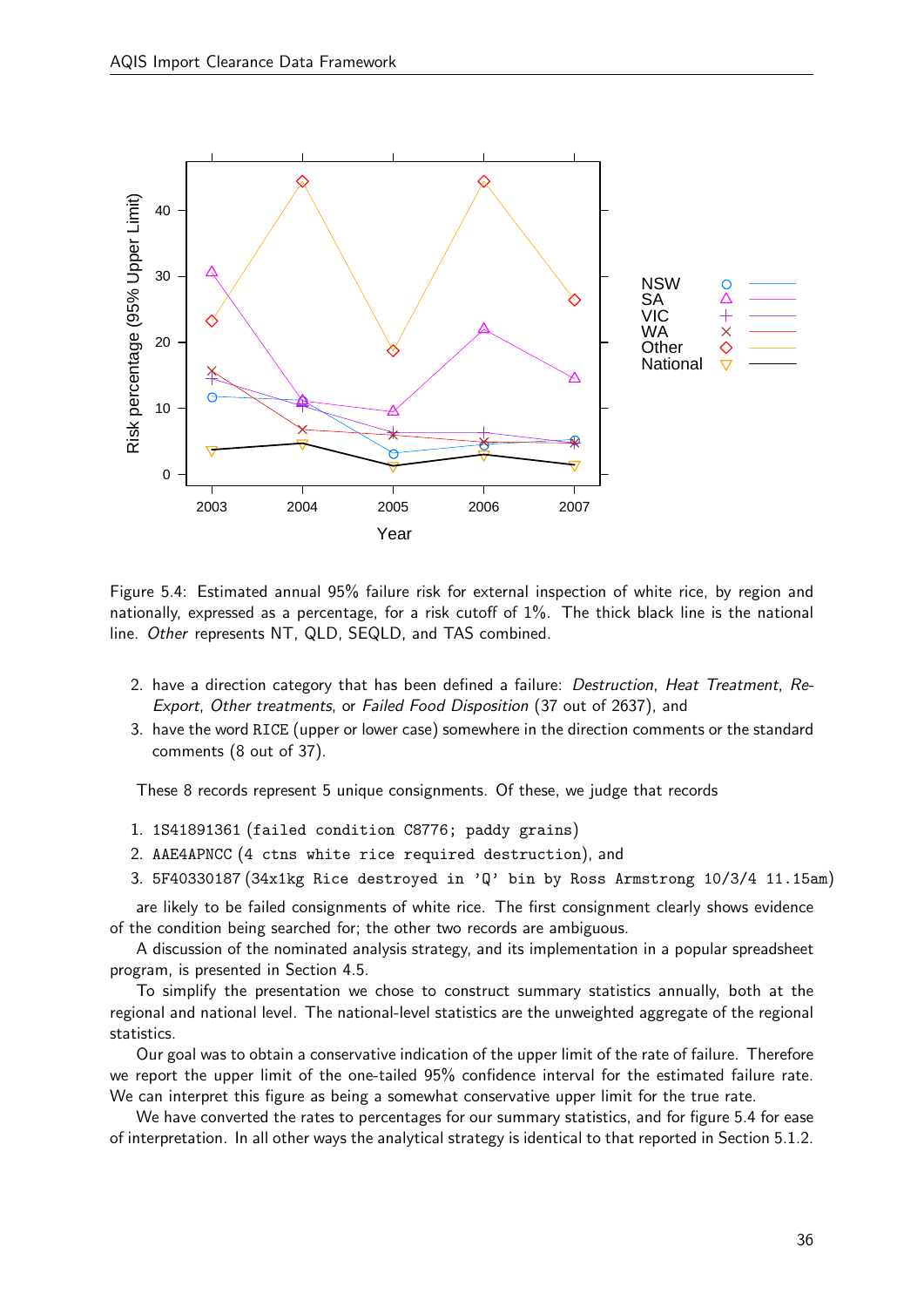## 5.2.3 Further directions

As before, our goal is not to provide the definitive risk analysis for white rice inspection, but rather to use the case study to demonstrate the tools that we suggest will be useful for risk analysis. There is no doubt that a better model could be constructed. For example, if there are sufficient data, then dividing the rice shipments by source country instead of destination might provide a more fine-grained allocation strategy.

The documented analysis treats each year separately, which prevents any sharing of information from year to year. Arguably, the division of collection periods into years is artificial, and a better technique would permit aggregation of data from more than one year. This approach can be easily implemented by accumulating the observed failure and inspection counts across a number of years, possibly in a weighted fashion. The results of a version of this analysis are presented in Section C.2.

### 5.2.4 What have we learned?

- 1. AIMS contains all the information necessary for a risk analysis of imported commodities, but some potentially critical information is missing. For example, expanding AQIS information collection to include country of export, overseas supplier, manufacturer, packer, freight forwarder, overseas service provider (eg. fumigator) exporter, carrier, deconsolidator, QAP, stevedore, importer, broker, destination, on-shore fumigator etc., would provide the ability to measure the risk contribution of each component of the import chain, and possibly to take ameliorative action.
- 2. Similar risk analyses for other commodities can be performed with currently-existing data and tools.
- 3. Explorations of other ways of profiling white rice might be worthwhile, but with only three failures (or one), not much analytical depth will be possible.

### Information Needs

- 1. AIMS contains all the information necessary for a risk analysis of imported commodities, but as noted above, some potentially useful information is missing.
- 2. Preparing the data for risk analysis is relatively straightforward but requires tedious holeplugging and data manipulation,
	- (a) Infill missing dates.
	- (b) Align descriptors (port names, region names, etc.)
	- (c) Interpret failure reasons.
- 3. We have concerns about the reliability of the record of the failure identification; these concerns may be unfounded. Nevertheless, it would be helpful if the exact reason for failure were always included in the AIMS record.
- 4. The Incidents database is intended to provide comprehensive information on failures, however, record keeping has been regrettably patchy. For example, a number of records in Incidents do not have Quarantine Entry Numbers or dates, and cannot be linked back to the AIMS database. These omissions limit the utility of the entire Incidents database because there is no way to be sure whether the records with missing observations are relevant to an analysis or not.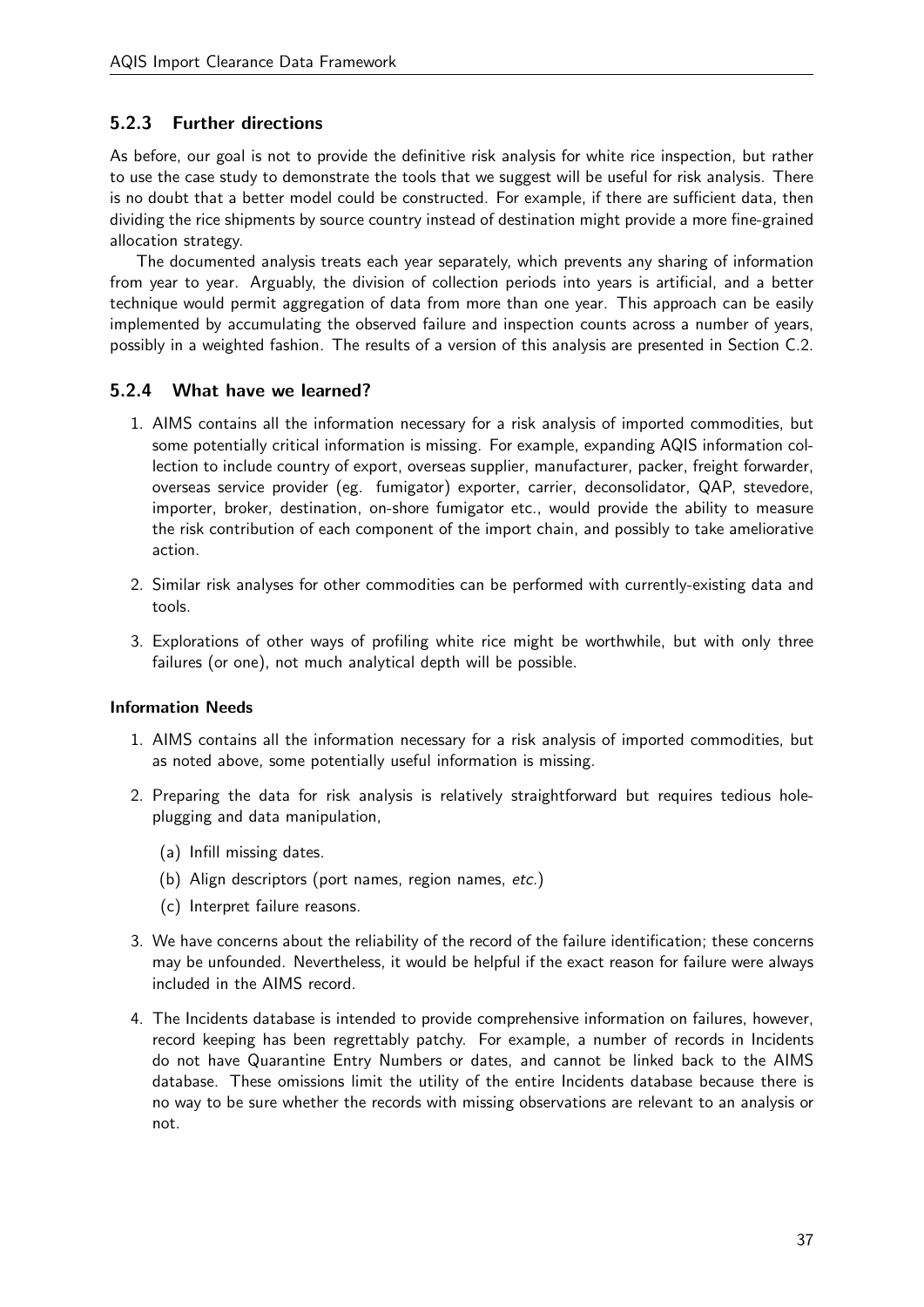## 5.3 AFAS auditing

#### 5.3.1 Summary

The estimated failure rates for AFAS inspections by country and year are reported in Tables 5.3 and 5.4. Some characteristics of the results that stand out are:

- All countries in the analysis are identified by the risk analysis as requiring 100% inspection for auditing purposes.
- Indonesia has improved its estimated risk from about 50% to about 30% between 2006 and 2007.
- No failures were found at 7 facilities in Malaysia.
- India recorded a very high estimated failure rate in 2006.
- Thailand had a higher failure rate in 2007 than did Indonesia, but the greater number of certified entries from Indonesia resulted in a higher risk profile for Indonesia than Thailand in 2007.

The tables provide two candidate approaches to a resource-constrained risk allocation. The first, represented as  $\hat{n}_s$  and  $\hat{n}_r$  is based on tuning the risk cutoff parameter across the suspect and nonsuspect facilities for each country until the total number of facilities to be inspected is equal to a pre-determined cutoff, in this case, 30. The second, represented as  $Ratio$ , is the normalized product of consignments from that country with the estimated risk value for that country. Resource allocation could proceed relative to the reported value.

We assume for these estimates that inspections are 100% effective.

Table 5.3: Summary of AFAS auditing results for 2007.  $N_s$  is the total number of suspect facilities,  $n_s$  is the number of those facilities actually inspected, and  $k_s$  is the number of suspect facilities that failed.  $N_n$ ,  $n_n$ , and  $k_n$  are defined similarly for the non-suspect facilities.  $\hat{p}$  is the estimated failure percentage and  $f_{0.95}$  (%) is the predicted risk, expressed as a percentage.  $\hat{n}$  is the tentative future sample size for the random  $(n)$  and suspect  $(s)$  facilities, constrained to sum to 30 per year (see equation 4.5). *Entries* is the total number of fumigation-certified consignments as reported by AFAS for May 2006-07, and Ratio is the relative product of entries and risk (see equation 5.2).

|                                  |  |  |  | Country $N_s$ $n_s$ $k_s$ $N_n$ $n_n$ $k_n$ $\hat{p}$ $f_{0.95}$ (%) $\hat{n}_s$ $\hat{n}_n$ Entries Ratio |           |                         |  |
|----------------------------------|--|--|--|------------------------------------------------------------------------------------------------------------|-----------|-------------------------|--|
| Indonesia 22 7 1 65 8 2 22.3     |  |  |  | 29.9                                                                                                       |           | 1.34 0.72 13246 0.547   |  |
|                                  |  |  |  | Malaysia 16 5 0 30 2 0 0.0 14.7                                                                            |           | 0.89  0.19  9757  0.199 |  |
| Thailand 11 2 0 27 7 3 30.5 41.3 |  |  |  |                                                                                                            | 0.52 2.96 | 4454 0.254              |  |

Table 5.4: Summary of AFAS auditing results for 2006. See Table 5.3 for description of columns.

| Country $N_s$ $n_s$ $k_s$ $N_n$ $n_n$ $k_n$ $\hat{p}$ $\hat{f}_{0.95}$ (%) $\hat{n}_s$ $\hat{n}_n$ Entries Ratio |  |  |  |                                                          |  |  |
|------------------------------------------------------------------------------------------------------------------|--|--|--|----------------------------------------------------------|--|--|
|                                                                                                                  |  |  |  | India 25 9 6 106 11 8 71.6 76.3 2.47 0.99 6952 0.430     |  |  |
|                                                                                                                  |  |  |  | Indonesia 11 1 1 67 10 4 48.5 53.1 1.00 0.39 13246 0.570 |  |  |

The results of this analysis have four potential applications.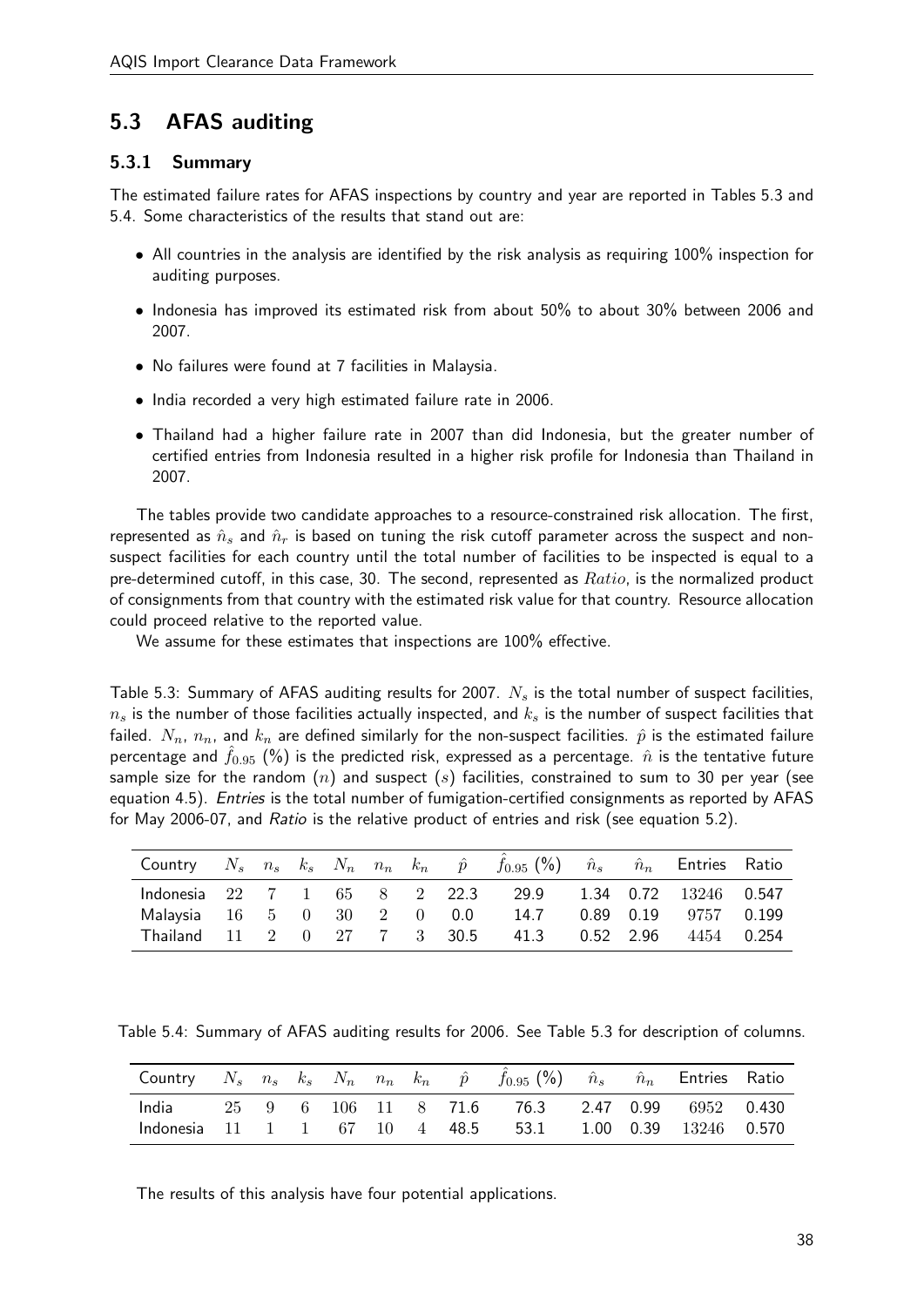- 1. The results suggest that, based on our risk analysis approach, 100% sampling is justified for the auditing of all facilities.
- 2. The results can be used as a reporting statistic for foreign Departments of Agriculture, which are responsible for training and assessing accredited persons, and registering and auditing fumigation companies. For example, based on these results, India could be identified as having a high risk-rate in 2006, and Indonesia could be identified as having a decreasing risk-rate from 2006 to 2007.
- 3. The results can be used to identify regions of concern for the investment of resource for education, certification, training, and further auditing. For example, the results from 2007 suggest that in 2008, resources should be shifted towards auditing Indonesia, relative to Thailand and Malaysia. Informally, we can include the results from 2006 to add that resources should be shifted towards auditing Indonesia relative to India as well.
- 4. A future resource-constrained (30 samples) auditing of Indonesia, Malaysia, and Thailand should consider a resource allocation as outlined in table 5.3. This allocation provides the predicted best future balance of risk as we have defined it.

#### 5.3.2 Analysis

The Australian Fumigation Accreditation Scheme (AFAS) audits offshore fumigation facilities in several different countries. When auditing any country it is impossible to visit all the facilities, so only a sample can be audited. AFAS has prior information about facilities, for example, failures detected during inspection of imported commodities. This information is currently used to target AFAS sampling efforts, so that suspect facilities are preferentially sampled. The balance of AFAS inspection efforts is a reasonably random sample of non-suspect facilities, where the sample selection is constrained by location within country.

The above-described approach to data collection is called *stratified sampling*, and predictions of the failure risk facilities can be made by country, and monitored over time. Our prediction of the failure risk is the standard stratified sampling estimate for the failure risk (see  $e.g.$  Cochran, 1977). The failure risk for a country in a certain year,  $F$ , is computed as follows. We assume that before inspection, all facilities in the country can be classified as *suspect* or *non-suspect*. Then the overall failure risk for a country is calculated as:

$$
f = \frac{1}{N_n + N_s} \left( N_n \times f_n + N_s \times f_s \right) \tag{5.1}
$$

where

- $f_s$  is the predicted risk for suspect facilities,
- $f_n$  is the predicted risk for non-suspect facilities,
- $N_s$  is the total number of suspect facilities, and
- $N_n$  is the total number of non-suspect facilities.

Also as an extension of our earlier analysis, to provide more useful guidance than merely "audit everything!", we suggest that the countries identified by AFAS could also be weighted by their relative importance in terms of risk. For this approach we would use the relative product of the import rate of the country and the predicted risk. This index will provide an idea of the relative importance of the risk that each country represents. The index is:

$$
R_i = \frac{f_i N_i}{\sum_{j=1}^{c} f_j N_j} \tag{5.2}
$$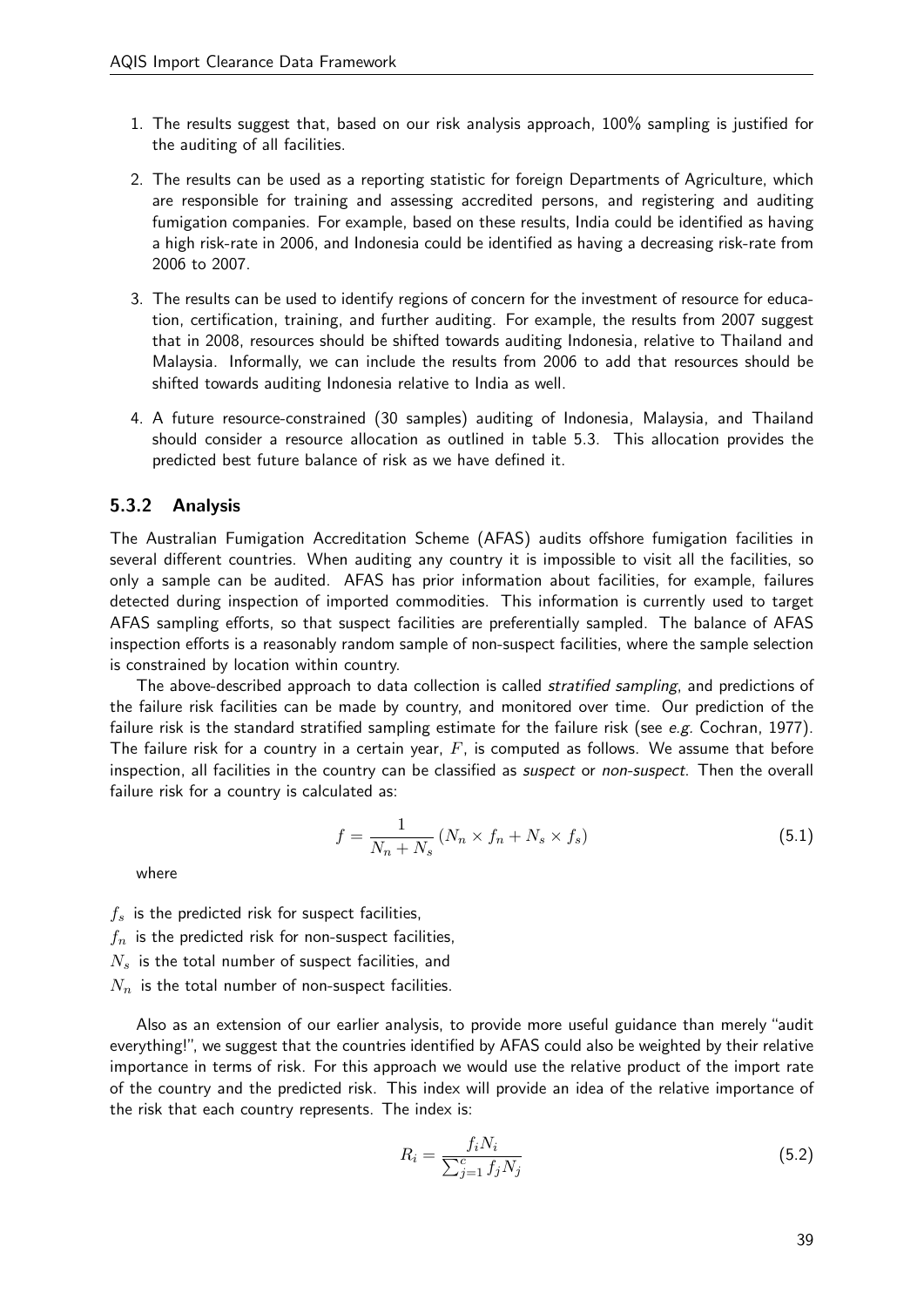where we assume that we have  $c$  countries for auditing, and that the estimated risk for each country  $j$  is  $f_j$ , and the total number of consignments that require fumigation certification from country j is  $N_i$ . This figure is presented in tables 5.3 and 5.4 as Ratio.

We re-emphasize that the results from analyses like these should be treated as a ball-park figure. The practicalities of the physical constraints of auditing will inevitably over-weigh the analysis. However, it is reasonable to believe that, should a trade-off be necessary, Malaysia would be of slightly lower priority than Thailand, and both Malaysia and Thailand would be of lower priority than Indonesia.

It is not presently possible to merge the two resource-constrained allocation appraoches, because we do not have consignment count information broken down by the suspect and non-suspect strata.

#### 5.3.3 Further directions

The approach outlined above provides the essential information for communication and resource allocation. However, other approaches are possible, and other sources of data are available.

For example, the failure rates for the countries could be further weighted by the numbers of consignments that pass through the inspected fumigation facilities. It is reasonable to more heavily weight the failure or non-failure of each facility if the facility processes a larger number of consignments. That information is theoretically available in AIMS, although its extraction may be tedious.

Further information is also available for estimation of the failure rate from the observed percentage of failed fumigation certifications. The certification will identify the AFAS-certified facility from which the failure originated. This information could be used to statistically augment the predictions of the failure risk, using any one of a number of statistical techniques, for example, regression estimation after two-phase sampling. Such augmentation would provide better-quality predictions for the countries and fumigators that are audited, and also the ability to infer failure risks for countries that have not been audited yet.

The stratified sampling approach is simple and robust, but does not make full use of the available data. Other approaches could be deployed that would make similar estimates but also provide the ability to estimate statistics that have bearing on the sampling approach itself.

For example, as a part of the analysis for this case study that is not otherwise reported, we constructed a so-called *generalized linear model* of the failure rate as a function of stratum, country, and year. This model enabled us to conclude that a higher non-compliance identification rate will occur if efforts are focused more towards the suspect stratum; facilities in the suspect stratum are 1.5 times more likely to be non-compliant compared with the facilities in the non-suspect stratum. Naturally, a balance should be struck to allow for monitoring and deterrence.

Also, as a part of the analysis for this case study that is not otherwise reported, we constructed a so-called generalized linear mixed-effects model of the failure rate as a function of stratum, country, and year. This kind of model allows us to make an estimate called a *shrinkage* estimate, and its justification is as follows. Consider the two estimates for Indonesia: 48.5% in 2006, and 22% in 2007. The difference between the two rates could be explained by success in the AFAS auditing scheme; the facilities are aware that they can be checked and are making improvements. Alternatively, the difference between the two rates could be explained by random selection: with small sample sizes (11 and 15 in each year respectively) it is quite possible that a difference might occur by chance alone. Finally, the difference could be some combination of these two effects. The shrinkage estimate takes account of both possibilities: the difference being due to random chance, and the difference being due to systematic change, and strikes a compromise. A further advantage of a shrinkage estimate is that Malaysia would be assigned a non-zero risk; the estimate of the failure rate would be shrunk away from zero. This estimation technique is also called James-Stein or Empirical Bayes; see, for example, Gelman and Hill (2007) for more details. The advantage of shrinkage estimation is that it provides estimates that are better than traditional estimates from a global point of view, that is, taking account of all the estimation being done.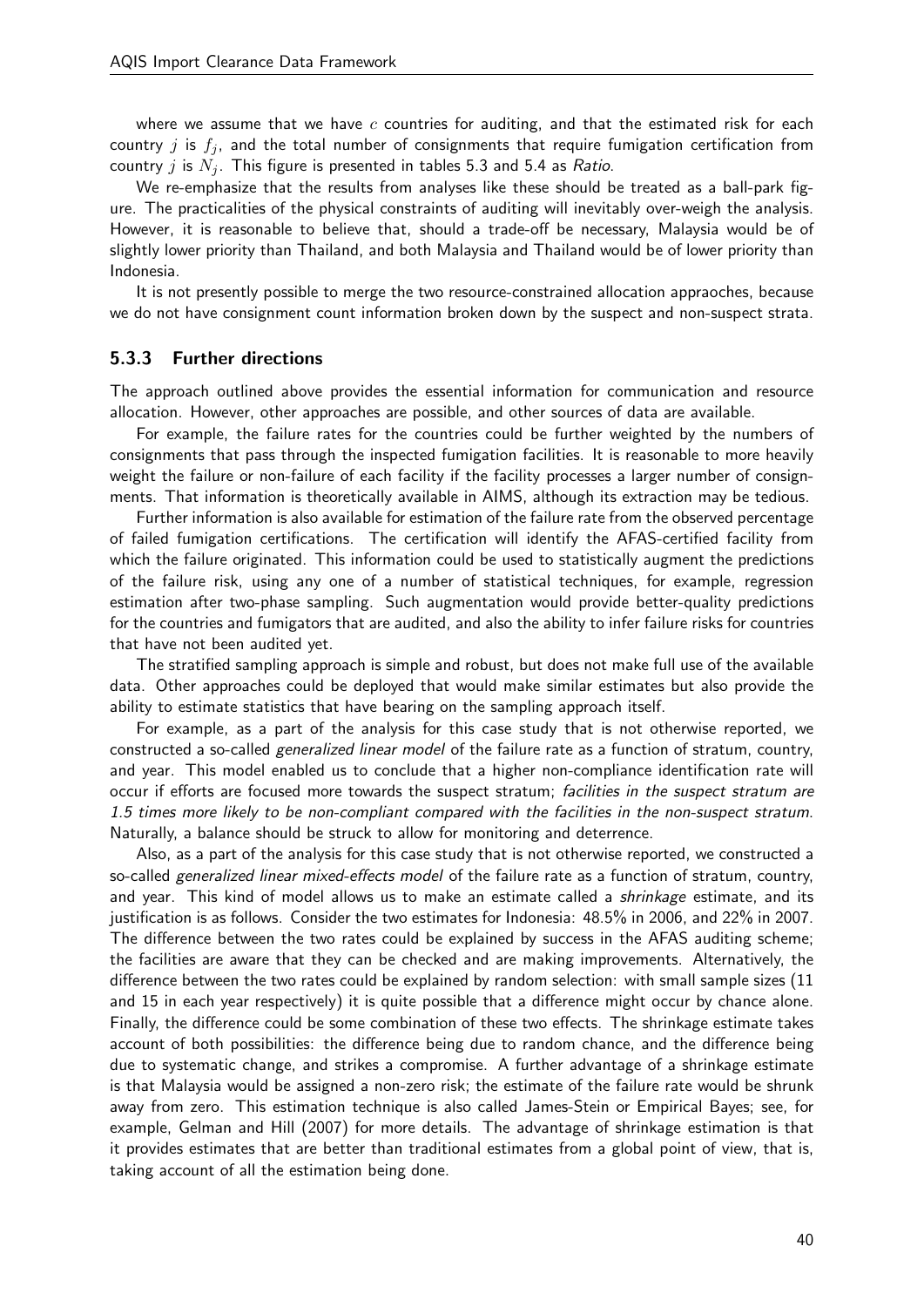Finally, the above-recommended prescription focuses on solving the problem based on a very specific interpretation of the problem. We provide an approach that allocates auditing resources according to the estimated risk of each source. Other interpretations are possible, and may indeed be preferable, for example

- 1. maximizing the number of countries in which AFAS finds at least one non-compliant establishment, or
- 2. mininizing the expected amount of time that a facility is failing

These different objectives lead to different allocation procedures that have different implications.

### 5.3.4 What have we learned?

1. AIMS and AFAS jointly hold all the information necessary for a risk analysis to support allocation of auditing resources among source countries.

#### Information Needs

- 1. Preparing the data for a simple risk analysis is relatively straightforward.
- 2. Amassing the data for a more complete risk analysis is a substantial undertaking, requiring the identification of the fumigator certification number corresponding to AIMS records that document fumigation failures.
- 3. AFAS are aware of the shortcomings of the database available to them and the challenges that arise in connecting it to AIMS. Data in AIMS and Incidents are often inaccurate or missing, owing to
	- (a) incorrect data entry procedures,
	- (b) required data not being entered,
	- (c) useful contextual data not being entered,
	- (d) contradictory information in the two databases (e.g. insects being recorded as 'dead' in AIMS and 'alive' in Incidents.
	- (e) ambiguity in categorical labels.

## 5.4 Air Cargo (HVLV) surveillance

### 5.4.1 Summary

Our goal for this case study was to compare the risk between the inspection of HVLV and CAA. Detailed inspection information is available for the former, but not for the latter. Specifically, we lack information about the amount of effort invested in inspection of CAA. Our data suggest that there were 18,085,186 inspectable items in 2007, of which approximately 1150 failed. However, it is not known how many consignments were inspected, and therefore estimating a failure rate and a failure risk is impossible.

We focus on the risk analysis of HVLV. The national failure risk for the for HVLV inspection for 2007 is 0.0196%. The failure rate for HVLV inspection for 2007 is 0.018%. Note that the failure risk is an estimated upper confidence interval for the average rate.

The total number of failures detected nationally from July 2003 until December 2007 is 2966, from a total of 10,586,106 inspections, which is an average rate of 0.028%.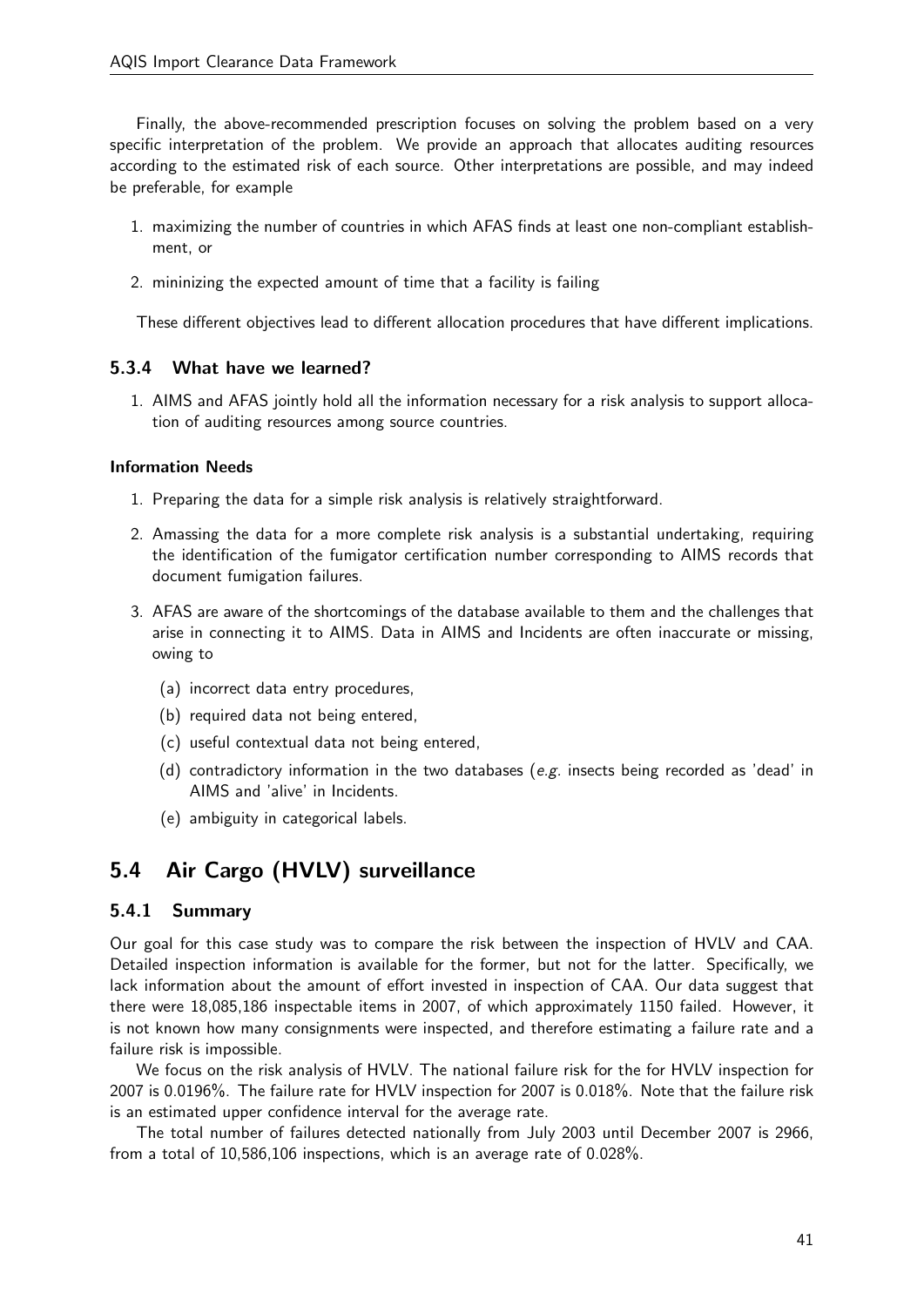The regional and national predicted annual risks are presented in table 5.5 and figure 5.6. The highest regional failure risk for HVLV inspection for the year of 2007 is 0.22%, in the Far North region. The regional and national failure rates are presented in figure 5.5.

To simplify the explanation, we assume that all possible HVLV have been inspected, and that the inspections are 100% effective.

Table 5.5: Estimated 95% failure risk, average failure rate, and tentative future sampling rate (TFSR) for inspection of HVLV, 2007, presented by region and nationally. The failed and inspected columns refer to the totals for each region in 2007.  $f_{0.95}$  (%) is the predicted risk, expressed as a percentage.  $\hat{p}$  (%) is the average failure rate. TFSR (%) is the tentative future sampling rate, expressed as a percentage, for a risk cutoff of 1% (see equation 4.5). TAS had no inspections in the period.

| Region          | Failed   | Inspected | $f_{0.95}$ (%) | $\hat{p}$ (%) | TFSR $(\% )$ |
|-----------------|----------|-----------|----------------|---------------|--------------|
| <b>Brisbane</b> | 140      | 143778    | 0.1117         | 0.0974        | 0.533        |
| Far North       | 4        | 3844      | 0.2199         | 0.1041        | 20.385       |
| <b>NSW</b>      | 304      | 1754577   | 0.0190         | 0.0173        | 0.033        |
| NΤ              | 2        | 5906      | 0.0937         | 0.0339        | 10.351       |
| SА              | $\Omega$ | 38917     | 0.0049         | 0.0000        | 1.384        |
| VIC             | 16       | 557516    | 0.0043         | 0.0029        | 0.098        |
| <b>WA</b>       | 17       | 151866    | 0.0164         | 0.0112        | 0.370        |
| National        | 483      | 2656404   | 0.0196         | 0.0182        | 0.022        |

Note that the recommended sampling rates at the national and regional levels are not necessarily commensurate. That is, aggregation of the regional recommended sampling rates will not result in the national sampling rate.

The results of this analysis have two potential applications.

- 1. The reported risk can be used to support an assessment of the utility of 100% inspections. Our results suggest that 100% inspection of HVLV does not necessarily substantially reduce the risk relative to a lesser sampling rate, and that a risk-sensitive approach may recommend sampling HVLV at a lower rate and focusing inspection resources elsewhere, such as CAA.
- 2. The results can be used to identify those regions that have higher failure risks. Table 5.5 identifies South Australia and Far North as having higher failure risks than the other regions. (See tables C.9 and C.10 for failure and inspection counts by region and year.)

On the strength of these results, it may be reasonable to maintain the current high inspection rates in these three higher risk regions, but to consider reducing the inspection rates for other regions. In this way the reduction in inspection rates suggested in the previous step can be deployed with best effect.

## 5.4.2 Analysis

Government legislation specifies that 100% of reportable documents (HVLV, High Volume Low Value, e.g. documents) should be examined. When staff have a free moment, they also monitor CAA, opportunistically. CAA seems informally to have a higher rate of failures. The effort to examine CAA is the same as effort to examine HVLV per unit. This is a two-choice investment problem. Limited data are presently available for this exercise<sup>2</sup>, the HVLV inspections are well documented but CAA inspections not so.

 $^{2}$ lan Jeffries is also interested in an estimate of efficiency of these operations.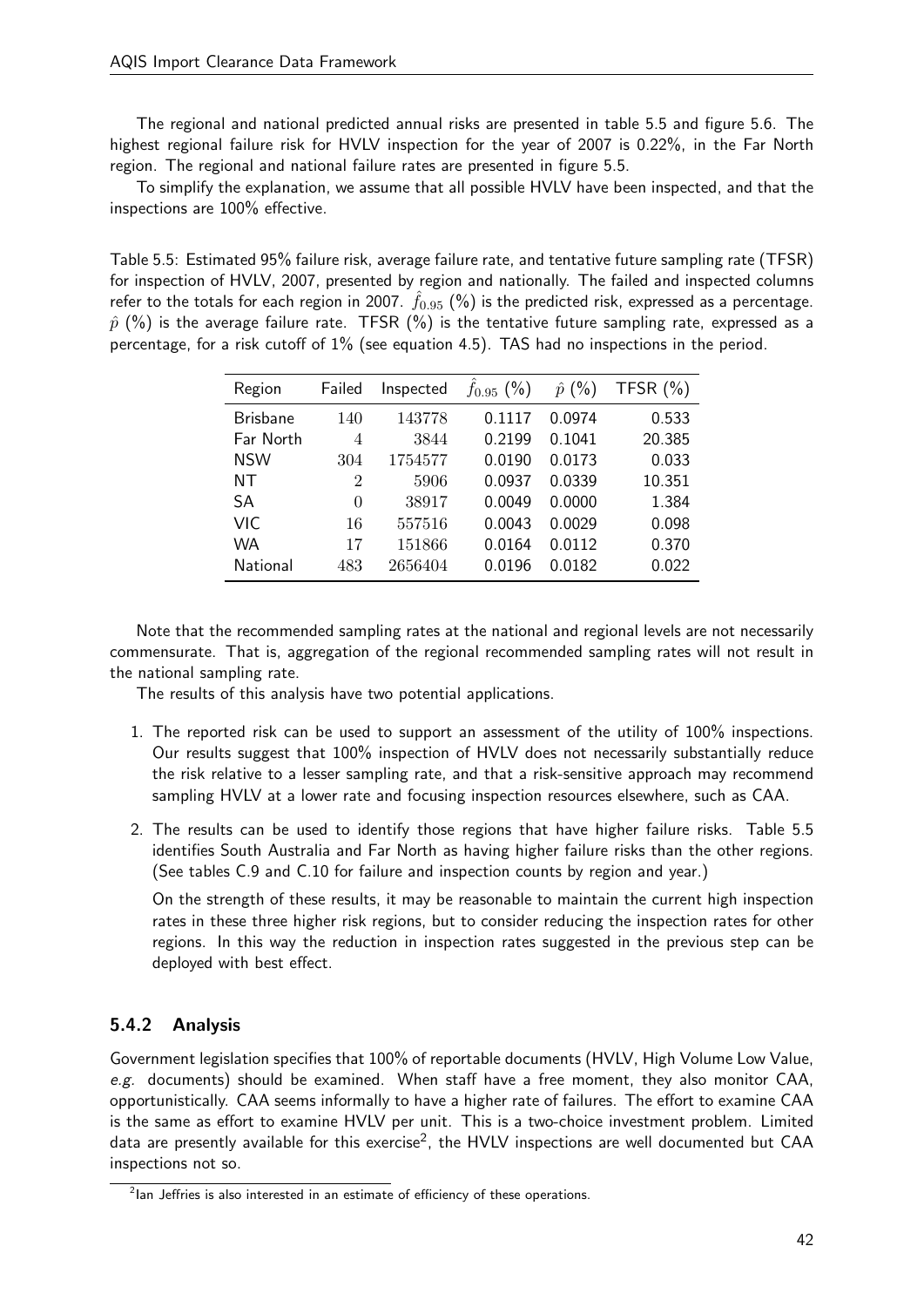

Figure 5.5: Annual failure rate for inspection of HVLV, by region and nationally, expressed as a percentage. The thick black line is the national line. NT had negligible inspections before 2006.

The HVLV inspection data that we received from AQIS were monthly counts of inspections and failures, by region. To simplify the presentation we chose to construct summary statistics annually, both at the regional and national level. The national-level statistics are the unweighted aggregate of the regional statistics.

Our goal was to obtain a conservative indication of failure risk. Therefore we report the upper limit of the one-tailed 95% confidence interval for the estimated failure rate. We can interpret this figure as being a conservative upper limit for the true rate. Otherwise the analysis was performed as laid out in Section 4.5.

We converted the rates to percentages for our summary statistics, and for figure 5.6 for ease of interpretation.

#### 5.4.3 Further directions

Our goal is not to provide the definitive risk analysis for HVLV inspection, but rather to use the HVLV case study to demonstrate the tools that we suggest will be useful for risk analysis. Given sufficient information there is no doubt that a better allocation could be constructed.

Dividing the shipments by destination is an artificial approach that we adopted because the data were readily available. It would make more sense to divide the shipments by source country, if that information were available.

The documented analysis treats each year separately, which prevents any sharing of information from year to year. Arguably, the division of collection periods into years is artificial, and a better technique would permit aggregation of data from more than one year, which would simplify the identification of seasonal differences within the year. This approach can be easily implemented by accumulating the observed failure and inspection counts across a number of years, possibly in a weighted fashion. The results of a version of this analysis are presented in Section C.3.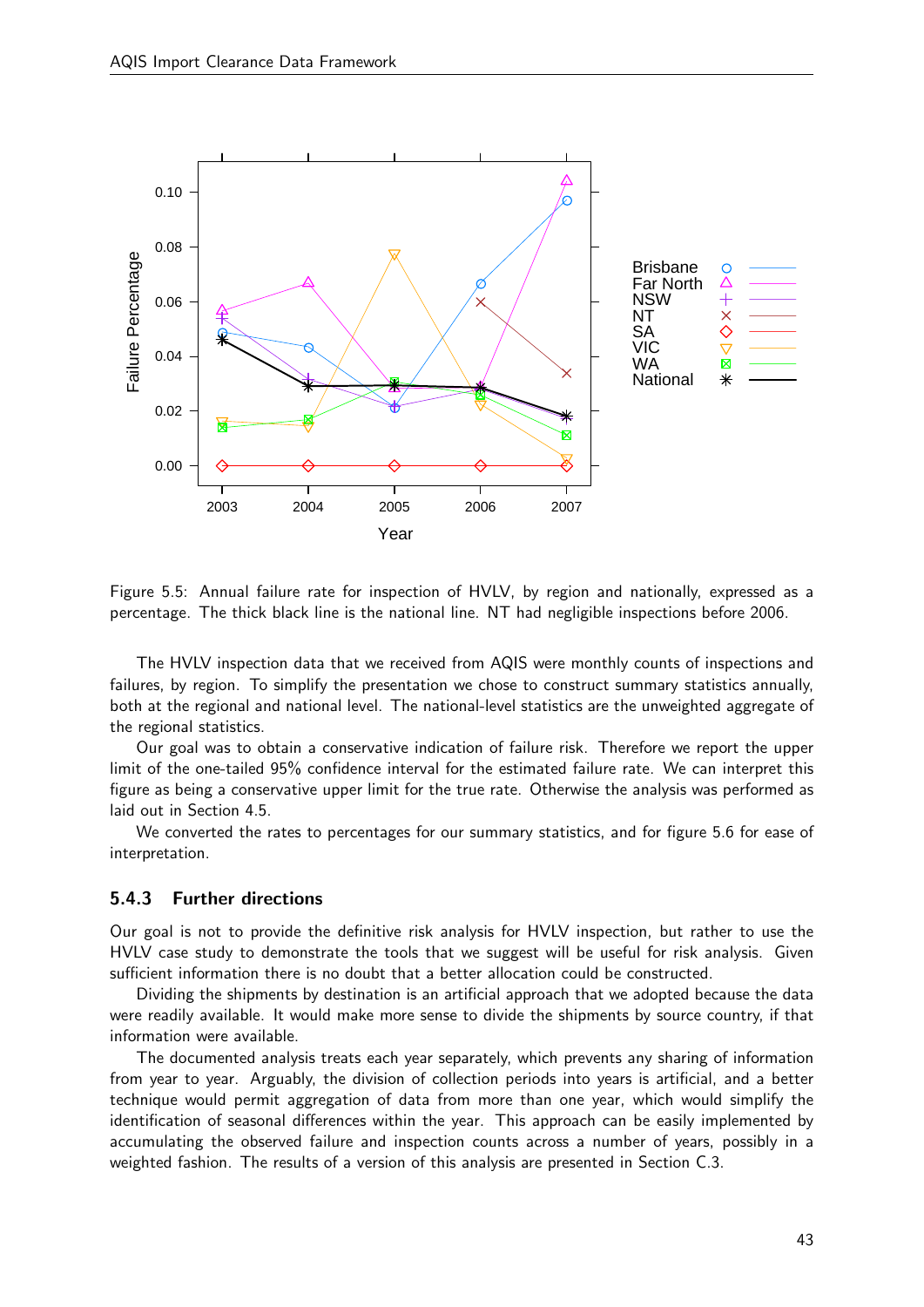

Figure 5.6: Estimated annual 95% failure risk for inspection of HVLV, by region and nationally, expressed as a percentage, for a risk cutoff of 1%. The thick black line is the national line. NT had negligible inspections before 2006.

### 5.4.4 What have we learned?

1. AQIS has the necessary data to question whether 100% inspection of HVLV is worthwhile from the point of view of risk analysis.

#### Information Needs

- 1. AQIS already aggregates inspection data for HVLV inspection by month and year, and by the region to which the HVLV is delivered. This dataset was used for the analyses reported above.
- 2. A more precise profiling approach would be possible if more information about the individual items were readily available. For example, failure rates might vary by source country, and profiles that were constructed with this knowledge would enable better-targeted surveillance.
- 3. At present AQIS doesn't collect data that would be necessary for a risk analysis of CAA.

## 5.5 ICE

### 5.5.1 Summary

Substantial progress towards resolution of this case study will be possible when the ICE records are connected with their corresponding AIMS records.

### 5.5.2 Analysis

Import Clearance Effectiveness (ICE) audit selections are presently a mixture of haphazard selection by an officer and automatic selection by ICS. A plausible improvement is in provision of risk-based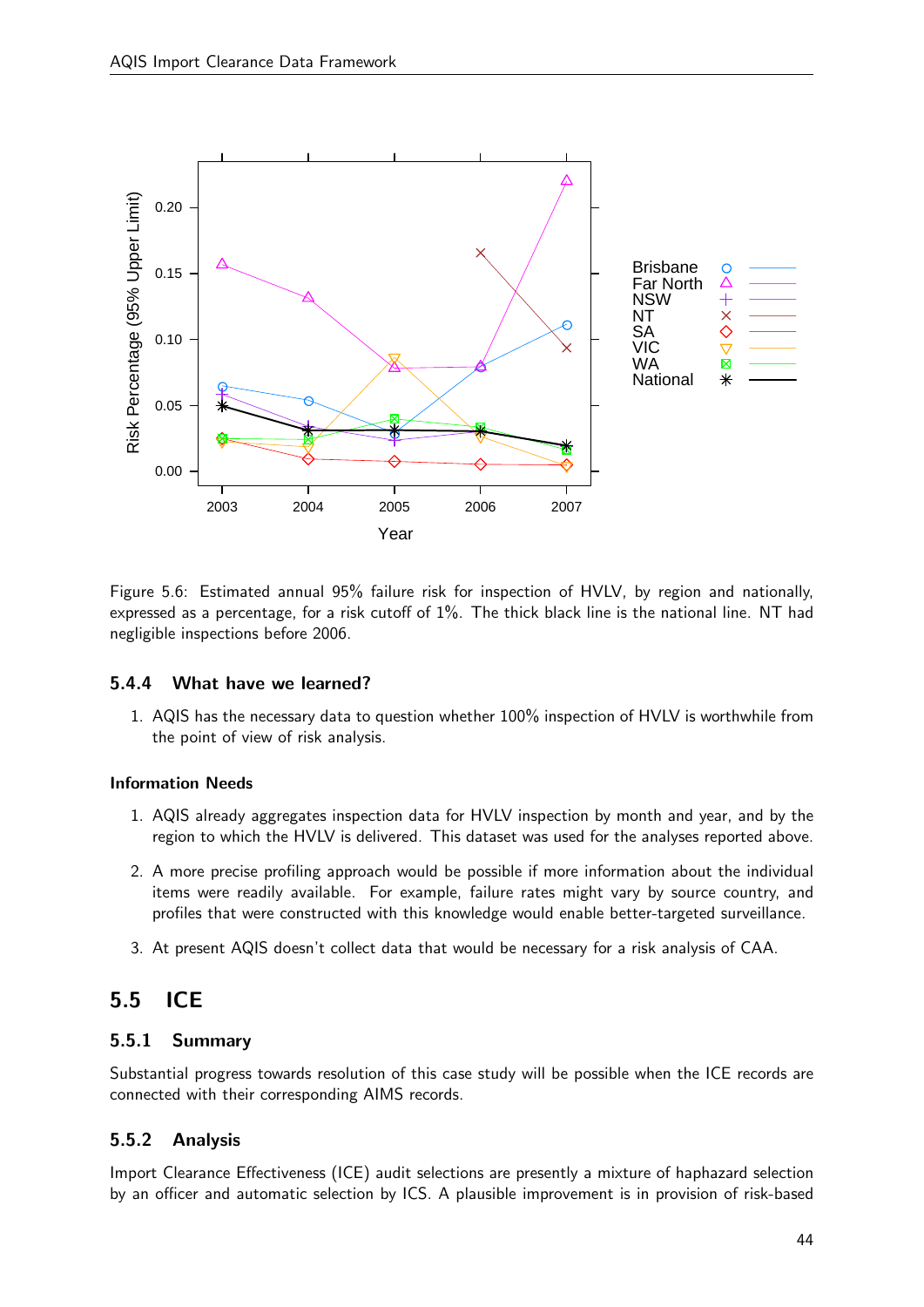tools to focus greater attention upon those consignments that are more likely to fail. We would need to fit a model to identify and predict systematic differences in the rate of occurrence of failures.

The ICE data comprise:

- 1. 33354 observations,
- 2. 19823 AIMS entry numbers,
- 3. two inspection locations,
- 4. eight city locations (internal)
- 5. 18914 goods descriptions, and
- $6. > 25$  failure flags.

We refer to the imported food case study (Section 5.6) for a demonstration of the proposed methodology, although we would not apply the rescaling step that is used to constrain the overall sample size for ICE data.

#### 5.5.3 What have we learned?

- 1. AIMS and ICE jointly hold all the information necessary for a risk analysis to support allocation of auditing resources among different consignment profiles.
- 2. These data are not in a readily analyzable form, owing to the records being split across the ICE and AIMS databases, and the lack of a means of easily connecting the two.

#### Information Needs

We were unable to explore the full potential of this case study, owing to the lack of available data.

1. Preparing the data for a simple risk analysis is relatively difficult. The ICE database does include AIMS record numbers, but there does not seem to be a straightforward way to automatically obtain the AIMS records corresponding to those numbers, except by intervening analytical steps that may require computing resources beyond those currently available. The major challenge is that AIMS was built to store data, and enabling the retrieval of data has not been prioritized.

It is possible to obtain flat-file dumps of AIMS data; this is the basis upon which we analyzed the white rice case study. It would theoretically be possible to dump the entire AIMS dataset into a single, searchable file, and then locate the ICE records within it.

2. Managers of the ICE data are aware of the shortcomings of their database and the challenges that arise in connecting it to AIMS.

## 5.6 Imported Food

### 5.6.1 Summary

We use data kindly provided by Dr. Nora Galway of the Imported Food program to assess the potential utility of model-based risk profiling to quarantine surveillance.

This analysis should be interpreted as a proof-of-concept for the potential benefits of model-based risk profiling for quarantine, not as a prescription for risk analysis in the Imported Food program.

We assumed that all test are equal in terms of the conditions that they are applied to identify, that is, that all non-conformities are of equal consequence. However, some tests are applied because the food is inherently medium or high risk, in which non-compliance is a potential human health matter and therefore of high consequence. All other tests are applied for monitoring purposes only as the food is inherently low risk. Non-compliance of low risk food is unlikely to be a human health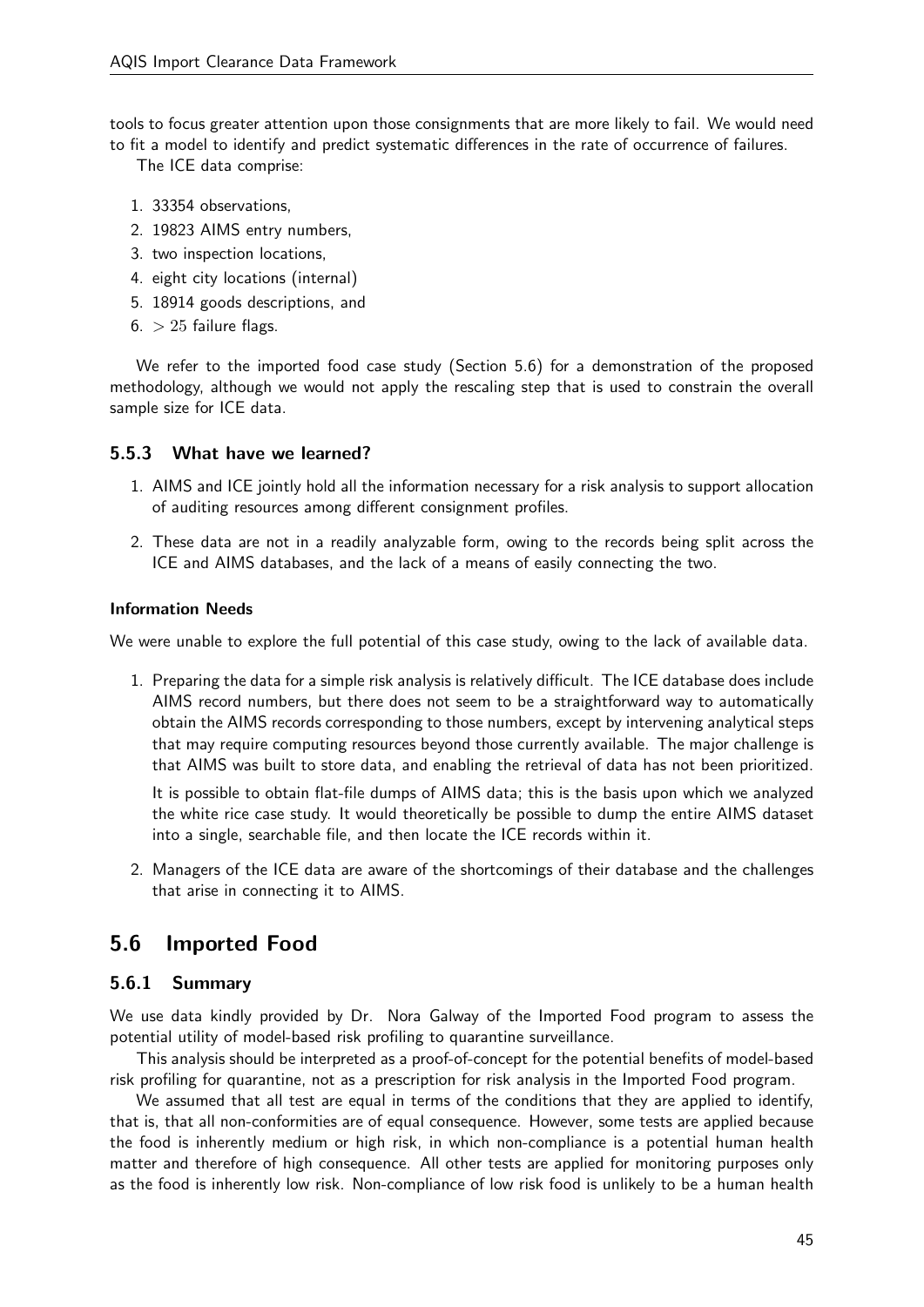matter (but it could be) and therefore is considered to have a much lower consequence. Our analysis ignored the consequences of non-compliance and therefore does not have a direct interpretation in the context of risk analysis for the Imported Food program.

The results of the Imported Food (IF) case study suggest that model-based risk-profiling has the potential to increase the detection rate of non-conformities without increasing overall effort. Using independent data we estimated that the detection rate could be more than doubled.

### 5.6.2 Analysis

Imported food is legislated by  $FSANZ<sup>3</sup>$  to be inspected at one of a number of rates:  $5\%$  if not categorized as requiring active surveillance, 10% if categorized as requiring active surveillance, and 100% inspection if categorized as risky. As far as we are aware, the level of aggregation to which this rate applies is not stated. For example, does it mean 5% of all imported commodities, or exactly 5% of every commodity type? If the former, then it is possible to be flexible in terms of what is sampled and when it is sampled, whilst maintaining a rigorous 5% level.

However, in order to benefit from such an approach it would be necessary for AQIS/IF to have control over the random selection of items for inspection, which is currently performed in ICS. Here we use IF monitoring data which will enable us to estimate the potential benefits from such a program were it possible to be deployed.

The IF data comprises several comparatively fine-grained categorical descriptors that could be candidates for profile construction, for example:

- 1. 36195 observations
- 2. 7428 Quarantine entry numbers
- 3. 441 unique tariff numbers
- 4. 107 countries
- 5. 6194 goods descriptions
- 6. 42 testnames

Using the previously-developed approach for risk profiling becomes problematic as the number of categories increases, and the categories become emptier, due to the problem of scale outlined in Section 4.5.4. To simplify this analysis we assumed that each observation represented a unique consignment in the fitting and the test data.

We constructed four distinct model-based approaches to estimating the risk, as well as the estimate outlined in Section 4.5.

#### Model construction

We fitted a generalized linear model (glm) to estimate the risk profiles at a finer scale. Continuing from the model expressed in equation 4.1, we index each commodity  $j$  with group membership  $i$ , where  $i$  could be for example the supplier, or the test based on a profile, so

$$
k_{ij} \sim \text{Binomial}(p_{ij}, n_{ij}),\tag{5.3}
$$

where  $k_{ij}$  denotes the observed number of failures from commodity j in group i,  $n_{ij}$  is the number of consignments inspected from commodity  $j$  in group  $i$ , and  $p_{ij}$  is the unknown probability of failure. Then we construct a glm for  $p_{ij}$  as follows:

$$
\ln\left(\frac{p_{ij}}{1-p_{ij}}\right) = \gamma_i + \epsilon_{ij} \tag{5.4}
$$

 $^3$ www.foodstandards.gov.au/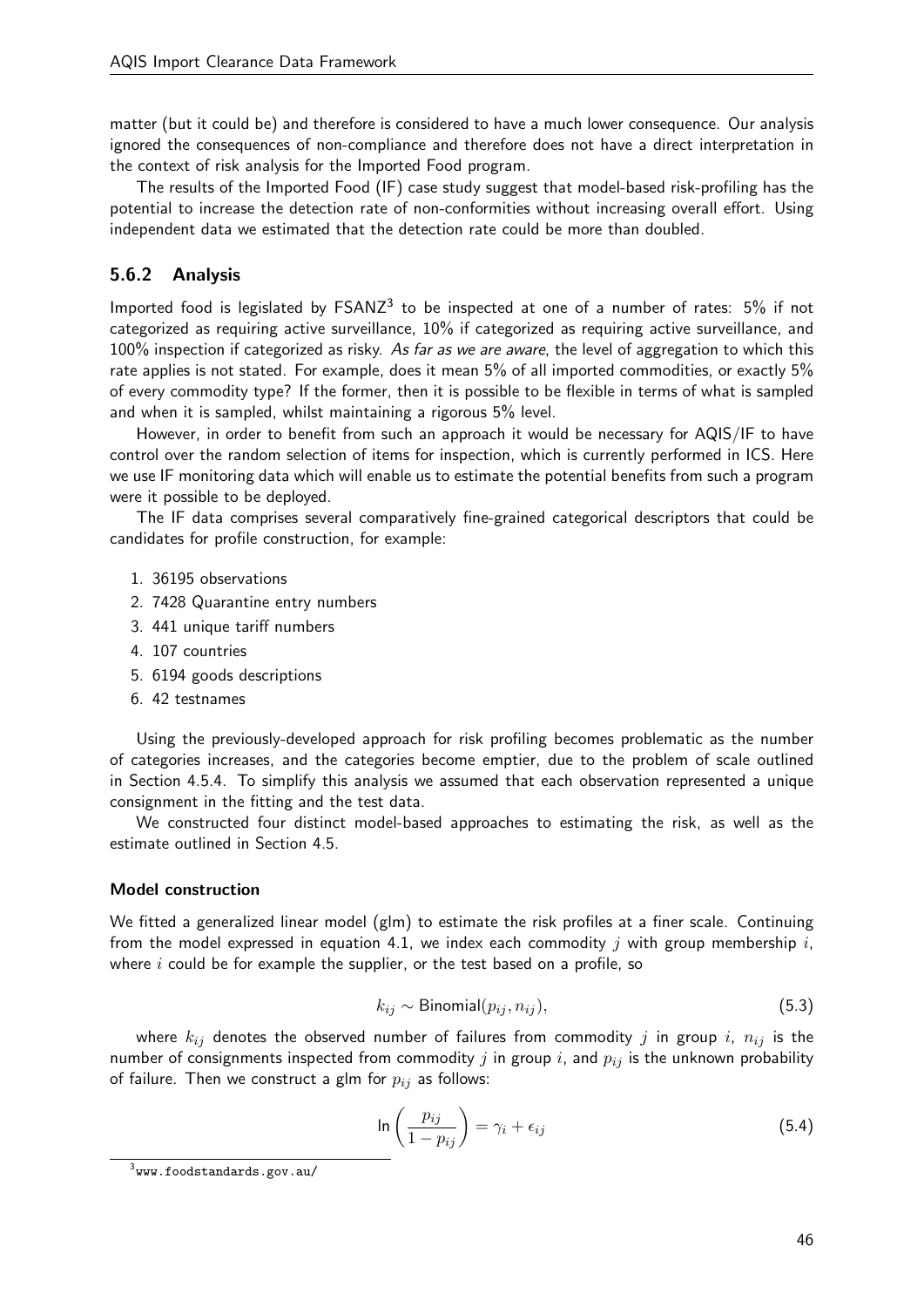where  $\gamma_i$  is an unknown group-specific parameter and  $\epsilon_{ij}\sim\mathcal{N}(0,\sigma^2)$  is a commodity-specific error (also called a residual). We note in passing that there are many other approaches to the same problem, such as generalized linear mixed models (glmm, see below), support vector machines, and random forest models (see, e.g., Hastie et al., 2001). A broad-reaching simulation study would be very useful to compare these options for AQIS operations.

Two of the alternative proposed risk estimates for group  $i$  are then based on the estimated non-conformity rate (see equation 5.5), and the estimated non-conformity risk (see equation 5.6).

$$
\hat{f}_{pi} = \frac{\exp(\hat{\gamma}_i)}{1 + \exp(\hat{\gamma}_i)}
$$
\n(5.5)

$$
\hat{f}_{ri} = \frac{\exp(\hat{\gamma}_i + 1.96 \times \hat{\sigma}_{\gamma_i})}{1 + \exp(\hat{\gamma}_i + 1.96 \times \hat{\sigma}_{\gamma_i})}
$$
(5.6)

The final step is to scale these risk values linearly until the nominated sampling rate is matched  $(\pi = 0.05$  in this case). Thus, in each case,

$$
\mathsf{TFSR}_i = \min(\delta \times f_i, 1) \tag{5.7}
$$

where we solve

$$
\pi = \frac{\sum\sum \min(\delta \times f_i, 1) \times n_{ij}}{\sum\sum n_{ij}} \tag{5.8}
$$

The TFSR<sub>i</sub> are the values reported in table ??.

We also deployed a generalized linear mixed-effects model (glmm). Such models use shrinkage estimation, which is known to provide better-quality estimates in cases of sparse data (see Section 5.3.3). We construct a glmm for  $p_{ij}$  as follows. Firstly we extend equation 5.4:

$$
\ln\left(\frac{p_{ij}}{1-p_{ij}}\right) = \mu + \gamma_i + \epsilon_{ij}
$$
\n(5.9)

where  $\mu$  is the underlying failure rate across all commodities,  $\gamma_i\sim\mathcal{N}(0,\sigma_{\gamma_i}^2)$  is a (shrunk) groupspecific correction, and  $\epsilon_{ij} \sim \mathcal{N}(0, \sigma^2)$  is a commodity-specific residual. Note that the distributional assumption on  $\gamma_i$  induces the shrinkage.

The final two proposed alternative risk estimates for group  $i$  are then based on the estimated non-conformity rate (see equation 5.10), and the estimated non-conformity risk (see equation 5.11).

$$
\hat{f}_{pi}^{m} = \frac{\exp(\hat{\mu} + \hat{\gamma}_i)}{1 + \exp(\hat{\mu} + \hat{\gamma}_i)}
$$
(5.10)

$$
\hat{f}_{ri}^{m} = \frac{\exp\left(\hat{\mu} + \hat{\gamma}_i + 1.96 \times \sqrt{\hat{\sigma}_{\mu}^2 + \hat{\sigma}_{\gamma_i}^2}\right)}{1 + \exp\left(\hat{\mu} + \hat{\gamma}_i + 1.96 \times \sqrt{\hat{\sigma}_{\mu}^2 + \hat{\sigma}_{\gamma_i}^2}\right)}
$$
(5.11)

As above, the final step is to scale these risk estimates linearly until the nominated sampling rate  $(\pi = 0.05)$  is matched.

Increasingly fine-grained risk estimates can be constructed by adding further corrections. For example, in the current case study we might try a profiling model that uses test- and country-based corrections.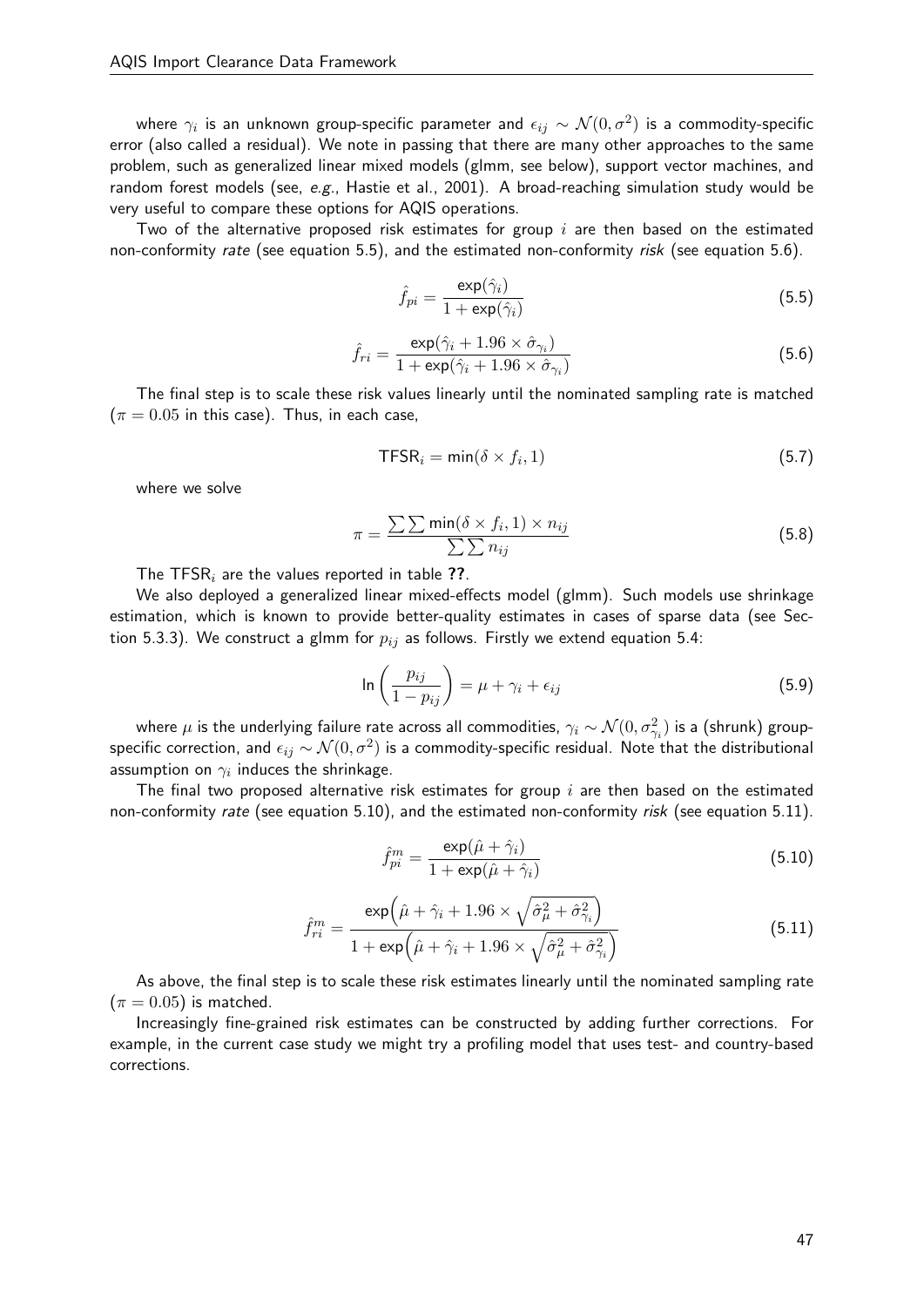#### Model testing

IF provided us with two datasets, comprising inspection information from the second half of 1996 and the first half of 1997. We used the first dataset, hereafter called the *fit* data, to estimate  $\mathsf{TFSR}_i$ , and the second dataset, the test data, to compare them. Our test was as follows.

- 1. Compute risk estimates from the fit data using method outlined above.
- 2. Sum the detected failures. If we have  $c$  categories, then

$$
E(k) = \sum_{i=i}^{c} \times k_i
$$
\n(5.12)

3. Compute the expected number of detected failures for the test data based on a sample where the actual sampling rate of each individual commodity was based on whichever of the  $\hat{f}_i$  was being used, but the overall rate is constrained to be 5%.

$$
E(k) = \sum_{i=i}^{c} \frac{\hat{f}_i}{0.05} \times k_i
$$
 (5.13)

A comparison of the results of steps 2 and 3 demonstrates the improvement in the rate of detection of failures that arises from profiling whilst maintaining the 5% inspection rate.

#### 5.6.3 Further directions

Risk analysis is applied in concert with data mining using R in other organizations, for example the Australian Taxation Office (ATO Analytics section; 16 data mining specialists supporting 120 analysts, providing an over-arching framework for risk management<sup>4</sup>). Existing data mining techniques could be deployed on AQIS data resources, such as AIMS data, to construct risk profiles that may have better properties. Hastie et al. (2001) provide an excellent starting point.

Also, the reported analysis deliberately fails to distinguish between sample-based variation and the variation of the underlying process. That is, there may be uncertainty about future failure rates because (a) there is uncertainty about the true future rate, given that the current rate is assumed to be known, and (b) there may be uncertainty about the current rate as well as the future rate. Given enough information it would be possible to estimate the contribution of each source of variation, which may allow for the construction of better risk estimates. That is, we could use the observed year-to-year variation to provide a less conservative risk analysis approach; presently we conflate the year-to-year variation with the within-year variation.

#### 5.6.4 What have we learned?

- 1. Careful application of risk-based profiles can increase the detection rate of failures without increasing the overall inspection load.
- 2. Model construction for simple cases is relatively straightforward.

#### Information Needs

The imported food case study demonstrated the utility of a readily-available, relatively complete database. Further gains still could have been made, and further ideas tested, if

<sup>4</sup>Graham Williams, Rattle: Data Mining with R, ASC Workshop 28/6/2008.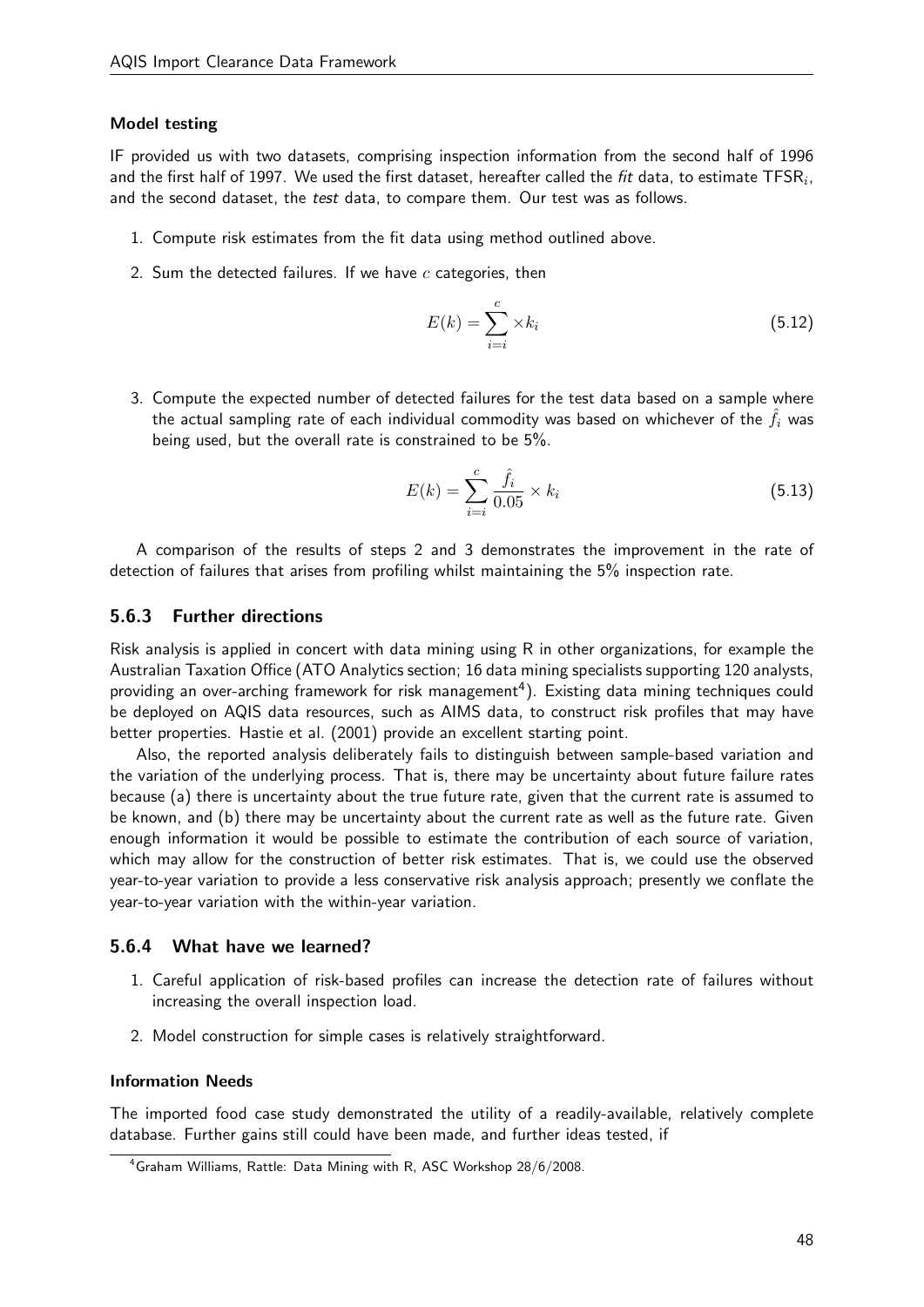- 1. we had access to data collected in previous years this exercise was performed on only 12 months of data;
- 2. the full imported food approach dataset were available, as it comes to the ICS.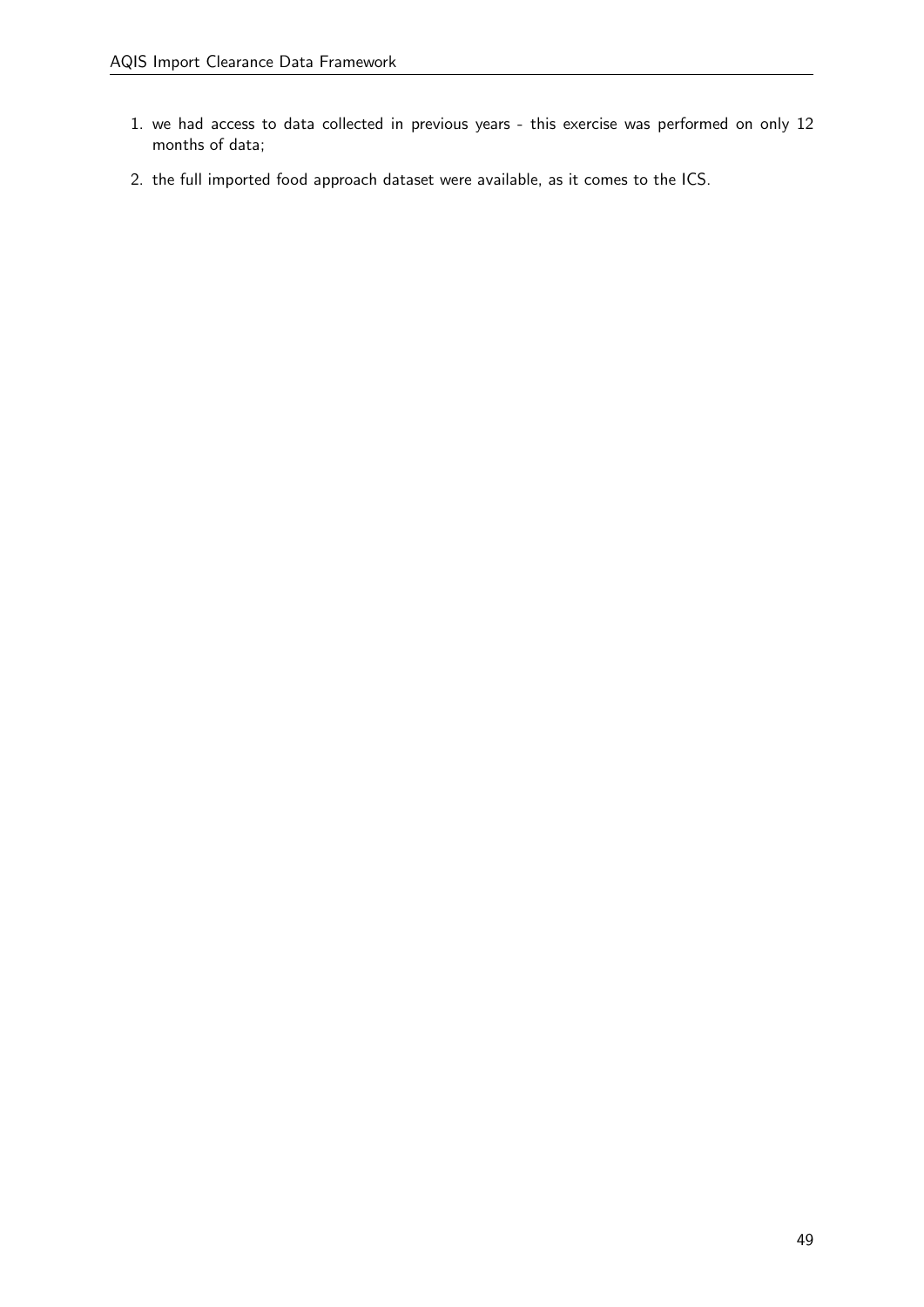6

# Recommendations

Much can be done with existing data and tools, and very much more may be possible.

## 6.1 Following this report

1. We recommend the establishment of an internal risk team.

The ACERA team talked with national and regional AQIS officers for only a few days, and in so doing developed a substantial list of information needs. This report documents strategies for the resolution of only a handful of the challenges. It is very clear that considerable scope exists for a continuation of these efforts.

We suggest that the brief of such a team would be to identify and resolve the many risk-related challenges that AQIS faces now and in the future. Numerous examples of potential studies are documented in this report, a number of which were identified through the ACERA visits to regional offices. We advocate that such a team should undertake regular communication with regional offices in order to identify new opportunities, and to provide regional officers with timely and appropriate feedback for existing concerns.

A precedent for such a resource can be found in the Australian Taxation Office (ATO Analytics section; 16 data mining specialists supporting 120 analysts, providing an over-arching framework for risk management $^1$ ).

2. We recommend the development of a collection of easily-grasped decision scenarios, which may be based on or related to the case studies described in this report, to allow AQIS officers to formally calibrate the risk-based approaches.

A common response from AQIS officers to presentations of this report has been that the nominated risk-analysis approach is more conservative than necessary. Balancing comfort with resources is a very important consideration. This calibration would involve computing the inspection prescriptions given the risk parameters, and would allow risk parameters to be selected that reflect an underlying comfort with the risk-level/resource-use trade-off. The resolution of this trade-off in simple scenarios could then be used in more complicated situations, for which intuition is not so readily available or reliable.

3. We recommend that AQIS IC undertake a simulation study to compare the properties and performance of the different risk-estimation approaches that have been canvassed in this report, including data mining.

We have proposed a number of different risk-analysis approaches in this report. It would be very useful to formally compare these approaches with one another, also taking account of some

 $1$ Graham Williams, Rattle: Data Mining with R, ASC Workshop 28/6/2008.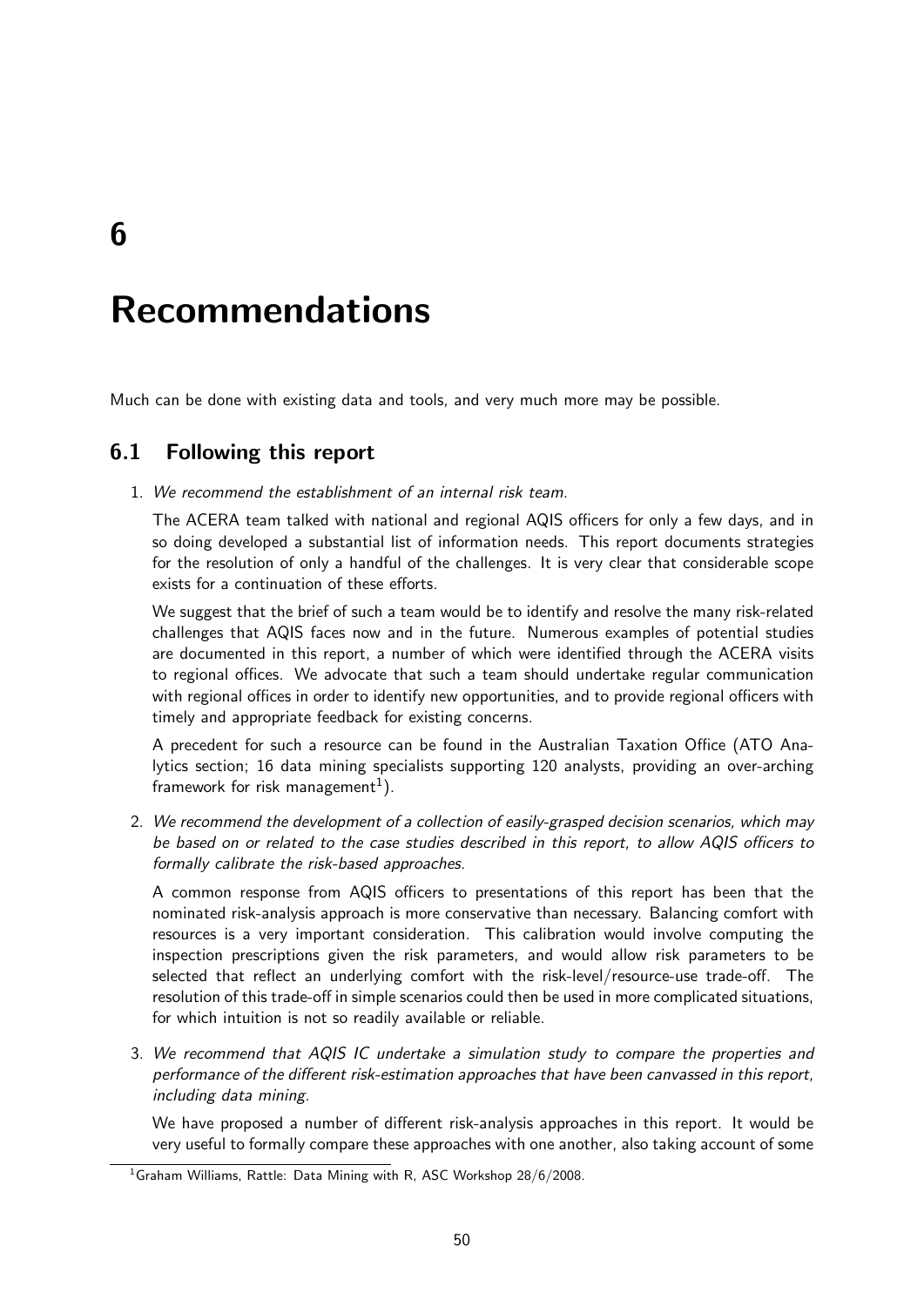of the choices that are required. This could be accomplished using simulations and existing datasets.

Also, more sophisticated risk analyses are possible for some of the case studies. Such analyses might involve predictions across time, possibly taking account of seasonal patterns, supplier, or region of origin. Formally testing such analyses using simulations would allow for better choices of the level of detail that is needed for risk management.

4. We recommend that a Multi-Criteria Decision Analysis implementation program include tests of alternative value trees, weights and aggregation methods, with the ultimate aim of finalizing a tool that could be used in risk minimization and feedback systems.

The risk analysis framework that we implemented for this project requires further testing and development before it will be operational.

## 6.2 What is possible now

Here we describe the risk-based developments that are possible with current data and readily-available analytical tools.

- 5. We recommend that AQIS IC undertake risk analyses of the kinds demonstrated for aircans (Section 5.1), white rice (Section 5.2), and HVLV (Section 5.4) for other commodities or processes of interest. Examples of such risk analyses are:
	- (a) We recommend that AQIS IC undertake a risk analysis for ECIR. The external container inspection is an expensive undertaking. AQIS IC should use the tools developed in this report to assess whether or not the expense is justified.
	- (b) We recommend that AQIS IC undertake a risk analysis for gun handle inspection. Presently gun handles are inspected at 100%, despite a very low or zero failure rate. Guns are typically imported from countries that have low-risk wood products, for example the USA and Germany. Gun handles are usually constructed to high standards with highquality timber or plastic. The data are not currently organized but should be accessible through AIMS, as firearms have a unique tariff. AQIS IC should use the tools developed in this report to assess whether or not the expense is justified.
	- (c) We recommend that AQIS IC undertake a risk analysis for QAP audits. Quarantine Approved Premises (QAP) nominally require two audits per year. The Brisbane office has been trialling a system whereby field officers are given a checklist during their routine visits, approximately monthly. These checklists are used as a basis for prioritizing audits. The checklists act as a rolling low-intensity audit, but can also be used as a motivation and guide for helping QAP managers to remain compliant, or regain compliance. Such a strategy reflects the AQIS thinking that intervention is better than suspension. This is a two-phase sampling problem. The data are available, but the initiative is young, so the data are comparatively few. AQIS is also consolidating its audit strategy for compliance agreements and QAP audits.
	- (d) We recommend that AQIS IC undertake a risk analysis for fresh produce inspection. Fresh produce inspection involves the sampling of produce to a predetermined level, for example, inspection of 600 units. Once a failure has been detected in fresh produce inspection, the consignment will be sent for treatment, for example, fumigation. Field sampling crews are reluctant to continue sampling under these circumstances, considering it a waste of time and resources. That is, once a failure is found, why continue to sample? A two-phase sampling rule could be developed for certain products. Two-phase sampling involves the deployment of two sampling schemes, one of which is expensive and painstaking, the other of which is cheaper and faster, and statistical calibration is used to ensure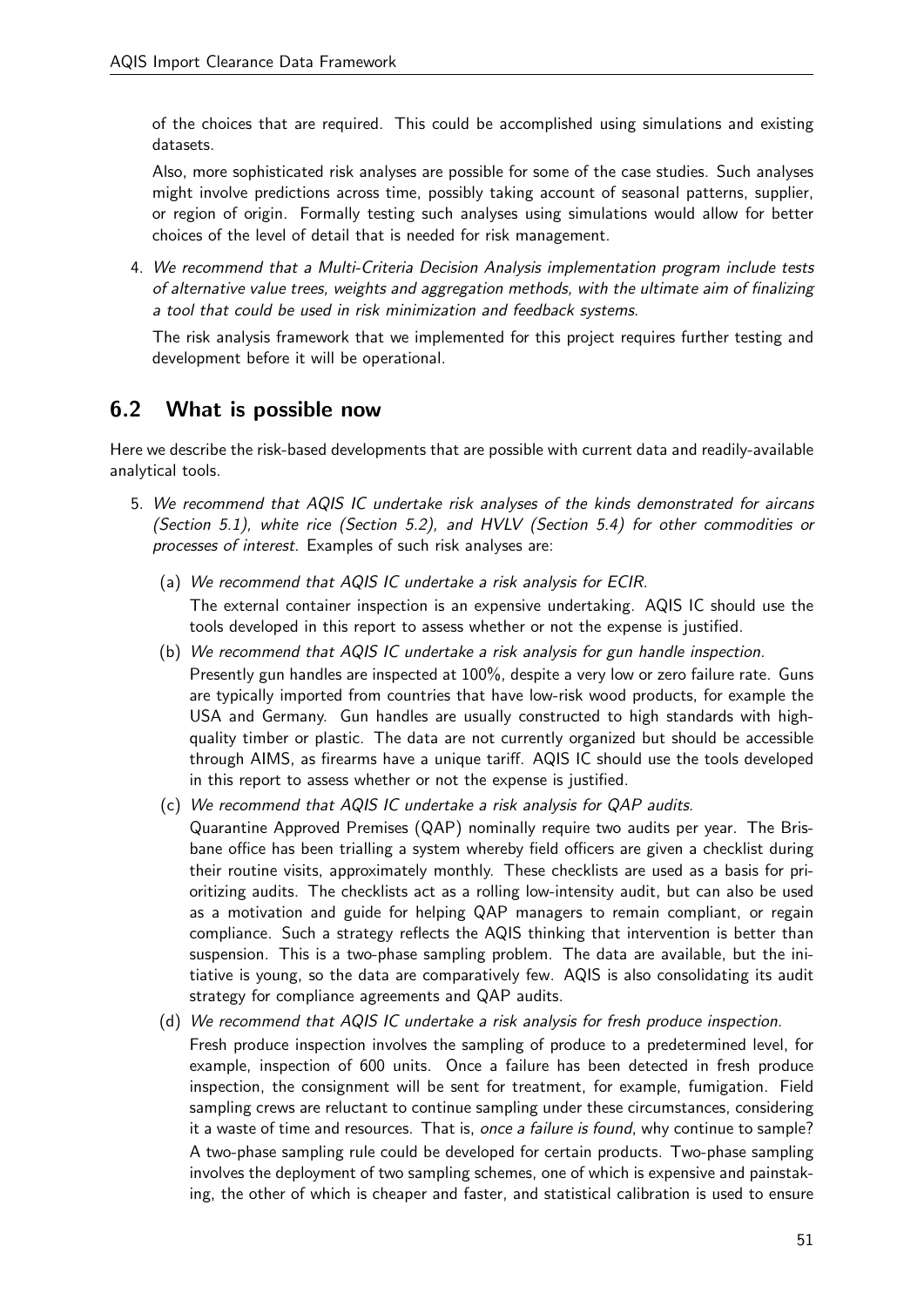that high data quality is maintained. As an example of such a design, only every second sample could be completed according to the current specifications, but the interleaving samples are run as follows: sample until

- 1) the current specifications are satisfied, or
- 2) a non-conformity is detected, in which case
	- A. stop sampling,
	- B. report the non-conformity and the number of items inspected, and
	- C. send the consignment in for fumigation.

This strategy would marginally reduce the amount of product data available to OSP but would substantially reduce the field workload.

However, adoption of such an approach does entail a loss of information. While stopping inspection as soon as an indication that that fumigation is required will minimise inspection effort, less information is obtained about the level of infestation, and more importantly, on whether there are more than one different types of non-compliance. The importance of this extra information should be balanced against the effort required to collect it.

(e) We recommend that AQIS Imported Food undertake a risk analysis for the potential utility of profiling for risk management.

The IF case study documented in Section 5.6 demonstrates that profiling increases the chance of finding failures. Here we outline a further development that uses the developed profiles to inform whether or not shipments should be released before the test results are known.

Imported food is legislated by  $FSANZ^2$  to be inspected at one of a number of rates:  $5\%$ if not categorized as requiring active surveillance, 10% if categorized as requiring active surveillance, and 100% inspection if categorized as risky. The protocol for action after sampling also differs by classification. For example, the random samples of commodities not requiring active surveillance involve test and release, with follow-up to relevant parties if a problem is detected. That is, a sample is taken and the product is released, so the test results are not usually known in time to intercept the product. On the other hand, risky imports are under a test and hold system, which means that the product is held until it is cleared. Any randomly-sampled products that show systematic non-conformities will be released under the present system. A candidate risk-aware solution would be to use a statistical model to predict non-conformity rates in different commodities, regions, and suppliers, for example, so that systematic failures could lead to an escalation from test and release to test and hold. This approach could reduce the level of risk that results from the current protocol, and is similar to the Pathway Node Register.

## 6.3 What is possible with modest internal change

Here we describe the developments that would be possible with modest change, which we define as change within the purview of AQIS.

## 6.3.1 More complete data collection and storage

6. We recommend that AQIS IC collect and store data about the identity of each step of the import process.

Expanding AQIS information collection to include such information as country of export, overseas supplier, manufacturer, packer, freight forwarder, overseas service provider (eg. fumigator)

 $^{2}$ http://www.foodstandards.gov.au/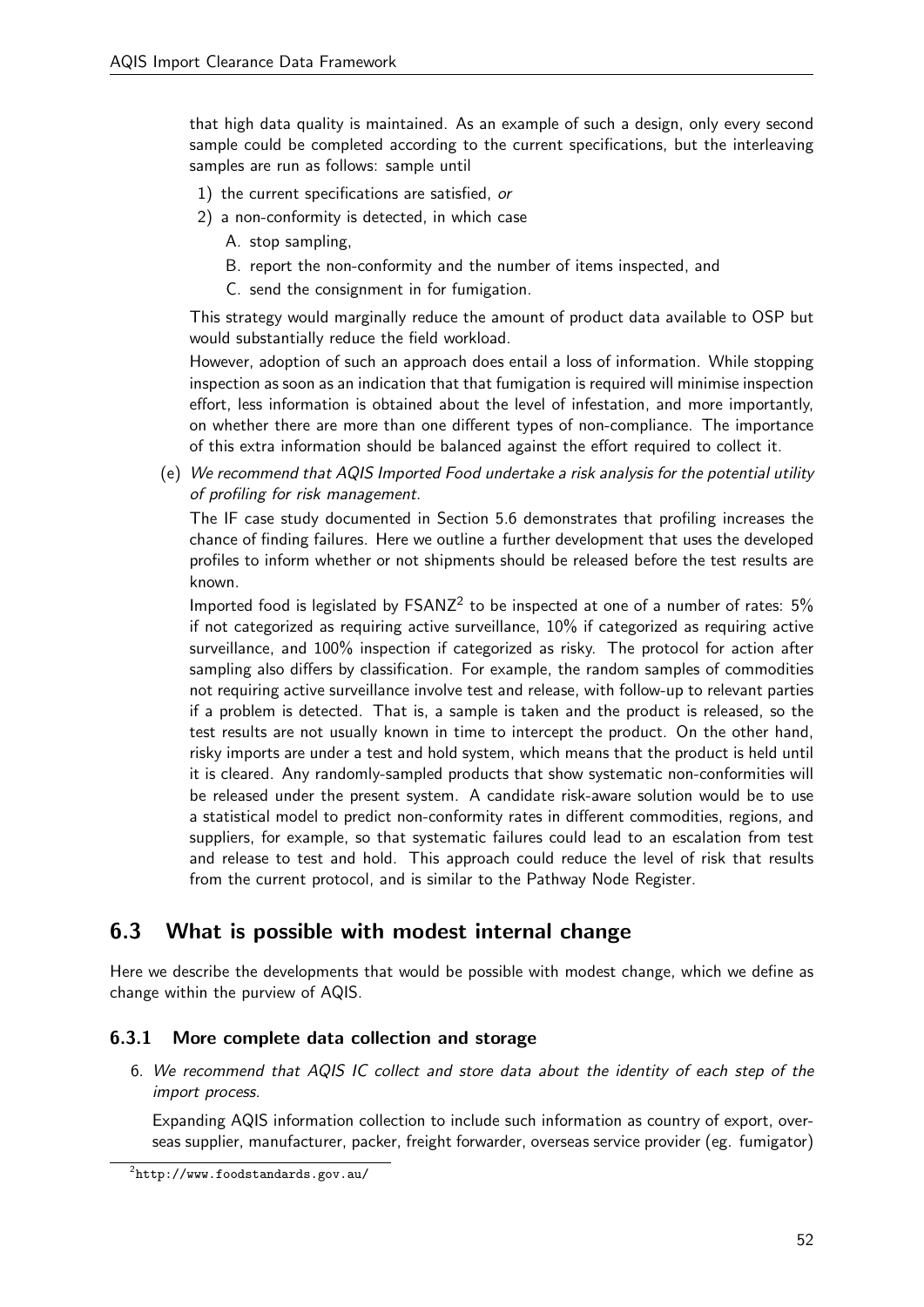exporter, carrier, deconsolidator, QAP, stevedore, importer, broker, destination, on-shore fumigator etc., would provide the ability to measure the risk contribution of each component of the import process, and possibly to take ameliorative action.

7. We recommend that AQIS IC collect and store data on conformities as vigilantly as it does on non-conformities.

Information on conformities is essential as it provides the context for the analysis of data about non-conformities. Without knowing the background approach rate there is no way to identify the risk of failure.

8. We recommend that AQIS IC develop and implement flexible data collection, storage, and access protocols to enable risk analyses for a wider range of inspection challenges.

During the course of our meetings with AQIS officials we uncovered numerous opportunities for process improvement with AQIS that required specialized, snapshot data collections. Examples of such risk analysis opportunities are:

(a) We recommend that AQIS IC undertake a risk analysis for Personal Effects (PE) inspection.

PE inspections always involve sampling. PE could be objectively profiled for greater or lesser threat status if specific data on failures and successes, including kind and location, were available. Other information could also provide profiling data, such as: country of origin, whether or not professionally packed, relative amount of detail provided on manifest, and some record of the non-conformity history and type. Such an approach requires more detailed data capture than is presently performed, for example detailed information on the characteristics of consignments that showed no non-compliance.

(b) We recommend that AQIS IC undertake a risk analysis for the quantity of bark on packaging material.

ISPM 15 regulations state that there shall be no bark on any wood used for packing materials. However, the element of real concern is not bark itself but rather the insects and diseases that it may house. This reflection suggests the question: how much bark is too much? It may well be that inspection for minute amounts of bark is unwarranted; bark that is sufficiently small to require close inspection may be too small to pose any significant threat - and it may not. Potential covariates include country of origin, commodity, supplier, size of bark pieces, contiguity of bark pieces, time of year, species of concern. In theory this study could be resolved with existing data, but for the concerns with matching AIMS and Incidents data already noted.

(c) We recommend that AQIS IC undertake a risk analysis for seed contamination of new cars.

Recently new cars from Asian countries have been harbouring seeds from plants of interest. The seeds are small and hard to find, and often nestle in hard-to-inspect locations of the vehicles, such as in bonnet rims and underneath the chassis. The current IC position is surveillance; there is no profile against the commodity, although inspections are being accommodated by the importer. The sampling protocol is as follows: the first ten or so cars are examined very closely, after which the severity of inspection decreases. If more than one or two seeds are found, then the entire batch of vehicles is ordered in for cleaning and inspection, including inspecting the underside by hoisting the car using a light crane. The latter operation, which is mandatory, represents a considerable bottleneck for the QAP.

If a detailed data collection exercise were in place, then it might be possible to streamline the operation from a number of points of view. For AQIS IC, the goal should be to inspect as few cars as possible before making the decision to send the batch in. This is a sample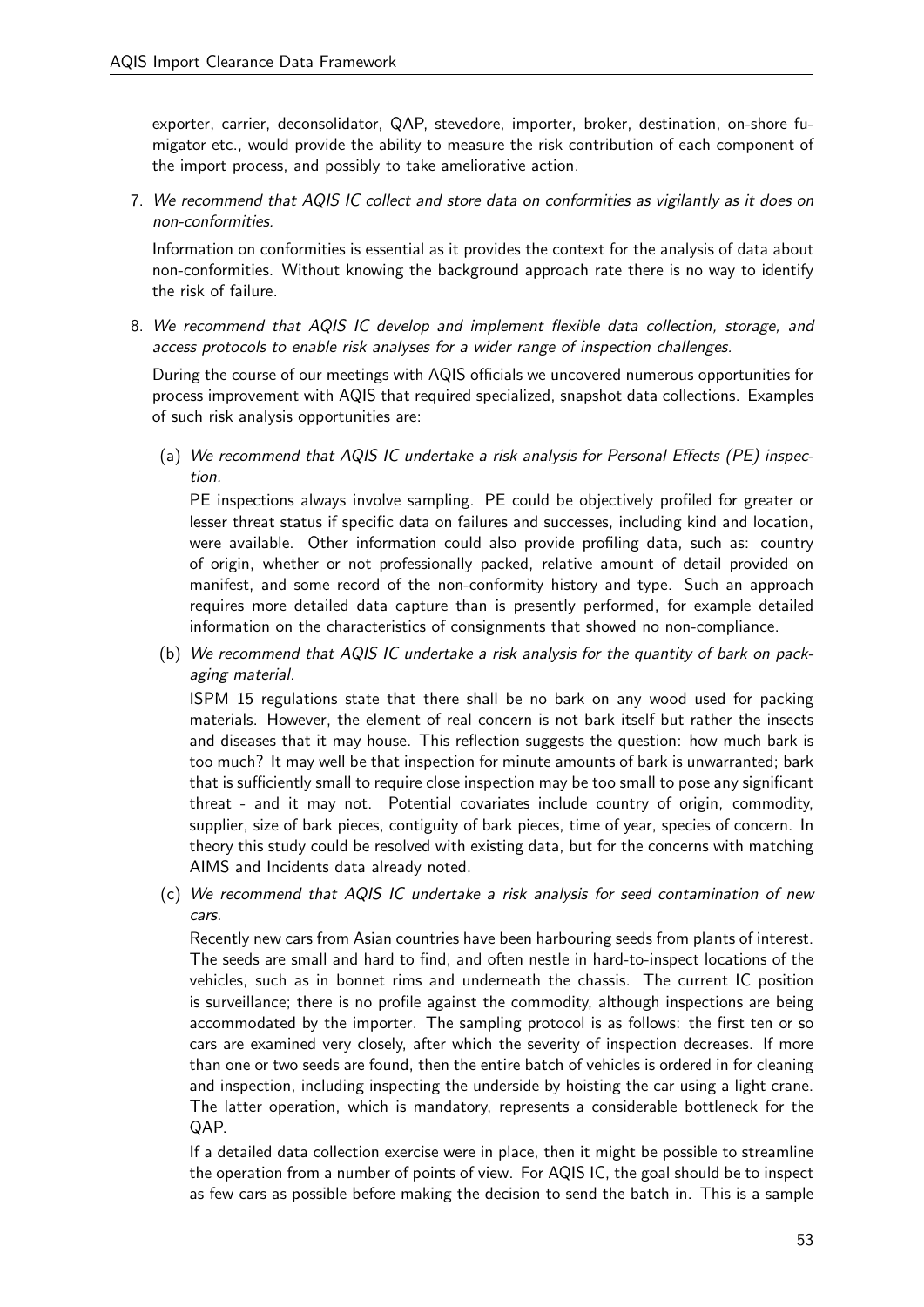design problem that requires information on seed counts and location by car type and other variables, to target sampling operations. For the QAP, the goal should be to have as few cars on the hoist as possible, because that is the processing bottleneck. Thus the QAP may find it worthwhile to clean all cars before inspection in certain seasons, or to try to argue that a batch is not necessarily a logical unit for surveillance decision-making, or to install a ramp to facilitate undercarriage inspections. In any case, both partners would likely benefit from a more rigorous data collection and analysis approach.

## 6.3.2 Streamlined data access

9. We recommend that AQIS IC research, acquire, and deploy data manipulation tools that will enable the extraction, manipulation, and analysis of the data that are stored but inaccessible in AQIS databases such as AIMS.

The white rice case study was undertaken using R, a free, open-source statistical environment, upon a flat-file dump from the AIMS database. The case study demonstrated that such an analysis is possible, but it was not simple or convenient. In order to benefit most fully from risk-based management, it is necessary for AQIS IC that their data be readily available for analysis with as few impediments as possible.

In many cases, the necessary information for risk analysis is probably available in AIMS and Incidents, but the information gaps in each are problematic. For example, it is useful to know why a commodity failed: it may have been due to a condition of interest, or it may be due to non-commodity failure. The reasons for commodity failure are recorded in AIMS but not using consistent vocabulary or reporting standards, and the Incidents database lacks AIMS identifiers for many of its records.

As a further example, it should be possible to easily locate and extract the full AIMS records for the ICE data. This development would enable analysts to more easily create and test a wider range of risk analyses for commodities or activities of interest, and would greatly ease automation of this process.

In the interim, it might be possible to use an intermediate step to simplify data manipulation. For example, coarse dumps from AIMS might be subsequently refined as we have done, using R, or using a database tool such as PostgreSQL or MySQL.

## 6.4 What might be possible

Here we describe the developments that would be possible with external change, by which we mean change within the environment within which AQIS operates.

## 6.4.1 Ownership of Data

10. We recommend that AQIS should get joint ownership of the incoming data from ICS.

AQIS receives data from ICS about only those commodities that match the AQIS filters. AQIS receives no data about the commodities that do not match its filters. As we have noted above, collecting information about conformities is key to a risk management approach. Collecting information only on non-conformities does not suffice.

AQIS should somehow get ownership of the incoming data in order to

- (a) know the approach rate, and
- (b) flexibly and promptly apply relevant filters.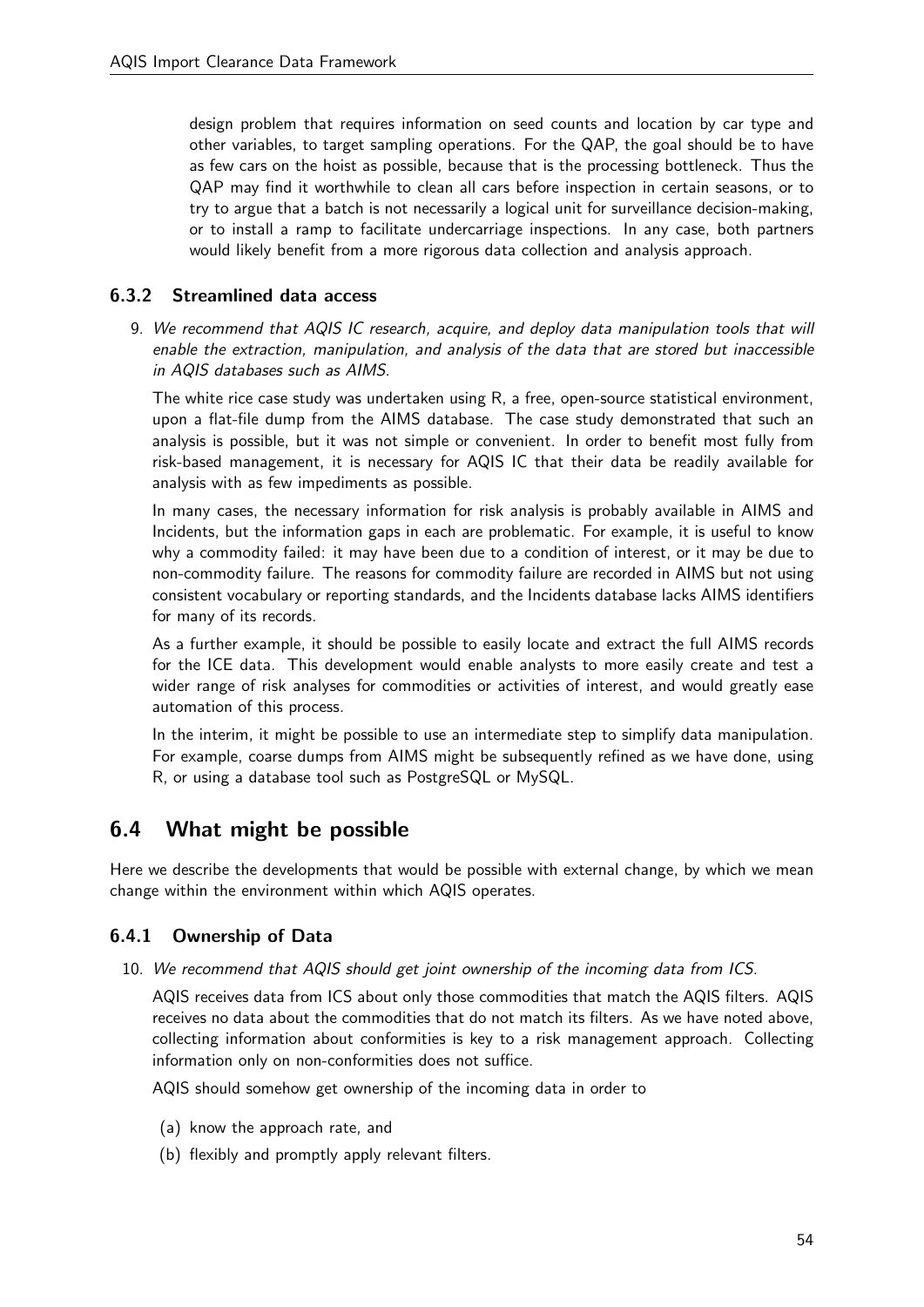Without ownership of the incoming data, the full implementation of a risk management approach to Import Clearance is compromised.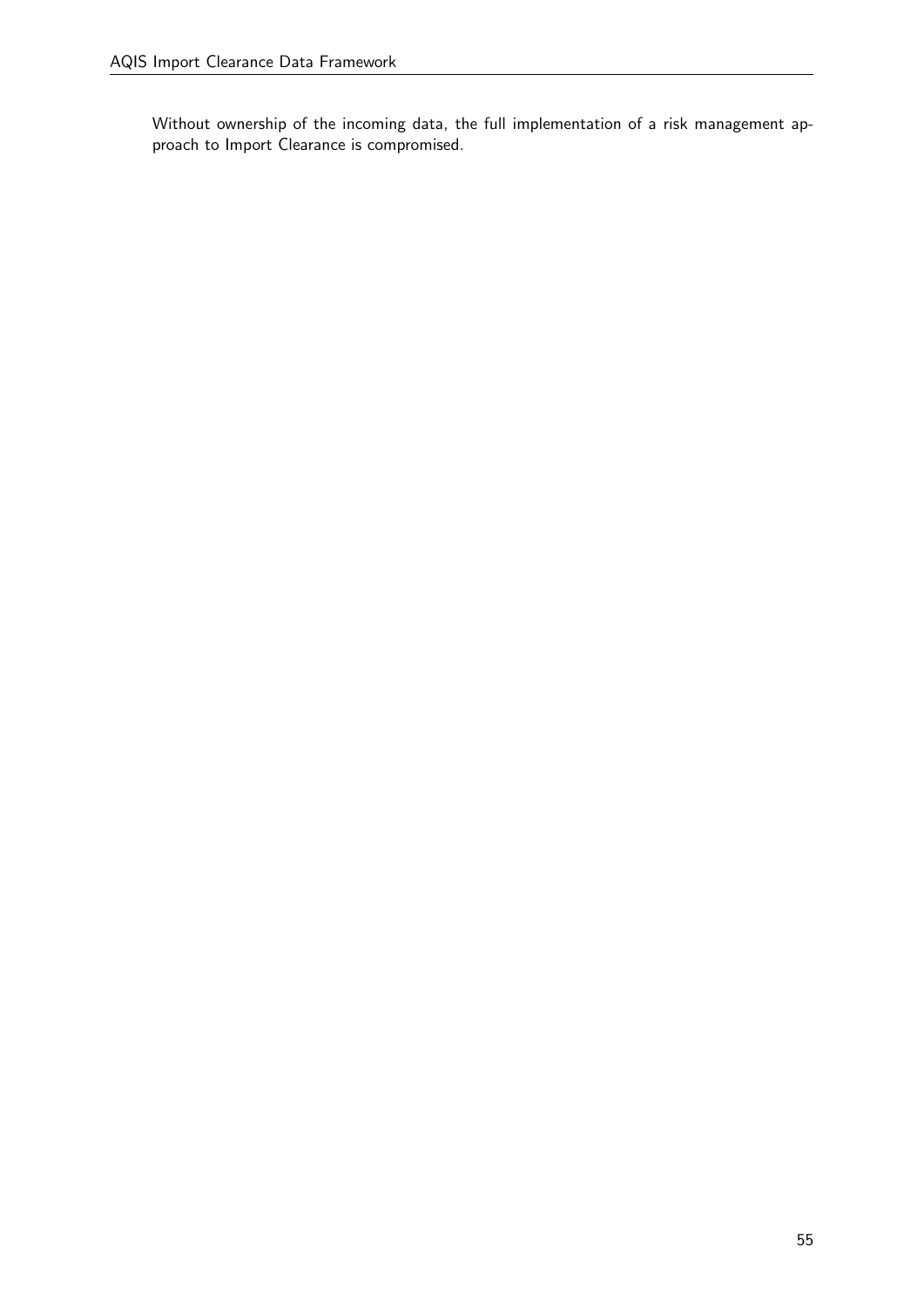# Bibliography

- ANAO (2001). Managing for quarantine effectiveness: Department of Agriculture, Fisheries and Forestry, Biosecurity Australia. Audit report no. 47, 2000-01 performance audit, Australian National Audit Office, Commonwealth of Australia, Canberra.
- ANAO (2005). Managing for quarantine effectiveness Follow-up: Department of Agriculture, Fisheries and Forestry, Biosecurity Australia. Audit report no. 19, 2005-06 performance audit, Australian National Audit Office, Commonwealth of Australia, Canberra.
- Brown, L. D., Cai, T. T., and DasGupta, A. (2001). Interval estimation for a binomial proportion (with discussion). Statistical Science, 16:101–133.
- Cai, T. T. (2005). One-sided confidence intervals in discrete distributions. Journal of Statistical Planning and Inference, 131:63–88.
- Cochran, W. G. (1977). Sampling techniques. John Wiley & Sons, Inc., 3rd edition.
- Gelman, A. and Hill, J. (2007). Data Analysis Using Regression and Multilevel/Hierarchical Models. Cambridge University Press. 625 p.
- Hastie, T., Tibshirani, R., and Friedman, J. (2001). The Elements of Statistical Learning: Data Mining, Inference, and Prediction. Springer.
- Krishnamoorthy, K. (2006). Handbook of Statistical Distributions with Applications. CRC Press. 346 p.
- Madden, L. V., Hughes, G., and Munkvold, G. P. (1996). Plant disease incidence: inverse sampling, sequential sampling, and confidence intervals when the observed mean incidence is zero. Crop Protection, 15(7):621–632.
- R Development Core Team (2008). R: A Language and Environment for Statistical Computing. R Foundation for Statistical Computing, Vienna, Austria. ISBN 3-900051-07-0.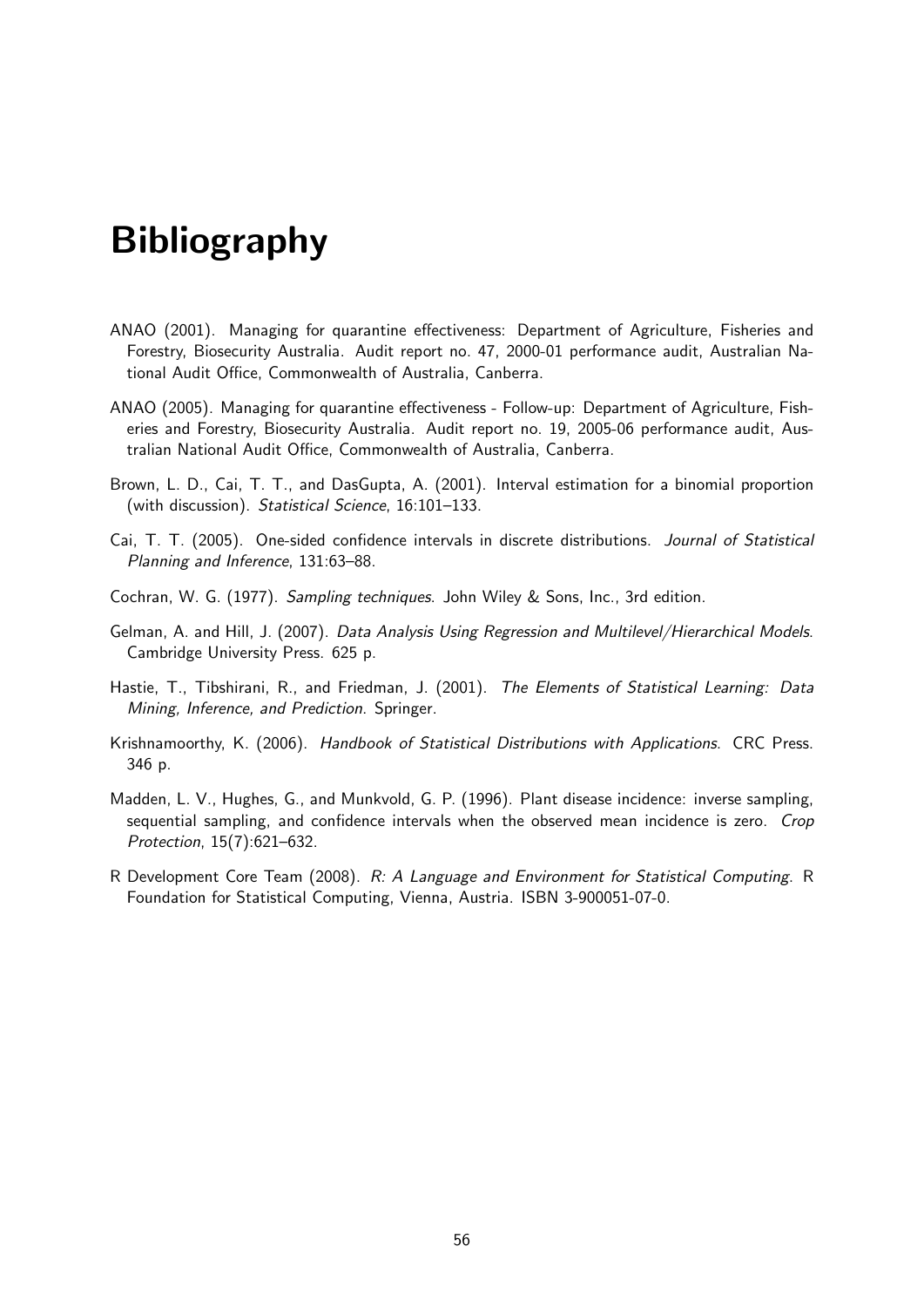## Appendix A

## Glossary of Acronyms

ACS Australian Customs Service ACU Air Cargo Unit AEP Automatic Entry Program AFAS Australian Fumigation Accreditation Scheme AIMS AQIS Import Management System (Nat. Admin. Robert Savage). State databases are held locally, and each one is also accessible remotely. AQIS Australian Quarantine and Inspection Service **BA** Biosecurity Australia BAS Broker Accreditation Scheme, verified by (minimum) 3% audit of documents. CA Compliance Agreement CAA Cargo Assurance Air - also called freeline. CR Cargo Report ECIR External Container Inspection Regime FC Front Counter FCL Full Container Load FID Full Import Declaration, often lodged electronically by broker,  $> $1000$  au GAS Giant African Snail HVLV High volume low value (e.g. documents through couriers) ICE Import Clearance Effectiveness ICON Import CONditions (online database of conditions for import) URL is http://www.aqis.gov.au/icon32/asp/ex\_querycontent.asp ICS Integrated Cargo System, with database held centrally in Canberra IF Imported Food **IPPC** International Plant Protection Convention, publishes guidelines for  $e.g.$  sampling. https://www.ippc.int/IPP/En/default.jsp **IPU** Industry Partnerships  $Unit = QAP + CoReg$ IRA Import Risk Analysis ISPM 15 International Standards for Phytosanitary Measures No. 15: Guidelines for regulating wood packaging material in international trade **ISTA** International Seed Testing Association LCL Less than a full Container Load OSP Operational Science Program QAP Quarantine Approved Premises QICD Quarantine Insect Collection Database QPR Quarantine Premises Register SAC Self-Assessed Clearance, electronic lodging < \$1000 (AU)

UPE Unaccompanied Personal Effects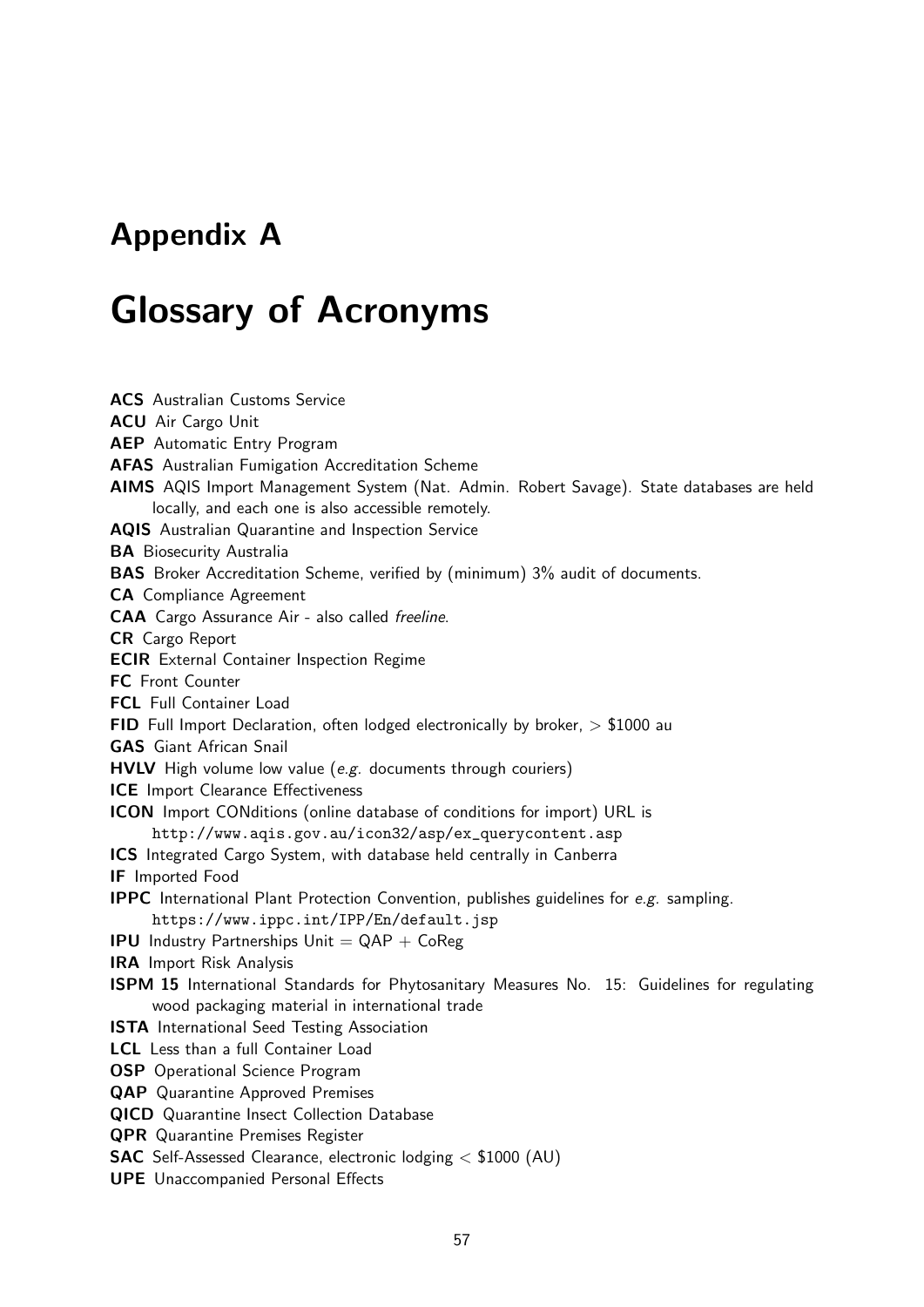## Appendix B

## Alternative Risk Methods

This appendix presents some other risk analysis approaches that were considered to be less useful.

#### B.1 Introduction

Large numbers of objects (containers, consignments, lots) from many sources (countries) pass through an inspection point. We define

 $p_x$  is the probability an object from source x contains a threat, T,

 $N_x$  is the number of objects from x that pass through an inspection point in some unit time interval,

 $n_x$  is the number of objects from x inspected in the unit time interval for the common threat, T.

Economic and other constraints limit the total number of inspections, I, to

$$
\sum n_x = I \tag{B.1}
$$

The problem is to choose  $n_x$  so that the rate at which undetected T pass through the inspection point is minimized (although note, in practice, that the values of  $p_x$ ,  $N_x$  and I are such that this approach would be aiming to minimize something that is very small). Assuming perfect detection (for simplicity), the expected number of T's from x that are undetected in unit time is

$$
E(n_x) = (N_x - n_x)p_x \tag{B.2}
$$

and the probability that no  $T$  from  $x$  passes through the inspection point undetected is:

$$
p(n_x) = (1 - p_x)^{N_x - n_x} \approx \exp[-E(n_x)]
$$
\n(B.3)

With limited resources, one would like to minimize  $E(n_x)$  or equivalently maximize  $p(n_x)$ , for each source. This is, of course, achievable when everything is inspected (i.e.,  $n_x = N_x$  where  $E(n_x) = 0$  and  $p(n_x) = 1$ , regardless of  $p_x$ ). In practice, there are constraints on the total number of items that could be inspected. Hence we would need to minimise  $\prod p(n_x)$  or minimise  $\sum E(n_x)$ subject to the resource constraint.

We will consider the case of two sources,  $x = A$  or B, with constraints

$$
n_A + n_B = I; \quad 0 \le n_x \le I \tag{B.4}
$$

We will assume that  $I < N_x$ ;  $x = A$ , B in the following development.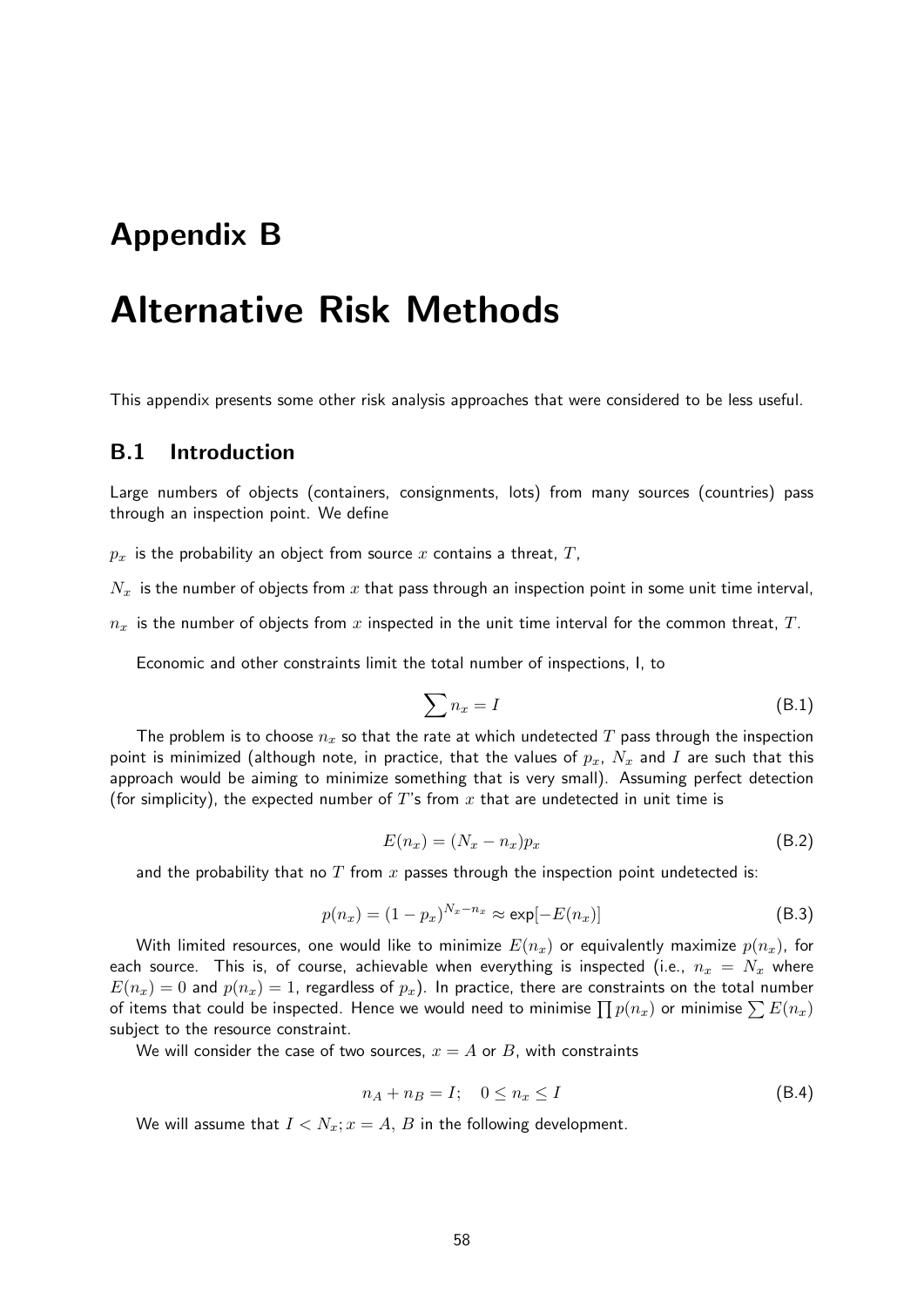## B.2 Stratified/variable probability sampling

Initially, with little or no knowledge about  $p<sub>x</sub>$ , the best that one can do is to choose

$$
n_A = \frac{N_A I}{N_A + N_B} \quad \text{and} \quad n_B = \frac{N_B I}{N_A + N_B} \tag{B.5}
$$

## **B.3** Knowing something about  $p_x$

Consider the objective of management to minimize the number of undetected failures, which can be achieved by maximizing the number of inspections in areas where the risks are greatest, at the same time acquiring information and maintaining deterrence on less critical pathways. This implies that the most effective strategy will be to allocate effort somewhat in proportion to the magnitude of a threat, so that minor threats receive small (but non-zero) attention, and more important threats receive greater attention, without suborning all resources.

The magnitude of a threat may be expressed as the product of the number of objects arriving from a source, multiplied by the probability that each object contains a threat. That is, the magnitude of a threat associated with a pathway of entry is represented by the number of threats expected to arrive by that pathway. Using the terms defined previously, namely

 $p_x$  is the probability an object from source x contains a threat,  $T$ ,

 $N_x$  is the number of objects from x that pass through an inspection point in some unit time interval,

 $n_x$  is the number of objects from x inspected in the unit time interval for the common threat, T.

we measure the allocation of effort to a pathway, relative to the threat associated with that pathway, by

$$
R_x = \frac{n_x}{N_x p_x} \tag{B.6}
$$

The solution that gives the same relative effort to each group, given two pathways of entry (two sources,  $A$  and  $B$ ), is

$$
\min_{n_A, n_B} \max\{R_A, R_B\} \tag{B.7}
$$

(Recall that  $n_A + n_B = I$ , which is assumed to be fixed). The functions for  $R_A$  and  $R_B$  intersect when

$$
\frac{n_A}{N_A p_A} = \frac{n_B}{N_B p_B} \tag{B.8}
$$

giving optimal solutions

$$
n_A = I \frac{p_A N_A}{p_A N_A + p_B N_B}
$$
 and 
$$
n_B = I \frac{p_B N_B}{p_A N_A + p_B N_B}
$$
 (B.9)

This solution can be seen graphically in an example in figure B.1.

## B.4 Minimizing the total number of undetected  $T$ 's

If one has estimates for  $p_x$  then one should seek to minimize

$$
E(n_A, n_B) = E(n_A) + E(n_B) = (N_A - n_A)p_A + (N_B - n_B)p_B
$$
\n(B.10)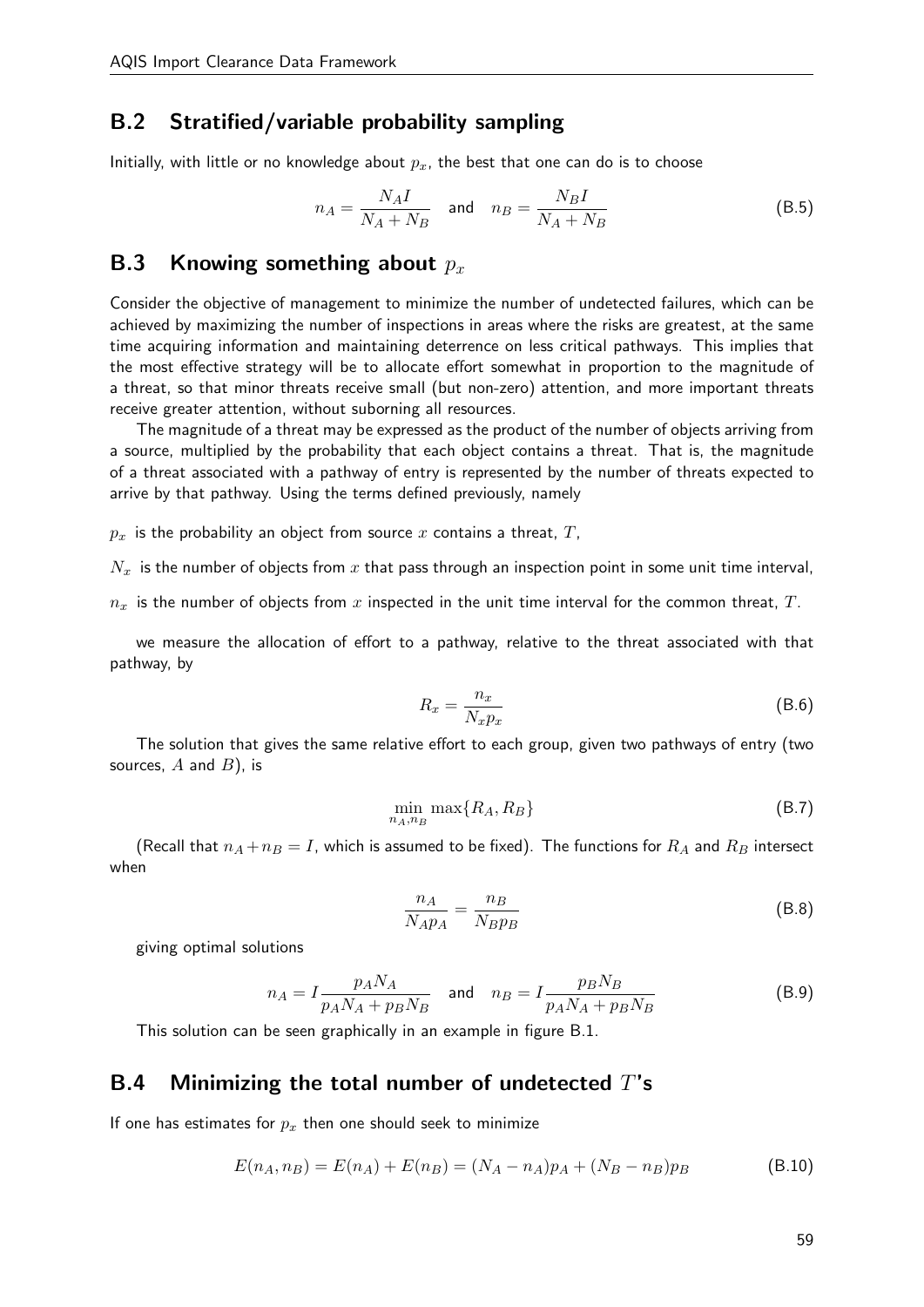AQIS Import Clearance Data Framework



Figure A.1. *nx*/(*Nxpx*) represents the allocation of resources in proportion to the magnitude of Figure B.1: Example solution that allocates inspection resources based on the expected number of threats.  $n_x/(N_x p_x)$  represents the allocation of resources in proportion to the magnitude of a threat example, equal volumes of trade arrives of trade arrives of trade arrives of  $\sim$  threats of  $\sim$  threats of  $\sim$  threats of a threats of a threats of a threats of a threats of a threats of a threats of a threats of a thr (or in proportion to the number of threats expected to arrive by a specified pathway). The two lines represent the curves for samples allocated to sources  $A$  and  $B$ . In this example, equal volumes of source *A* and the balance, 50 samples, are allocated to source *B*, indicated by the heavy trade arrive from the two sources, but the probability of a threat from source  $A$  is 0.15 and from source  $B$  is 0.05. The most effective allocation occurs according to formula B.9, in this case, when 150 inspections out of 200 are allocated to source  $A$  and the balance, 50 samples, are allocated to source  $B$ , indicated by the heavy dashed vertical line.

This is achieved (from B.5) when

$$
n_A = \left\{ \begin{array}{ll} I, & p_A > p_B \\ I/2, & p_A = p_B \\ 0, & p_A < p_B \end{array} \right\} \tag{B.11}
$$

We deem this unsatisfactory because no further knowledge would be gained through inspections about the smaller of  $p_A$  and  $p_B$ , and there would be no deterrence for the source that was thought to be less risky.

## B.5 Balancing risks

or a year). Assume a fixed budget that allows a total of  $I$  inspections, allocated among the sources, number of inspections) among the sources may be calculated by; Recall our earlier example of a commodity entering a port from two sources (countries or suppliers), labelled  $A$  and  $B$ . Different volumes of trade are expected over some fixed period (a week, a month  $n_A$  and  $n_B$  respectively (that is,  $n_A + n_B = I$ ). The risk-sensitive allocation of resources (the

$$
n_A = I \frac{F_A N_A}{F_A N_A + F_B N_B} \quad \text{and} \quad n_B = I \frac{F_B N_B}{F_A N_A + F_B N_B} \tag{B.12}
$$

where

- $N_A$  and  $N_B$  are the predicted volumes of trade (the number of units) expected from sources  $A$  and  $B$  respectively, and
- $F_A$  and  $F_B$  are the predicted failure risks that an individual unit from A or B will contain at least one threat.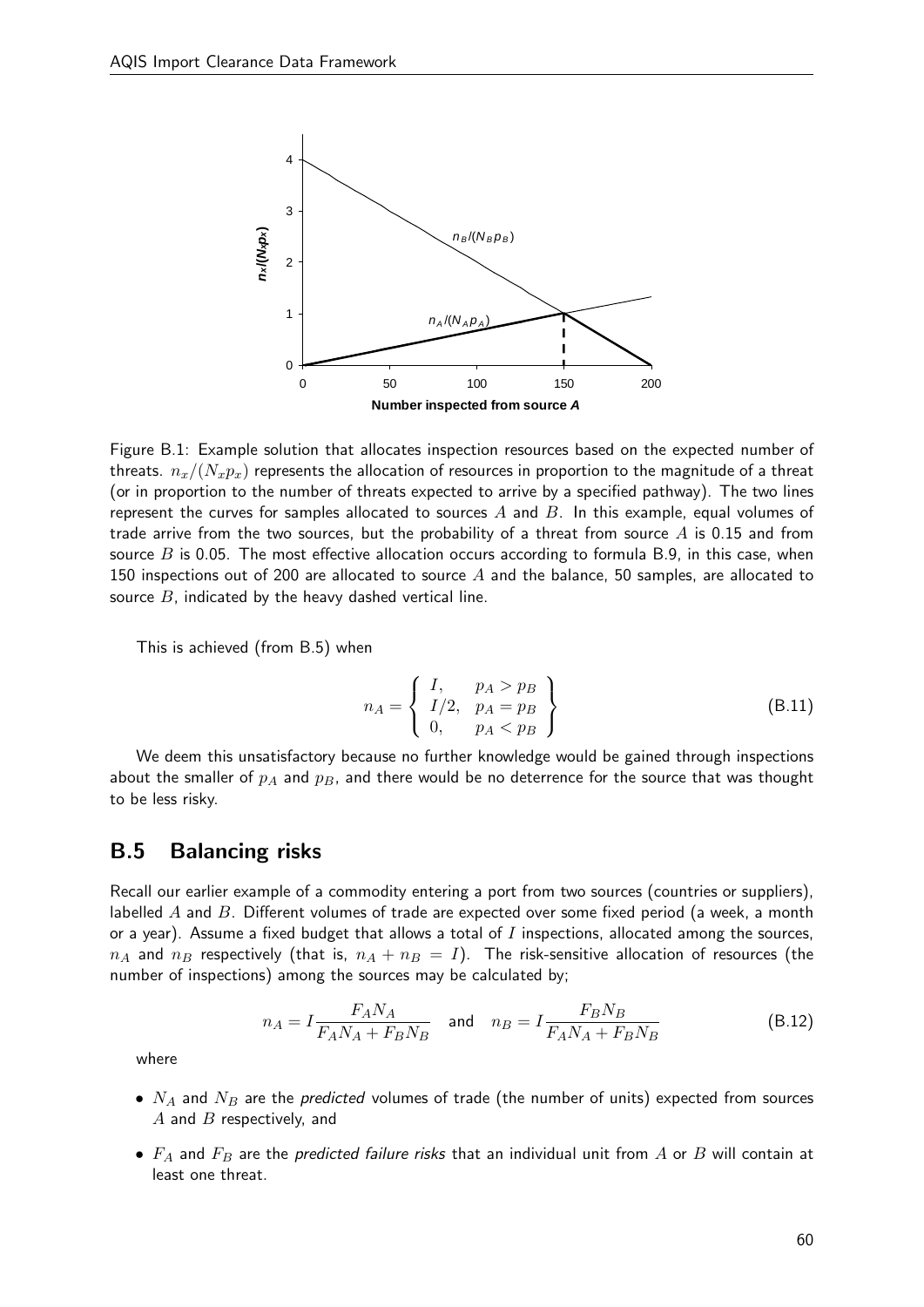Figure B.2 shows a situation in which the failure risk from source A is 0.15 and in source B is 0.05. There are a total of 200 inspections to be allocated among the two sources. When equal volumes of trade arise from each source *(i.e.* the proportion of trade from A is 0.5), as indicated by the dashed vertical line, then the best strategy is to allocate 150 inspections to the higher risk source<br>the dashed vertical line, then the best strategy is to allocate 150 inspections to the higher risk source (A) and 50 inspections to the lower risk source (B). vertical line, then the best strategy is to allocate 150 inspections to the higher



Figure B.2: Allocation of inspection resources among two sources. In this example, the failure risk from  $A$  is 0.15 and from source  $B$  is 0.05. The decision involves allocating a fixed number of The decision involves allocating a fixed number of inspections (200) between the two inspections  $(200)$  between the two sources. When volumes of trade are equal  $($ indicated by the vertical dashed line), the most effective solution is to inspect 150 lots from source  $A$  and 50 lots from source  $B$ , indicated by the two horizontal lines.

This approach fails because it assumes a fixed total of  $I$  inspections, and it leads to unsatisfactory results in the following scenario. Given  $N_A = 200$ ,  $F_A = 1$ ,  $N_B = 2000$ ,  $F_B = 0.1$ , and  $I = 200$ , we would allocate the resources equally, but it makes much more sense to exhaust  $A$  before starting on  $B$  (notwithstanding deterrence and monitoring etc.)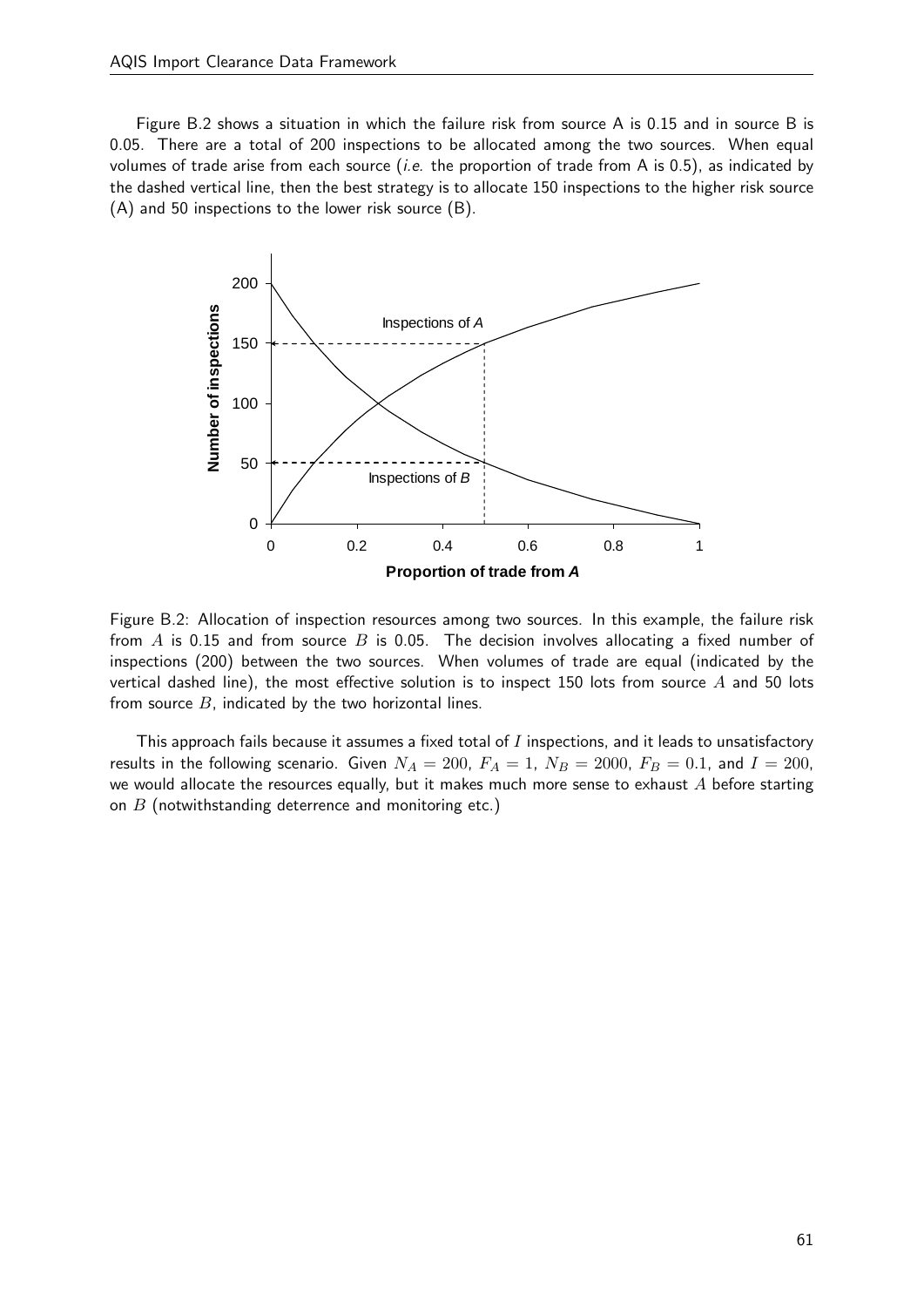## Appendix C

# Other Analysis Details

This appendix provides intermediate analysis details and tables of possible interest.

## C.1 Aircan surveillance

|                 | 2003 | 2004 | 2005 | 2006     | 2007 | Total |
|-----------------|------|------|------|----------|------|-------|
| <b>Brisbane</b> | 2    | 5    | 6    |          | 58   | 78    |
| Far North       | 9    | 33   | 44   | 21       | 33   | 140   |
| <b>NSW</b>      | 79   | 379  | 283  | 98       | 137  | 976   |
| NΤ              | 0    | 0    | 1    | $\theta$ | 0    |       |
| SА              | 44   | 33   | 112  | 30       | 59   | 278   |
| VIC             | 74   | 54   | 56   | 22       | 24   | 230   |
| WA              | 0    | 1    |      | 0        | 0    | 8     |
| National        | 208  | 505  | 509  | 178      | 311  | 1711  |

Table C.1: Number of failures of aircans, presented by region and nationally.

Table C.2: Number of external inspections of aircans, presented by region and nationally.

|                 | 2003   | 2004   | 2005   | 2006   | 2007     | Total   |
|-----------------|--------|--------|--------|--------|----------|---------|
| <b>Brisbane</b> | 13835  | 33137  | 37626  | 39789  | 37743    | 162130  |
| Far North       | 5834   | 10922  | 3694   | 3152   | 2957     | 26559   |
| <b>NSW</b>      | 79861  | 191295 | 196130 | 203259 | 207764   | 878309  |
| NΤ              | 450    | 614    | 458    | 415    | $\theta$ | 1937    |
| <b>SA</b>       | 5847   | 13234  | 13789  | 15620  | 17510    | 66000   |
| VIC.            | 61303  | 121982 | 92971  | 92980  | 91491    | 460727  |
| <b>WA</b>       | 24675  | 34436  | 13946  | 13344  | 14067    | 100468  |
| National        | 191805 | 405620 | 358614 | 368559 | 371532   | 1696130 |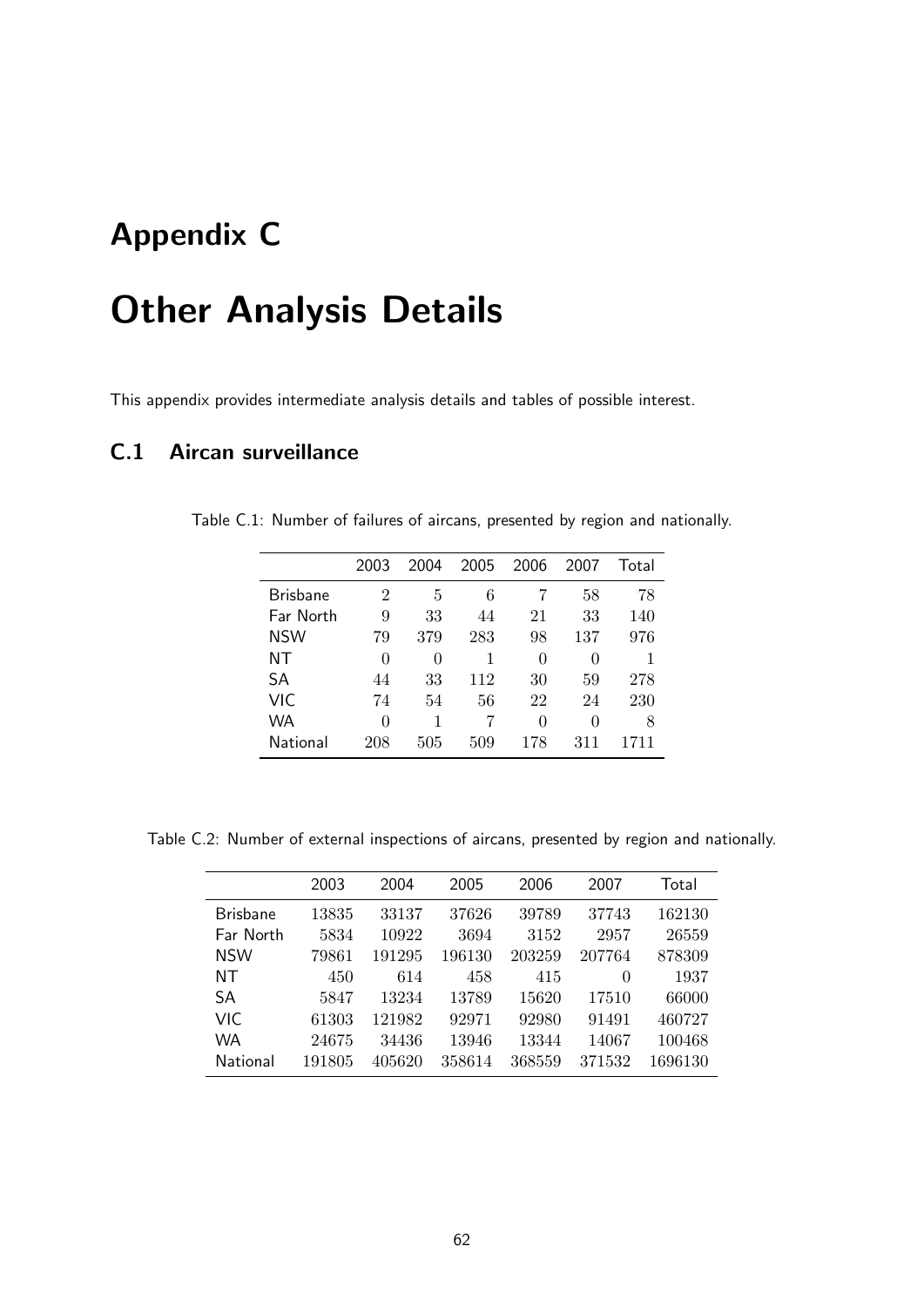|                 | 2003   | 2004   | 2005   | 2006   | 2007   |
|-----------------|--------|--------|--------|--------|--------|
| <b>Brisbane</b> | 0.0400 | 0.0297 | 0.0297 | 0.0314 | 0.1897 |
| Far North       | 0.2582 | 0.3986 | 1.5137 | 0.9394 | 1.4702 |
| <b>NSW</b>      | 0.1186 | 0.2154 | 0.1589 | 0.0568 | 0.0757 |
| NT              | 0.4257 | 0.3122 | 0.8500 | 0.4615 | 0.0000 |
| SА              | 0.9569 | 0.3290 | 0.9457 | 0.2567 | 0.4152 |
| VIC             | 0.1456 | 0.0551 | 0.0746 | 0.0332 | 0.0363 |
| WA              | 0.0078 | 0.0113 | 0.0896 | 0.0144 | 0.0137 |
| National        | በ 1214 | 0 1339 | 0.1526 | 0.0545 | 0.0918 |
|                 |        |        |        |        |        |

Table C.3: Predicted 95% failure risk for external inspection of aircans, presented by region and nationally, expressed as a percentage. TAS had no inspections in the period.

Table C.4: Predicted cumulative 95% failure risk for external inspection of aircans, presented by region and nationally, expressed as a percentage. TAS had no inspections in the period.

|                 | 2003      | 2004   | 2005   | 2006   | 2007   |
|-----------------|-----------|--------|--------|--------|--------|
| <b>Brisbane</b> | 0.0400    | 0.0266 | 0.0237 | 0.0229 | 0.0577 |
| Far North       | 0.2582    | 0.3207 | 0.5003 | 0.5298 | 0.6043 |
| <b>NSW</b>      | 0.1186    | 0.1823 | 0.1684 | 0.1324 | 0.1171 |
| NT              | 0.4257    | 0.1803 | 0.2564 | 0.2015 | 0.2015 |
| SА              | 0.9569    | 0.4847 | 0.6468 | 0.5039 | 0.4643 |
| VIC             | 0.1456    | 0.0806 | 0.0751 | 0.0625 | 0.0556 |
| <b>WA</b>       | 0.0078    | 0.0066 | 0.0189 | 0.0160 | 0.0137 |
| National        | 0 1 2 1 4 | 0.1269 | 0.1339 | በ 1104 | 0.1049 |
|                 |           |        |        |        |        |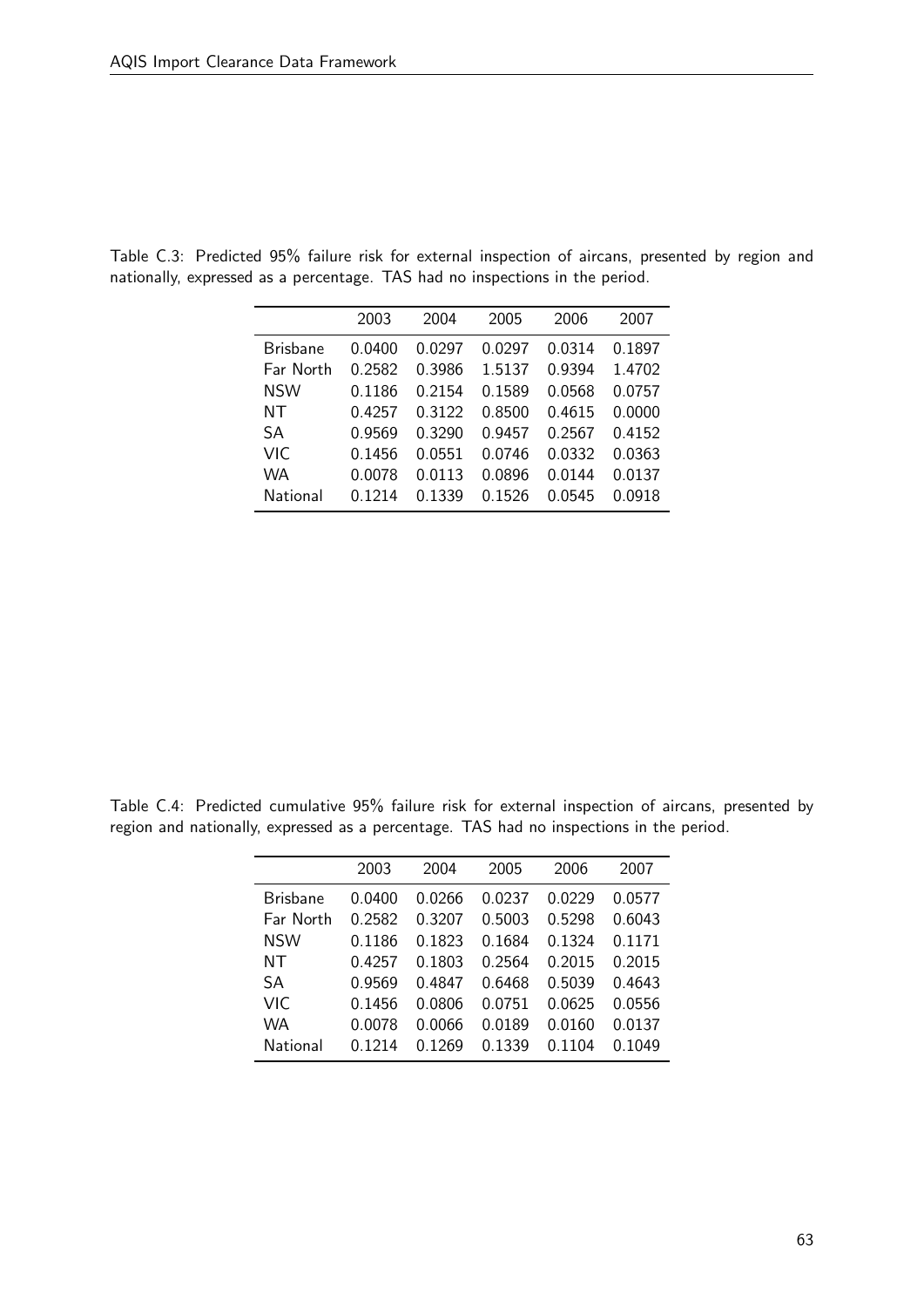## C.2 White rice surveillance

|            | 2003         | 2004             | 2005         | 2006 | 2007 | Total |
|------------|--------------|------------------|--------------|------|------|-------|
| <b>NSW</b> |              |                  |              |      |      |       |
| <b>SA</b>  | $\mathbf{0}$ | $\left( \right)$ | $\mathbf{0}$ |      |      |       |
| VIC        | 0            |                  |              |      | 0    |       |
| WA         | $\mathbf{0}$ | $\left( \right)$ | $\mathbf{0}$ |      |      |       |
| Other      | $\mathbf{0}$ | $\left( \right)$ | 0            |      |      |       |
| National   |              | 2                |              |      |      | З     |

Table C.5: Number of failures of white rice, presented by region and nationally.

Table C.6: Number of external inspections of white rice, presented by region and nationally.

|            | 2003 | 2004 | 2005 | 2006 | 2007 | Total |
|------------|------|------|------|------|------|-------|
| <b>NSW</b> | 15   | 33   | 58   | 41   | 35   | 182   |
| SA         | 5    | 16   | 19   | 16   | 12   | 68    |
| VIC        | 12   | 36   | 29   | 29   | 39   | 145   |
| <b>WA</b>  | 11   | 27   | 31   | 38   | 39   | 146   |
| Other      |      | 3    | 9    | 3    | 6    | 28    |
| National   | 50   | 115  | 146  | 127  | 131  | 569   |

Table C.7: Estimated 95% failure risk for inspection of white rice, presented by region and nationally, expressed as a percentage. Other represents NT, QLD, SEQLD, and TAS combined.

|            | 2003 | 2004 | 2005 | 2006 | 2007 |
|------------|------|------|------|------|------|
| <b>NSW</b> | 11.8 | 11.2 | 3.2  | 4.5  | 5.3  |
| <b>SA</b>  | 30.6 | 11.1 | 9.5  | 22.0 | 14.5 |
| <b>VIC</b> | 14.5 | 10.4 | 6.4  | 6.4  | 4.8  |
| WA         | 15.7 | 6 ጸ  | 6.0  | 4.9  | 4.8  |
| Other      | 23.2 | 44 4 | 18.7 | 44.4 | 26.4 |
| National   | 3.8  | 47   | 13   | 3.0  | 15   |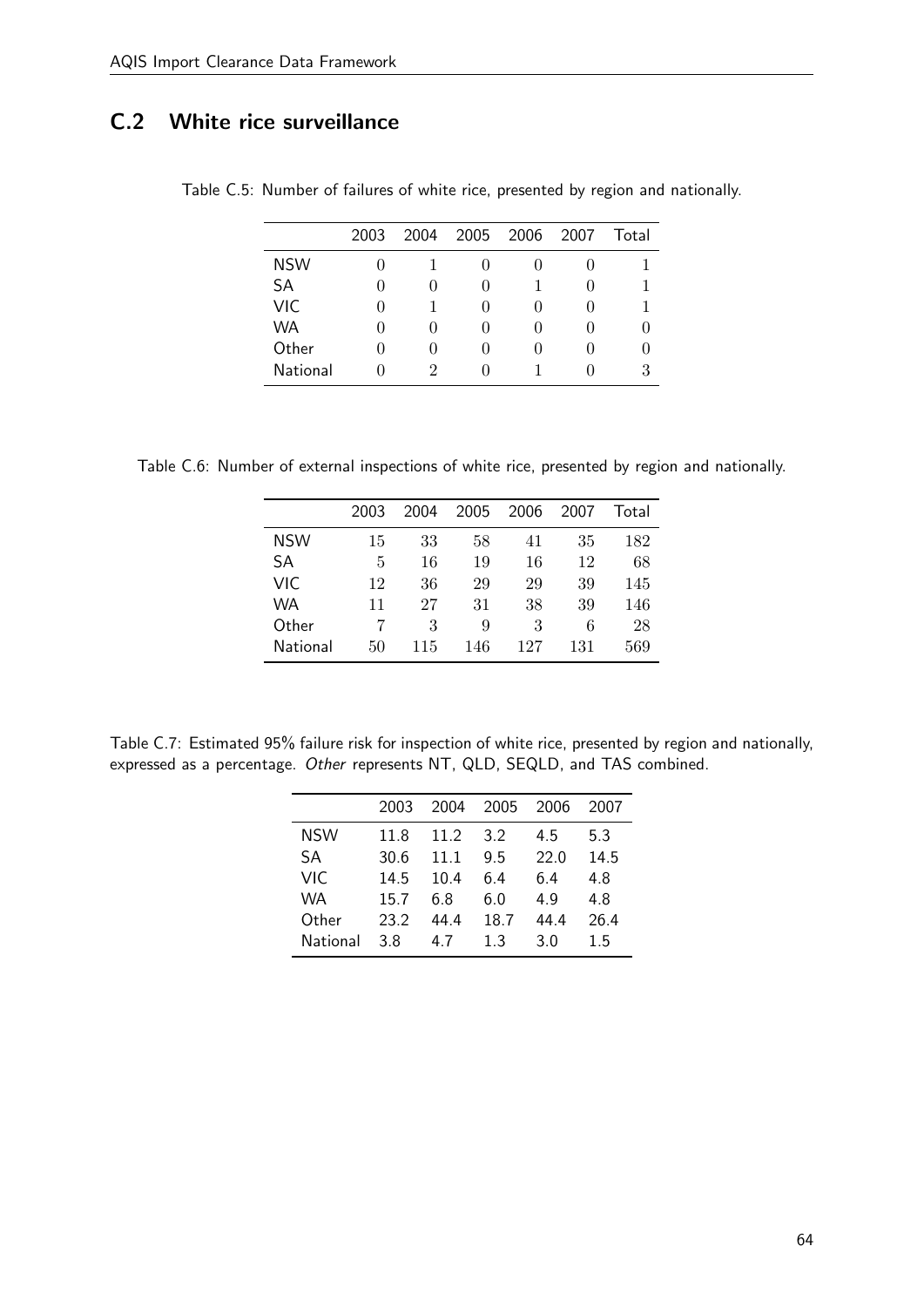Table C.8: Estimated cumulative 95% failure risk for inspection of white rice, presented by region and nationally, expressed as a percentage. Other represents NT, QLD, SEQLD, and TAS combined.

|            | 2003 | 2004 | 2005 | 2006 | 2007 |
|------------|------|------|------|------|------|
| <b>NSW</b> | 11.8 | 7 Q  | 3.6  | 2.6  | 21   |
| SA         | 30.6 | 8.6  | 4.7  | ნ.8  | 5.6  |
| VIC        | 14.5 | 7 Q  | 5.0  | 3.6  | 2.7  |
| WA         | 15.7 | 4.9  | 2.7  | 1.8  | 1.3  |
| Other      | 23.2 | 17.1 | 9.5  | 8.3  | 6.6  |
| National   | 3.8  | 3.3  | 1.8  | 16   | 12   |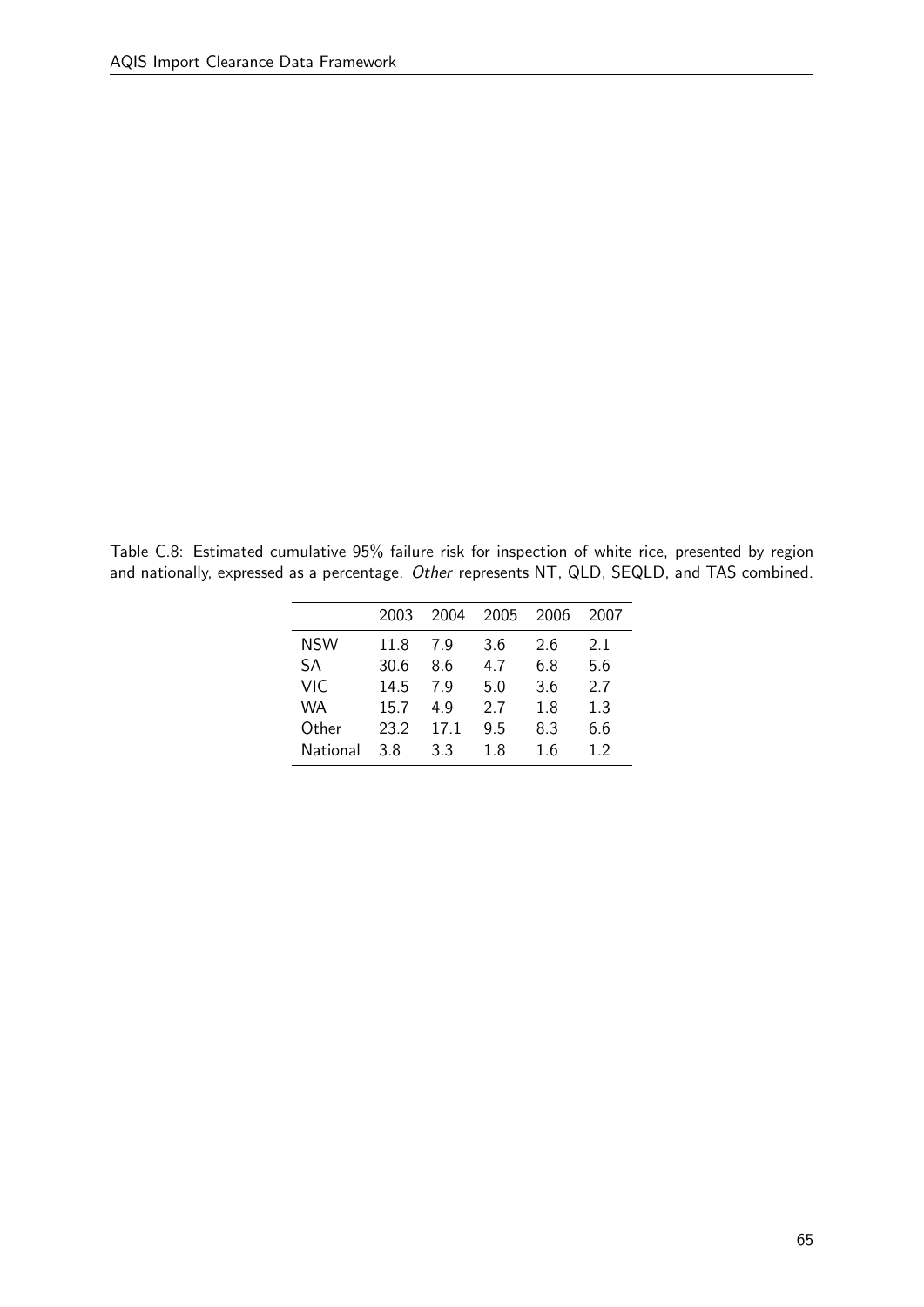## C.3 Aircargo (HVLV) surveillance

|                 | 2003           | 2004     | 2005           | 2006 | 2007 | Total |
|-----------------|----------------|----------|----------------|------|------|-------|
| <b>Brisbane</b> | 32             | 55       | 27             | 86   | 140  | 340   |
| Far North       | $\overline{2}$ | 5        | $\overline{2}$ | 2    | 4    | 15    |
| <b>NSW</b>      | 418            | 524      | 365            | 459  | 304  | 2070  |
| NΤ              | 0              | 0        | 0              | 2    | 2    | 4     |
| SA              | 0              | $\theta$ | 0              | 0    | 0    | 0     |
| VIC             | 24             | 44       | 235            | 99   | 16   | 418   |
| WA              | 7              | 19       | 38             | 38   | 17   | 119   |
| National        | 483            | 647      | 667            | 686  | 483  | 2966  |

Table C.9: Number of failures of HVLV, presented by region and nationally.

Table C.10: Number of external inspections of HVLV, presented by region and nationally.

|                 | 2003     | 2004    | 2005    | 2006    | 2007    | Total    |
|-----------------|----------|---------|---------|---------|---------|----------|
| <b>Brisbane</b> | 65332    | 126309  | 125586  | 128538  | 143778  | 589543   |
| Far North       | 3530     | 7485    | 7068    | 6975    | 3844    | 28902    |
| <b>NSW</b>      | 774075   | 1652697 | 1682627 | 1635539 | 1754577 | 7499515  |
| NT              | $\theta$ | 0       | 13      | 3338    | 5906    | 9257     |
| SA              | 7696     | 20299   | 25196   | 35447   | 38917   | 127555   |
| <b>VIC</b>      | 146448   | 300796  | 302516  | 439452  | 557516  | 1746728  |
| <b>WA</b>       | 50162    | 112381  | 123676  | 146521  | 151866  | 584606   |
| National        | 1047243  | 2219967 | 2266682 | 2395810 | 2656404 | 10586106 |

Table C.11: Predicted 95% failure risk for external inspection of HVLV, presented by region and nationally, expressed as a percentage. TAS had no inspections in the period.

|                 | 2003   | 2004   | 2005    | 2006   | 2007   |
|-----------------|--------|--------|---------|--------|--------|
| <b>Brishane</b> | 0.0649 | 0.0541 | 0.0292  | 0.0796 | 0.1117 |
| Far North       | 0.1567 | 0.1314 | 0.0783  | 0.0793 | 0.2199 |
| <b>NSW</b>      | 0.0585 | 0.0340 | 0.0236  | 0.0303 | 0.0190 |
| NT              | 0.0000 | 0.0000 | 13.4893 | 0.1657 | 0.0937 |
| SА              | 0.0250 | 0.0095 | 0.0076  | 0.0054 | 0.0049 |
| VIC             | 0.0226 | 0.0186 | 0.0864  | 0.0265 | 0.0043 |
| WA              | 0.0249 | 0.0243 | 0.0398  | 0.0336 | 0.0164 |
| National        | 0.0497 | 0 0311 | 0.0313  | 0.0305 | 0.0196 |
|                 |        |        |         |        |        |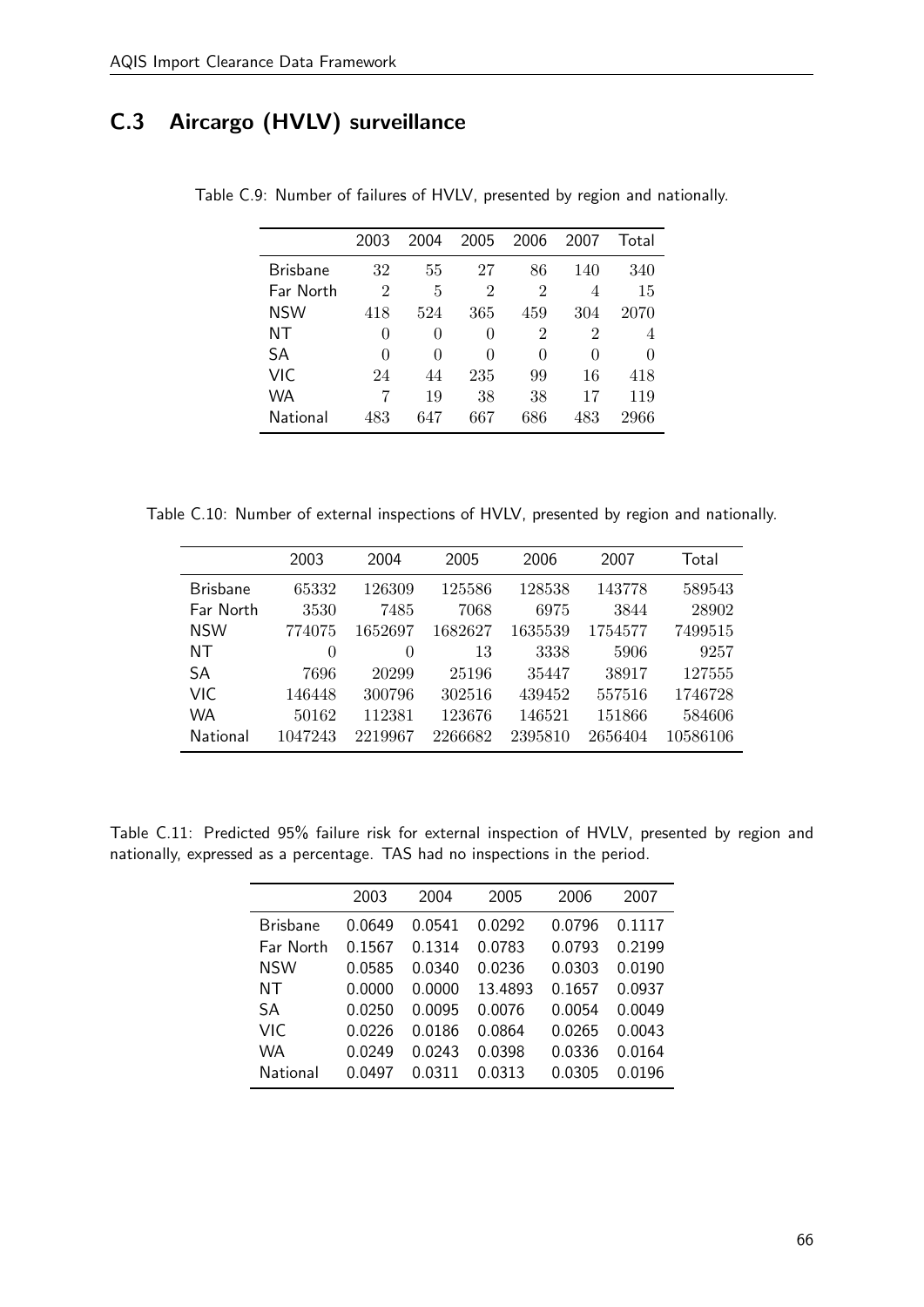Table C.12: Predicted cumulative 95% failure risk for external inspection of HVLV, presented by region and nationally, expressed as a percentage. TAS had no inspections in the period.

|                 | 2003     | 2004     | 2005     | 2006    | 2007    |
|-----------------|----------|----------|----------|---------|---------|
| <b>Brisbane</b> | 0.06491  | 0.05397  | 0.04181  | 0.05033 | 0.06300 |
| Far North       | 0.15672  | 0.11343  | 0.08333  | 0.07017 | 0.07781 |
| <b>NSW</b>      | 0.05848  | 0.04094  | 0.03328  | 0.03196 | 0.02861 |
| NΤ              | 99.38442 | 99.38442 | 13.48929 | 0.16508 | 0.09136 |
| <b>SA</b>       | 0.02495  | 0.00686  | 0.00361  | 0.00217 | 0.00151 |
| VIC.            | 0.02265  | 0.01848  | 0.04437  | 0.03667 | 0.02592 |
| WA              | 0.02491  | 0.02184  | 0.02734  | 0.02766 | 0.02361 |
| National        | 0.04968  | 0.03631  | 0.03375  | 0.03236 | 0.02887 |
|                 |          |          |          |         |         |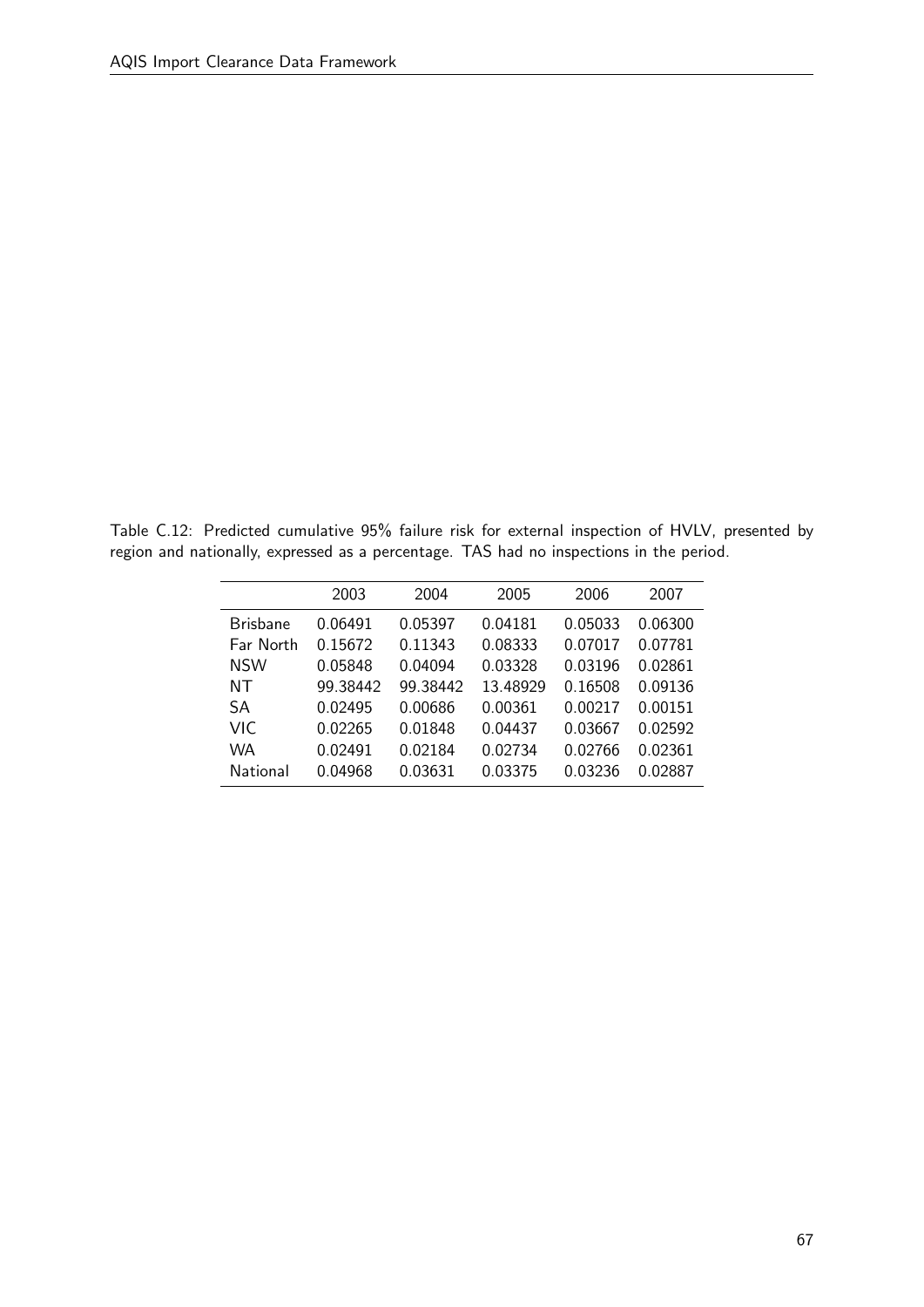## C.4 Imported Food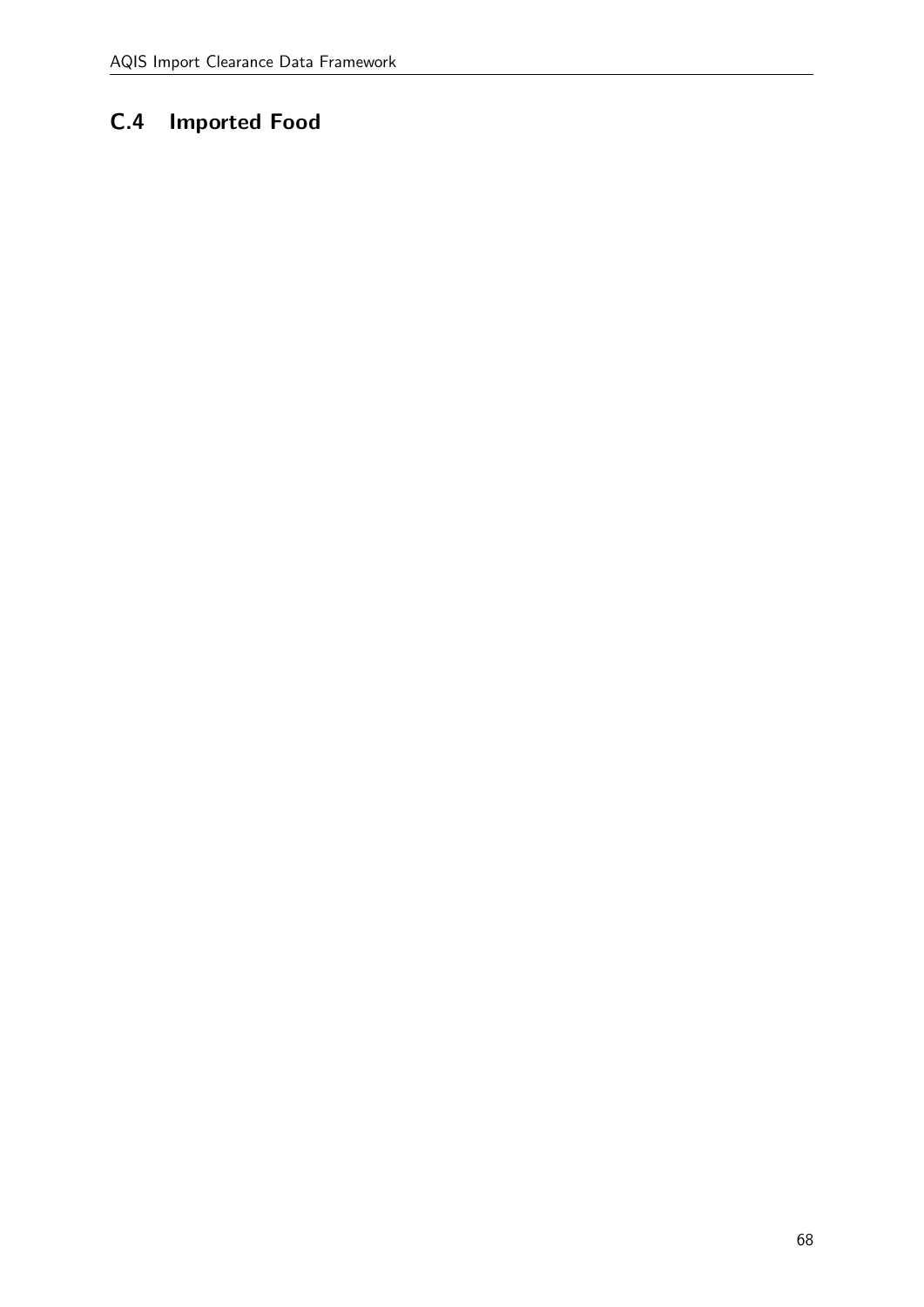| Table C.13: Summary of imported food data. Those columns with labels subscripted with $p$ refer to                   |
|----------------------------------------------------------------------------------------------------------------------|
| the profile-construction data, those with $v$ refer to the independent validation data. $n$ is the number            |
| of inspections, k is the number of failures, $\hat{p}$ is the estimated failure rate, and $\hat{p}$ is the estimated |
| failure rate.                                                                                                        |

| Test                         | $n_p$          | $k_p$          | $\hat{p}_p$ (%) | $n_v$        | $k_v$          | $(\% )$<br>$\hat{p}_v$ |
|------------------------------|----------------|----------------|-----------------|--------------|----------------|------------------------|
| 1 3 Dichloropropanol         | 86             | 0              | 0.0             | 65           | $\Omega$       | 0.0                    |
| 3Monochloropropan1,2DI       | 87             | $\mathbf{1}$   | 1.1             | 65           | 0              | 0.0                    |
| Aflatoxin                    | 455            | 16             | 3.5             | 355          | 14             | 3.9                    |
| <b>Artificial Sweeteners</b> | 19             | $\mathbf{1}$   | 5.3             | 0            | 0              | 0.0                    |
| <b>B</b> Cereus              | 39             | $\overline{7}$ | 17.9            | 267          | 4              | 1.5                    |
| <b>Bse Cert Check</b>        | 600            | 5              | 0.8             | 703          | $\overline{2}$ | 0.3                    |
| Cadmium                      | 411            | 21             | 5.1             | 352          | 16             | 4.5                    |
| Carbadox                     | 39             | 0              | 0.0             | 0            | 0              | 0.0                    |
| CheckLablFrAddtv(nTst)       | 10             | 3              | 30.0            | 6            | 0              | 0.0                    |
| Chloramphenicol              | 134            | 0              | 0.0             | 105          | 0              | 0.0                    |
| Coliforms                    | $\overline{2}$ | 0              | 0.0             | 0            | 0              | 0.0                    |
| Colour Screen                | 105            | 3              | 2.9             | 87           | $\mathbf{1}$   | 1.1                    |
| <b>Commercial Sterility</b>  | 237            | 8              | 3.4             | 0            | 0              | 0.0                    |
| Composition                  | 173            | 73             | 42.2            | 138          | 47             | 34.1                   |
| Domoic Acid                  | 65             | 0              | 0.0             | 54           | $\Omega$       | 0.0                    |
| E Coli                       | 947            | 49             | 5.2             | 737          | 18             | 2.4                    |
| Ethylene Chlorohydrin        | 291            | $\overline{2}$ | 0.7             | 327          | $\mathbf{1}$   | 0.3                    |
| <b>Histamines</b>            | 909            | 16             | 1.8             | 852          | 19             | 2.2                    |
| Inorganic Arsenic            | $\overline{1}$ | $\mathbf{1}$   | 100.0           | $\mathbf 1$  | $\mathbf{1}$   | 100.0                  |
| Labelling                    | 11901          | 615            | 5.2             | 9979         | 574            | 5.8                    |
| Lead                         | 70             | 5              | 7.1             | 52           | 0              | 0.0                    |
| Listeria Monocytogenes       | 908            | 12             | 1.3             | 663          | 10             | 1.5                    |
| Malachite Green              | 33             | $\overline{0}$ | 0.0             | 36           | 0              | 0.0                    |
| Mercury                      | 559            | 16             | 2.9             | 285          | 7              | 2.5                    |
| Nitrofurans                  | 172            | 12             | 7.0             | 142          | 8              | 5.6                    |
| Officer To Assign Test       | 6              | $\mathbf 0$    | 0.0             | 0            | 0              | 0.0                    |
| OystersExJapan/Korea         | $\mathbf{1}$   | $\mathbf{1}$   | 100.0           | $\mathbf{1}$ | $\mathbf{1}$   | 100.0                  |
| Patulin                      | 8              | 0              | 0.0             | 0            | 0              | 0.0                    |
| Pesticides                   | 2190           | 13             | 0.6             | 2356         | 8              | 0.3                    |
| Ph                           | 441            | 0              | 0.0             | 1            | 0              | 0.0                    |
| Psp Toxin                    | 65             | 0              | 0.0             | 54           | 0              | 0.0                    |
| Radiation                    | $\mathbf 1$    | $\mathbf{1}$   | 100.0           | 0            | 0              | 0.0                    |
| Salmonella                   | 2185           | 24             | 1.1             | 1599         | 12             | 0.8                    |
| <b>Standard Plate Count</b>  | 295            | 8              | 2.7             | 216          | 10             | 4.6                    |
| Staph Enterotoxin            | 840            | $\mathbf{1}$   | 0.1             | 0            | 0              | 0.0                    |
| Staphylococci                | 248            | $\overline{2}$ | 0.8             | 220          | 0              | 0.0                    |
| Streptomycin                 | 2              | 0              | 0.0             | 3            | 0              | 0.0                    |
| Sulphonamides                | $\overline{2}$ | 0              | 0.0             | 3            | 0              | 0.0                    |
| Sulphur Dioxide              | 146            | 4              | 2.7             | 100          | $\mathbf 1$    | 1.0                    |
| Tetracyclines                | 3              | 0              | 0.0             | 5            | 0              | 0.0                    |
| Vibrio Cholerae              | 187            | $\overline{2}$ | 1.1             | 133          | 0              | 0.0                    |
| Visual                       | 11322          | 13             | 0.1             | 9503         | 16             | 0.2                    |
| OVERALL                      | 36195          | 935            | 2.6             | 29465        | 770            | 2.6                    |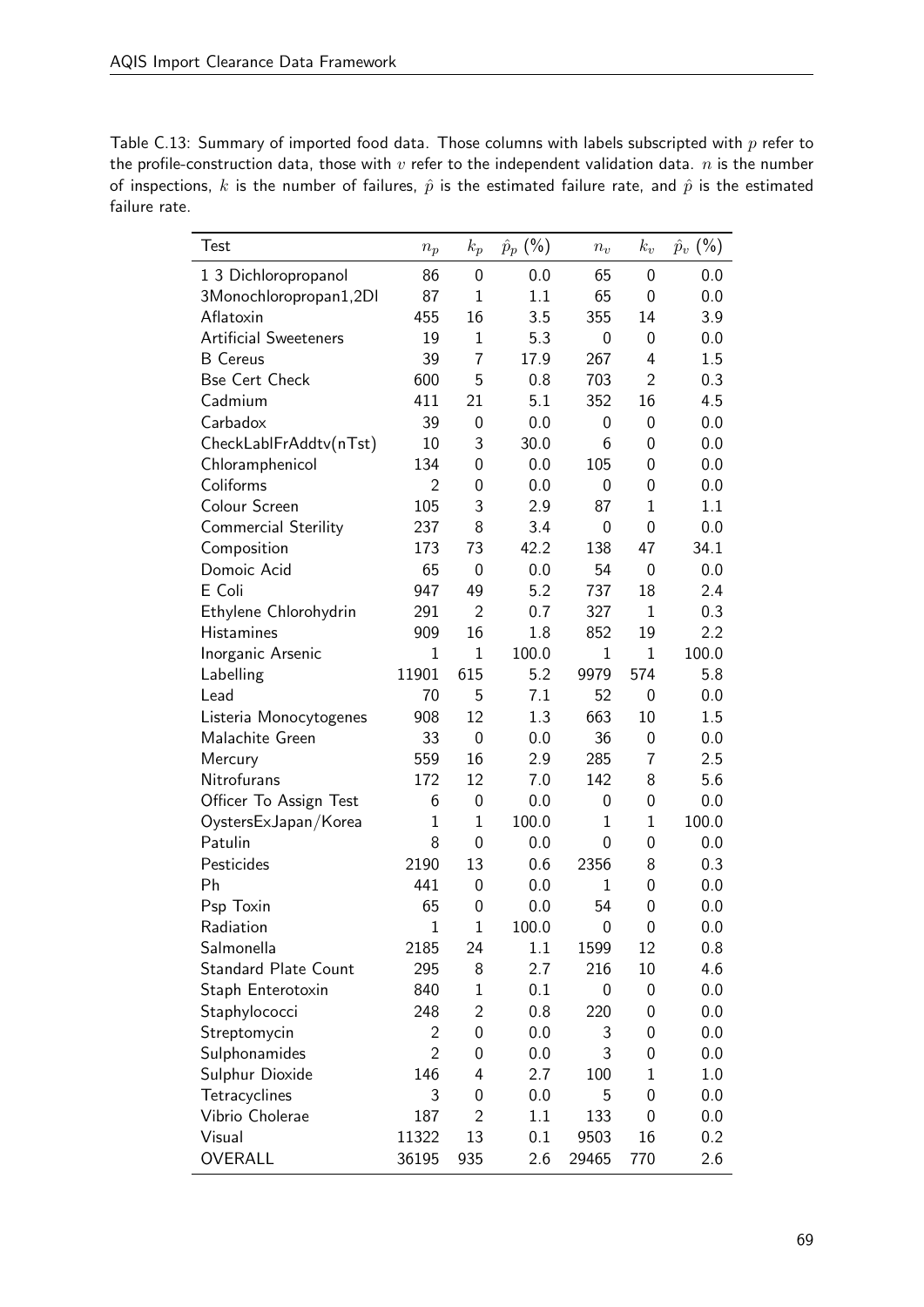## Appendix D

# Remaining Questions, Issues and **Opportunities**

- 1. How do we adjust for time of year (e.g. European / Asian gypsy moth)?
- 2. How do we deal with language uncertainty,  $e.g.,$  "packaging", "wool tops", ambiguous terms in ICON?
- 3. How do we ensure the consistency and quality of Incidents data?
- 4. Profiles are a set of rules that may lead to an inspection. How do we measure and improve the performance of profiling: leakage surveys, snapshot surveys, regression techniques (boosted regression trees?), ROC curves? Can profiling reduce interventions, through more efficient resource allocation? An Internal Audit Review of AQIS profiling will be complete in January/February 2008. Is it available?
- 5. Data Review Project 9 Sarah Gossling, Canberra. Is it available?<sup>1</sup>
- 6. Is it possible for a data management system to provide corporate memory for trends and differences in trends over time, between regions, by QAP, importer, commodity and kind of event?
- 7. How do we incorporate agreed test reliabilities (IPPC 95% chance of finding a pest)? e.g. Fresh Produce Manual specifies a sample size of 600, including 450 under 10x magnification and 60 under 100x magnification. This may mean sampling 600 fruit in 4 containers.
- 8. How should we ensure consistency of effort (relative to risk), especially for general produce other than commodities. Should we reconcile these efforts with the Australian Standard for Sampling?

Opportunities exist for making decisions easier for the individual sections within the regional office, should sufficient flexibility be available.

1. Connecting Incidents, AIMS, SAC, and ICE databases would allow reports of infraction detection rates and trends by commodity, importer, broker, AFAS licence number, QAP, etc. Those reported trends could be used to inform more precise profile construction, guide resource allocation for ICE, BAS, or QAP audits, identify opportunities in AQIS communications, and focus attention on persistent problem areas for potentially stronger or better-informed ameliorative actions.

<sup>&</sup>lt;sup>1</sup>WA claims to have forwarded.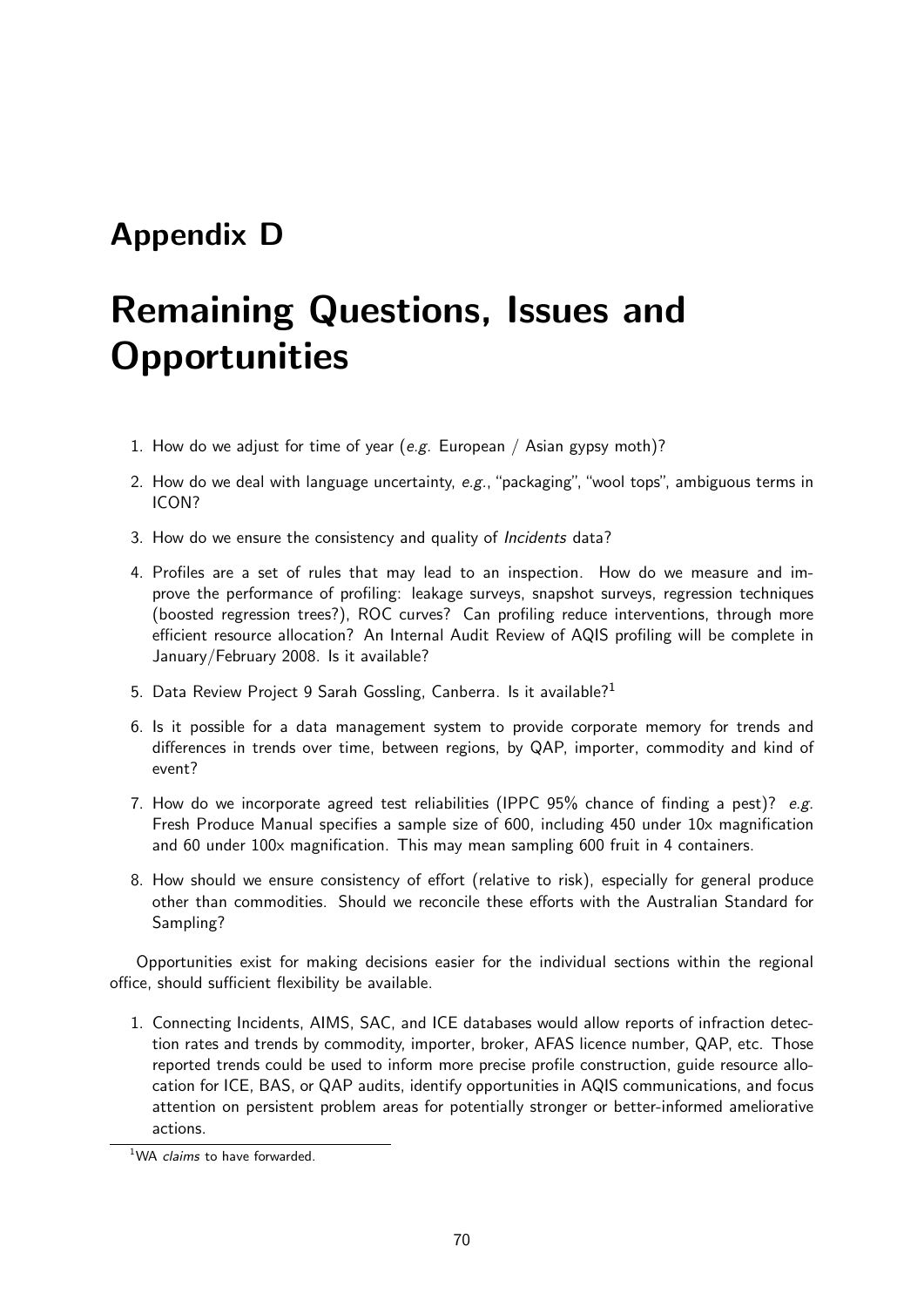- 2. Tools such as confusion matrices, logistic regression, and simple smoothers, could assist in identifying patterns from the available data.
- 3. A statistical model, for example belonging to the objective Bayes family, could estimate the probability of detecting an infraction, and informally balance this probability across commodities, importers, and brokers. Precedents exist for this kind of piecemeal (one commodity, one broker, or one importer at a time) modelling.
- 4. Fitting models that cover many commodities, importers, and brokers, and borrow strength from each different area would support more reliable conclusions about the available space of actions. The goal here would be to predict the probability of detecting an infraction as a function of various inputs, and using the modelled probability to guide resource investment, conditional on collecting sufficient data to be able to continue updating the model robustly. The system may support strategies in the National Resource Model which tracks staff resources across the country on a periodic basis.

Risk assessments should consider country, broad geographic region and commodity, and provide adaptable inspection systems so that surveillance can change as hazards change over time, and can target high risk pests and diseases. The sampling rate needs scientific justification and verification.

AQIS collects a large amount of useful data. Some basic data are common to all commodities: inspection type, result (fail/pass), commodity/non-commodity, concern (list of types), supplier, commodity (list of types), source (country), entry mode.

- 1. The process for adding an attribute to the data base is not always clear, and feedback to regions on advice that the regions give to Canberra may need to be clarified.
- 2. Training can improve the efficiency of fruit inspection substantially. For example, discussions with staff suggest detection rates of insects in fruit from the United States increased 32% to 67% to 79.8% with two training periods (I. Hanson, pers. comm.).
- 3. In many circumstances, inspectors have a reliable prior expectation of detecting pests or diseases: on grapefruit and lemons from the USA, detection probability is close to 0. For oranges from the USA, detection probability is close to 100%.
- 4. Passive surveillance during inspections might feed back to ICE and IPU more formally or be used somehow as auxiliary information. Passive surveillance is a source of regular, but inconsistent information.
- 5. If pests and diseases cluster within containers then sampling fewer commodities from more containers will increase the probability of interception.
- 6. The ideal relationship between AQIS and its partners is cooperative, not adversarial. Therefore the ideal system will be one that monitors for and discourages infractions, and supports and rewards appropriate respect for the nation's quarantine needs and values. However, AQIS operations sometimes force them to effectively punish companies or citizens for good acts – e.g. the clients report quarantine problems and then are required to pay for inspection.
- 7. If air cargo is x-rayed by ACS, it is not recorded on the good's import record. Therefore decisions are made about the next step without knowing that the good has been x-rayed.
- 8. Reports of trends of QAP failures by premises class, and/or failure type, and compliance agreement audit failures would permit pro-active management. This may be implemented with spreadsheet models to assist officers on ground to update judgements and allocate effort.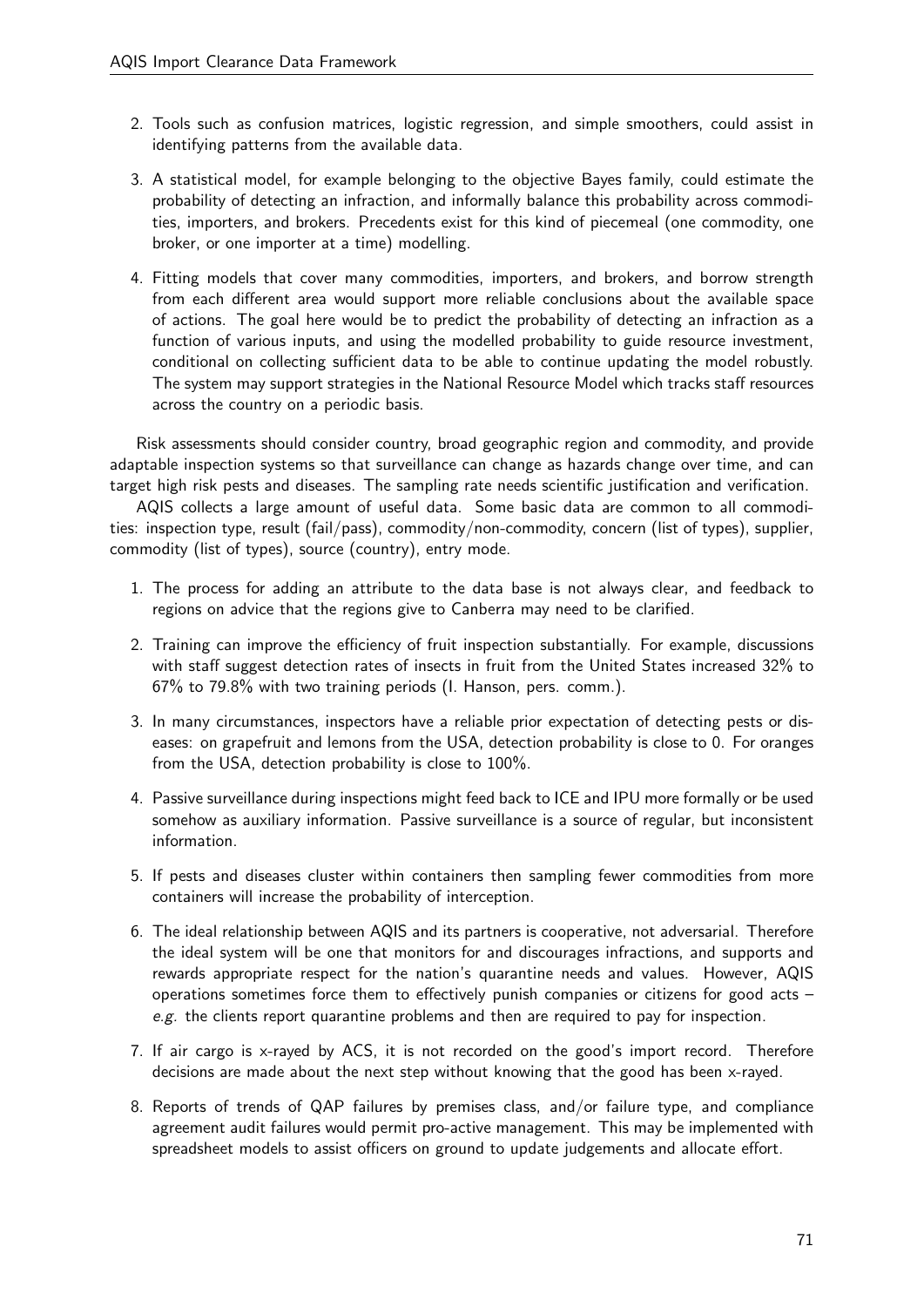- 9. Reports of trends of QAP failures by premises class, and/or failure type, and compliance agreement audit failures, movements, charges, client details would support more consistent decision-making.
- 10. Reports of risk trends by commodity, source area, importer, for each region/port, would improve consistency of practice across regions and detect changes in processes associated with suppliers, source countries, commodities. For example, Asian gypsy moths are in their breeding cycle in September. The pest should be anticipated in shipping containers from Russia over the period September – October.
- 11. Reports generated using dash boards, 6-Sigma style reporting systems, compatible with EX-CEL are preferred because the information may be locally accessed and manipulated for local reporting requirements.

Flexible inspection systems (such as, for example, a rating scale) could apply to QAPs. Reports on trends would be useful against type of premises, region (State), and other criteria.